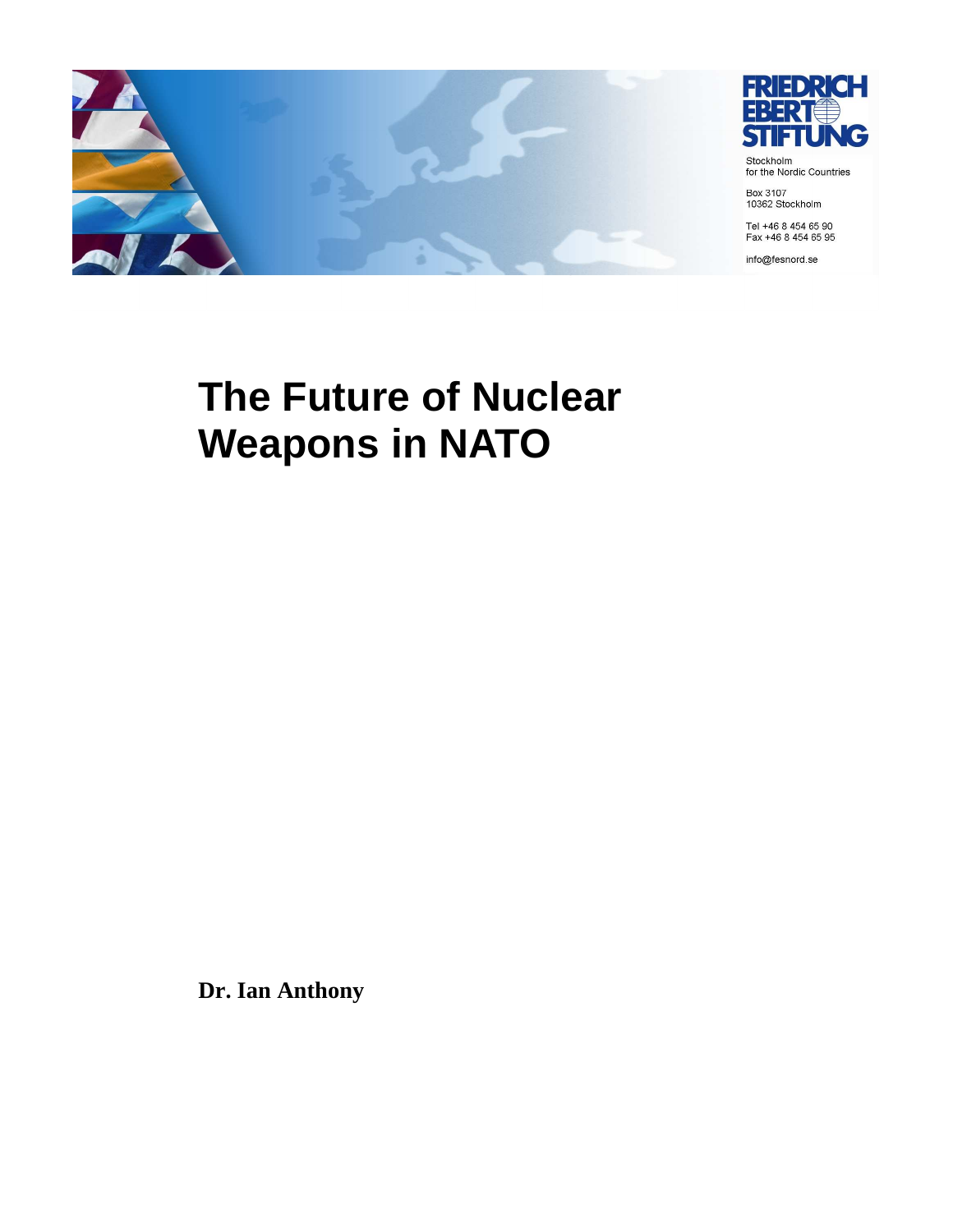4 February 2008

### **\* Dr. Ian Anthony is Research Coordinator at the Stockholm International Peace Research Institute, SIPRI**

The author would like to acknowledge the contribution of a former SIPRI intern, Johnny Janssen, who played an invaluable role in helping to collect information for this report. The comments of participants at the meeting organized by the Friedrich Ebert Stiftung on *The Future Role of Nuclear Weapons in NATO* in Berlin on 12 November were also invaluable in the preparation of the report.

#### **Imprint Community Community Community Community Community Community Community Community Community Community Community Community Community Community Community Community Community Community Community Community Community Com**

Friedrich-Ebert-Stiftung Stockholm Friedrich-Ebert-Stiftung Stockholm<br>
Dr. Uwe Optenhögel<br>
Valerie Scheib Dr. Uwe Optenhögel Box 3107 Box 3107 10362 Stockholm 10362 Stockholm<br>
10362 Stockholm 10362 Stockholm<br>
10362 Stockholm 10362 Stockholm 10362 Stockholm **uwe.optenhogel@fesnord.se valerie.scheib@fesnord.se**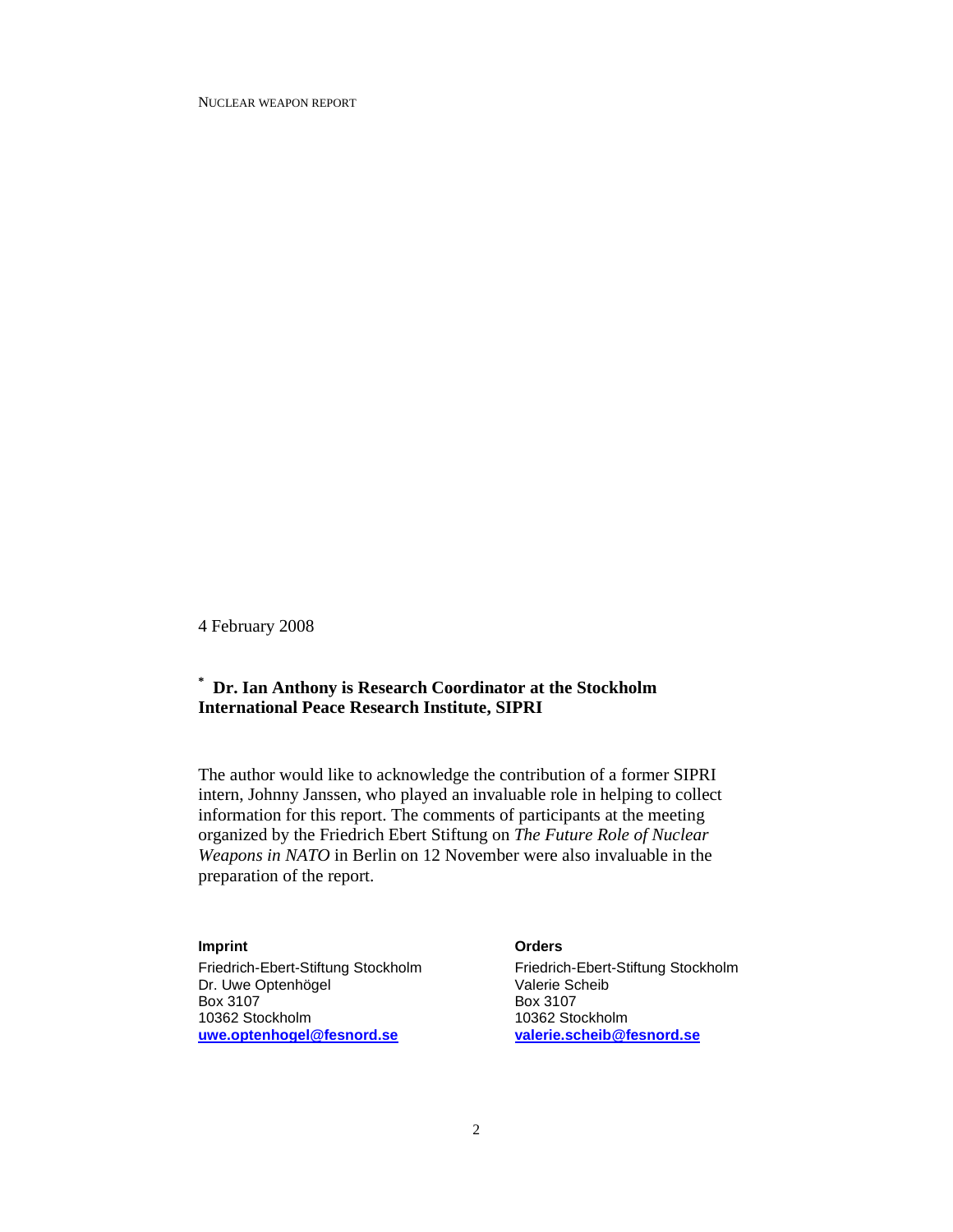# **Executive Summary**

The year 2009 will present an interesting opportunity to evaluate the role of nuclear weapons in European security and to consider possible alternative approaches to current policies. NATO may well embark on a process to update the Strategic Concept that has been described as a core mission statement for the Alliance. The current document, dating from 1999, lays out the main parameters of NATO nuclear policy today. NATO is currently undertaking an internal review of nuclear deterrence requirements for the twenty-first century.

The role of nuclear forces and force postures is being evaluated at the national level almost simultaneously in several key NATO countries in parallel with a new interest in probing the prospects and options for nuclear arms control and further arms reductions. The new Administration in the United States is currently carrying out a national review of nuclear policy.

Officials from the United States and Russia are working to prepare the ground for a new round of bilateral nuclear arms control, something that President Barack Obama called for during his election campaign. In 2010 almost 200 countries will come together to review the Nuclear Non-Proliferation Treaty (NPT), regarded as the centerpiece of international efforts to prevent the spread of nuclear weapons to new countries. However, most countries that participate in the 2010 meeting will expect a balanced approach from nuclear weapon states that takes into consideration the need for further steps towards nuclear disarmament and towards a new international framework for the equitable sharing of nuclear technology for peaceful uses.

Based on public documents and extensive interviews with responsible officials there is no reason to think NATO will move away from being a nuclear alliance. NATO allies continue to see a role for nuclear weapons as one part of a mix of capabilities that are needed to guarantee their security in an uncertain and fragmented international environment. However, if no near term change is anticipated from a broad perspective, it might be time to adjust important aspects of NATO nuclear policy.

Can and should nuclear deterrence be tailored to a more discrete and narrower set of circumstances than was the historically the case? Through such a strategy nuclear weapons would no longer be central to deterring any aggression against the Alliance. They would remain as one element in an overall mix of capabilities available to NATO, but in practice their role would be limited to deterring nuclear attacks. The underlying approach on which tailored deterrence is based has not been widely explained or discussed in Europe and neither its feasibility nor its desirability has been debated.

Decisions will also be needed on the future of short range delivery systems for nuclear weapons, including US weapons based in Europe. Although there is no imminent need for a decision on this question, it is the right time for an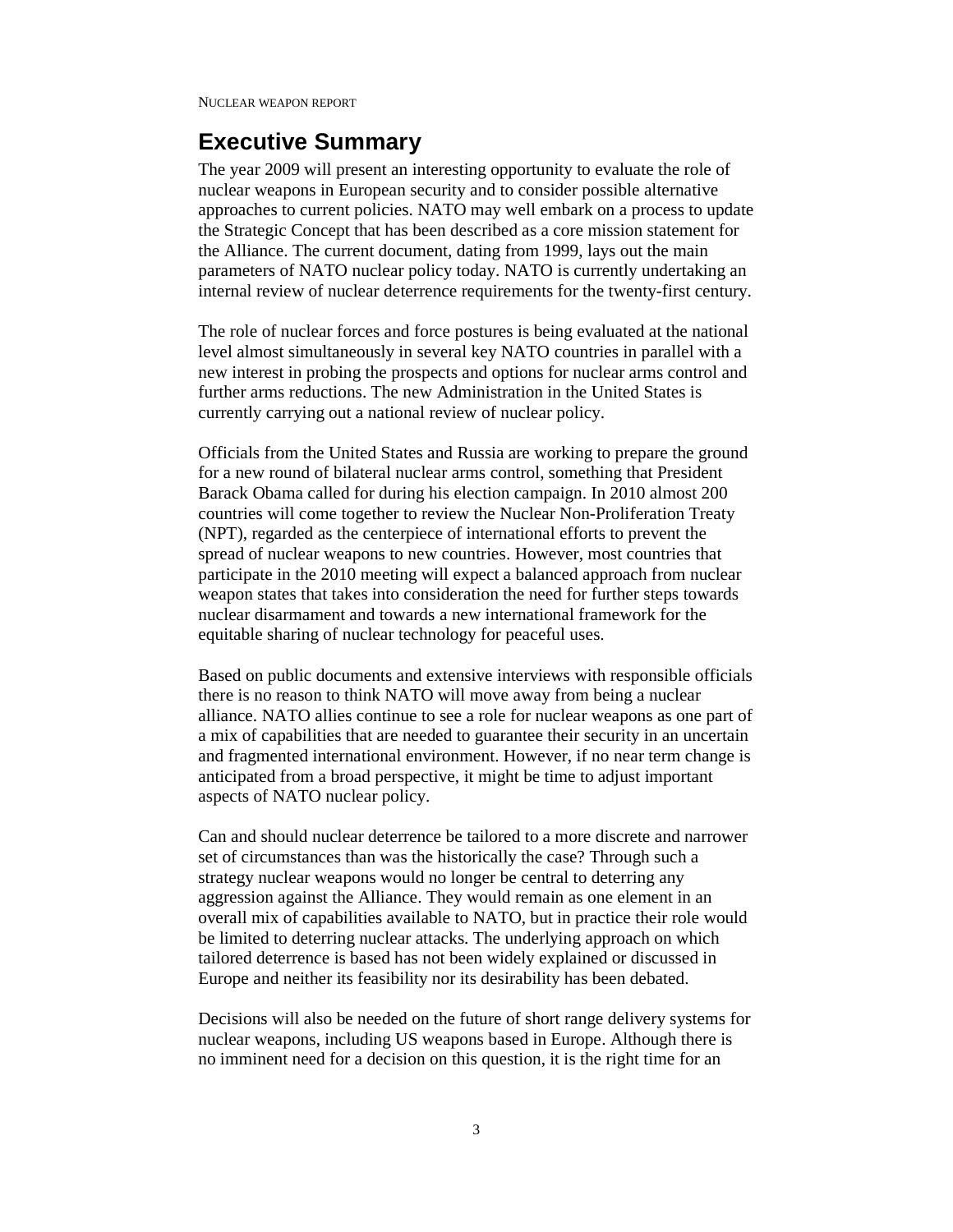inclusive and extensive reflection and analysis that will be the basis for a decision. This reflection needs to consider all available alternatives to current policies in the context of developments in Russia and in the Middle East.

NATO emphasizes that its nuclear forces must be credible and flexible in order to achieve effective deterrence. However, changing circumstances and the passage of time put the credibility and flexibility of existing forces in doubt. Inside NATO the national plans of nuclear weapon states, the enlargement of the Alliance and the aging of dual-capable aircraft earmarked for nuclear weapon delivery are undermining the rationale for maintaining the weapons in Europe: alliance solidarity and trans-Atlantic reassurance.

The configuration of the US nuclear weapon stockpile is under review as Washington debates what an effective, reliable, sustainable and affordable nuclear posture will look like in future. related to ensuring the reliability of its nuclear arsenal. The outcome of that discussion will affect which weapons will remain, how they match available delivery systems and who will be able and willing to buy available delivery systems.

The US nuclear posture review may marginalize the role of short range, dualcapable delivery systems, while streamlining the nuclear weapon production complex may remove some nuclear warhead types from the current inventory. The willingness of the United States to engage in sharing arrangements might also be affected by political aspects of securing its nuclear weapon stocks. If the US sees current NATO sharing arrangements as marginal and inconvenient details within nuclear force planning, their credibility and usefulness may diminish in the eyes of Europeans.

Changes in Europe will also have an impact on thinking. Enlargement has progressively extended the distance between the places where weapons are stored and the periphery of the Alliance, while existing dual-capable delivery systems have limited ranges. Furthermore, these dual-capable systems are aging, and life extension programmes can only do so much to postpone the moment when an expensive modernization will have to be undertaken.

NATO nuclear policy has been characterized by a high degree of solidarity. However, the number of countries directly engaged in the nuclear mission has shrunk continuously since the end of the Cold War. National decisions about modernization of dual-capable aircraft by European Allies could result in one or more additional countries giving up direct involvement. A domino effect as a handful of Allies are left with the nuclear task might become unavoidable.

A number of recent analyses have concluded that US nuclear weapons in Europe have an 'almost dormant status'.<sup>1</sup> However, there has not been any strong pressure to review current policy from either Europe or North America.

<sup>1</sup> Bruno Tertrais, *The Coming NATO Nuclear Debate*, Real Institut Elcano, 26 September 2008.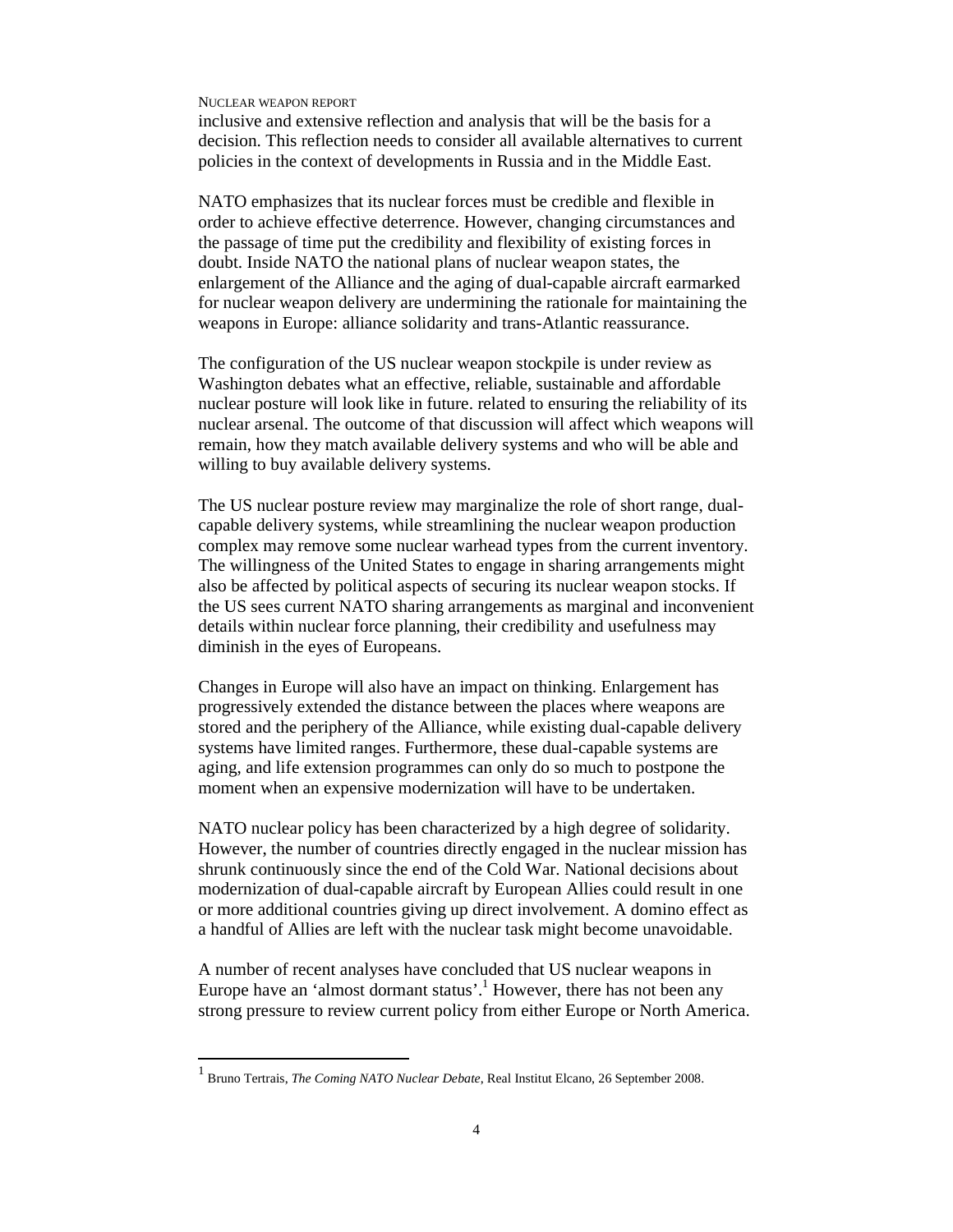No individual ally wants to be seen "rocking the boat", in particular given the pressing need to address other issues.

As noted above, practical questions will force a decision fairly soon, and there is an opportunity to explore whether a consensus can be found inside the Alliance on the way forward. Reviewing the current nuclear policy can also be a part of seeking a new quality in relations with Russia. Creating the conditions in which the stationing of US weapons in Europe can safely be ended might engage NATO and Russia. However, difficult challenges would have to be overcome before the benefits of such an approach could be realized.

NATO will have to decide how it views the utility of short-range nuclear delivery systems. In addition, the United States and Russia will have to close the gap in their understanding of the role of nuclear weapons as part of the next round of bilateral nuclear arms control. However, the two countries seem to be moving in different directions on this question, with the United States progressively de-emphasizing the role of nuclear weapons and Russia increasingly reliant on nuclear deterrence.

Ultimately the United States should seek a joint mandate with Russia for an inclusive process leading to a ban on short range nuclear forces in deployment alongside a significant further reduction in the number of strategic nuclear weapons. To achieve that goal nuclear arms control will need to take account of issues that directly affect strategic stability—including the development of advanced conventional weapons and ballistic missile defenses.

As a first step, NATO might consider giving further legal expression to the restrictions on nuclear force deployments in Europe contained in the NATO-Russia Founding Act. In exchange Russia could provide greater clarity and transparency regarding how Russian short range nuclear forces were modified in line with the unilateral undertakings given in the early 1990s.

To implement a phased approach a continuous dialogue would be needed inside NATO including all allies. To achieve a ban on short range nuclear forces France would have to eliminate its existing nuclear capable aircraft as part of an eventual settlement. An important issue for NATO would be how to include France into any dialogue given French self-exclusion from the most relevant bodies.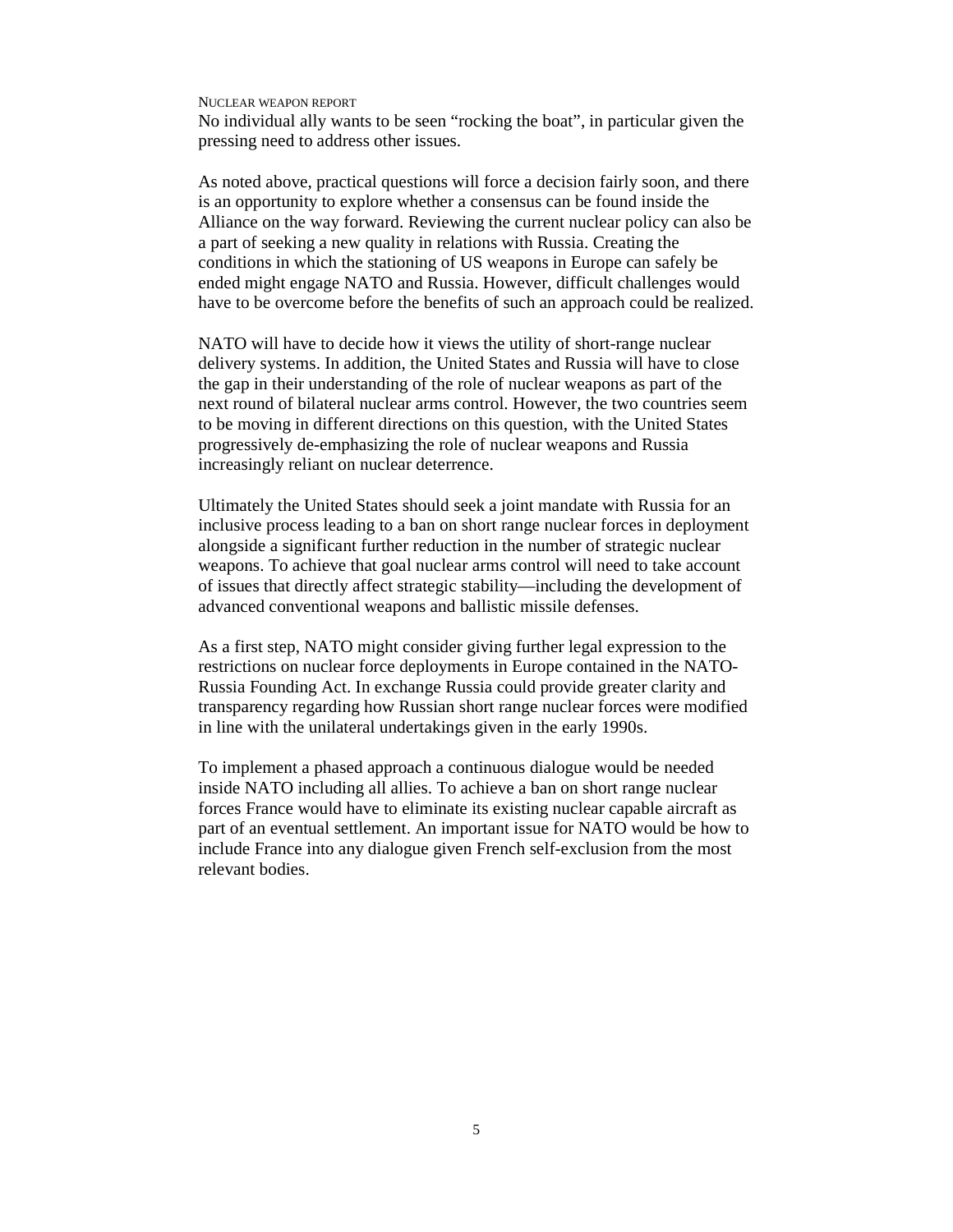# **1. The current NATO context**

At the beginning of April 2009 NATO Heads of State and Government will hold a summit on the occasion of the  $60<sup>th</sup>$  anniversary of the Alliance. The summit will be an important one, not least because it will be one of the first opportunities for President Barack Obama to explain elements of his approach to US foreign relations. At the summit leaders may launch the process of designing a new strategic concept for NATO, updating a document that dates from 1999—something that the NATO Secretary-General has called for.<sup>2</sup>

NATO is currently undertaking an internal review of nuclear deterrence requirements for the twenty-first century.<sup>3</sup> According to the 2006 German White Paper on defence, the results of this debate will be incorporated in a new NATO strategic concept 'at the appropriate point in time'.<sup>4</sup> While there are no specific deadlines for completing the internal review of nuclear matters, it is taking place at a particularly interesting time given other developments both inside the Alliance and internationally.

The objective of this report is to lay out the political, military and technical issues that will have a bearing on the nuclear weapons-related policies of NATO. The paper will try to describe the options and the constraints that set the parameters for nuclear choices that NATO will face in the upcoming years. This is a contribution to a wider pan-European debate that will be needed in the near future over the role of nuclear weapons in European security and which options could be prudent and advantageous in building national, European regional and international security. The paper does not try to predict the outcome of NATO's internal review of nuclear deterrence, nor does it advocate any specific policy direction for NATO or any of its individual members.

During the Cold War NATO's strategic concept was a restricted document focused on military aspects of planning, organization and deployment. The Cold War plan responded to the need for rapid military action in the face of aggression because the anticipated conflict scenarios left little time to evaluate options and reformulate strategies. After the end of the Cold War the strategic concept evolved into what the current Secretary-General has described as a core mission statement for the Alliance.

In an more benign military threat environment defence planning was adapted to take account of the fact that NATO no longer faced a single, uni-directional threat to the territorial integrity and sovereignty of the allies. The new task was

 2 'NATO chief calls for new "strategic concept"', *International Herald Tribune*, 11 February 2007.

<sup>3</sup> *Final Communique*, NATO, Ministerial meetings of the Defence Planning Committee and the Nuclear Planning Group, Brussels 15 June 2007.

Federal Minister of Defence, *White Paper 2006 on German Security Policy and the Future of the Bundeswehr*, Berlin 2006, p. 26.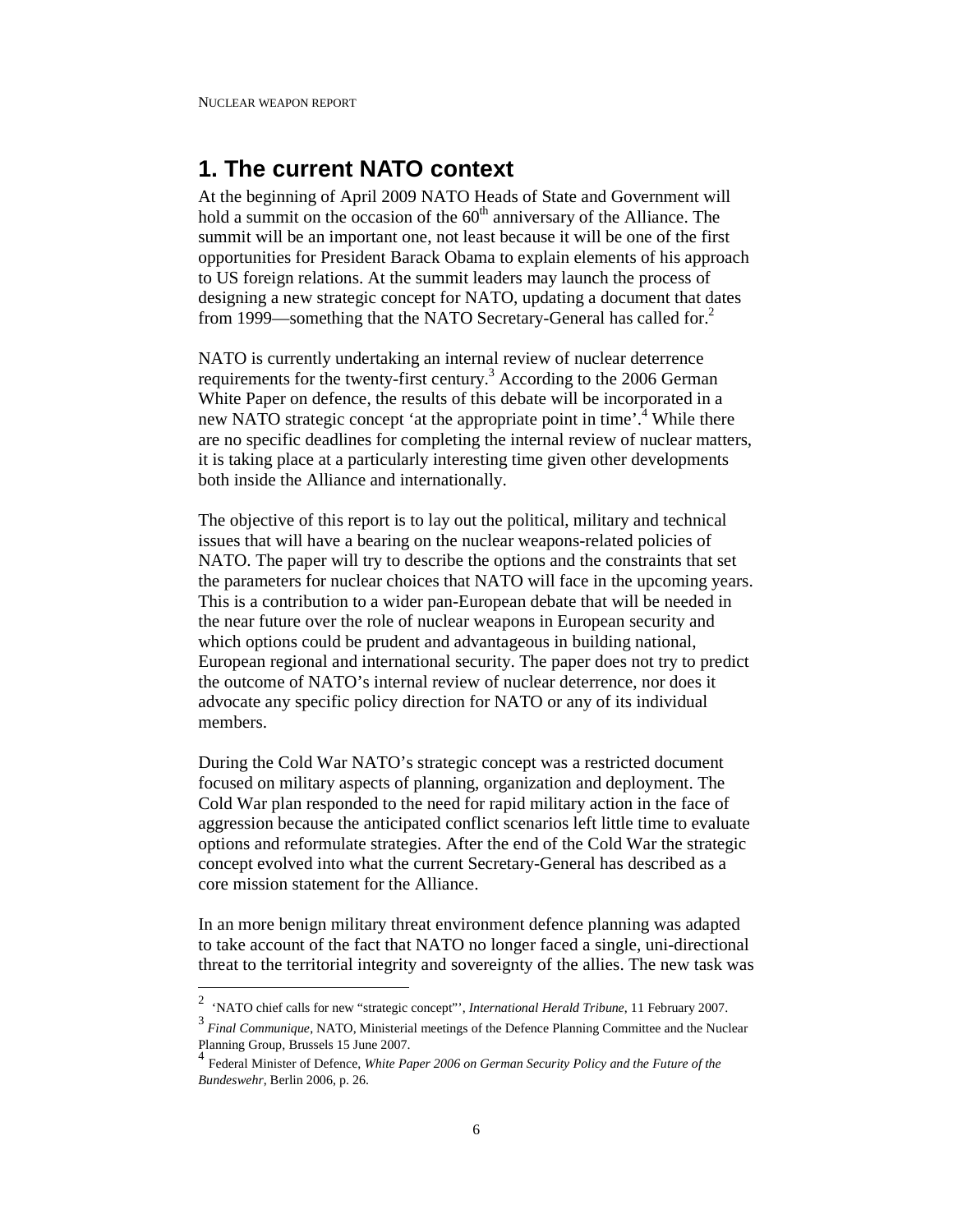to prepare for a wider range of contingencies in which NATO leaders saw the need for a military dimension to their response. A new approach had to be crafted using realistic expectations in light of reductions in military spending and the political and legal difficulties of using armed forces in missions other than self-defence.

The post-Cold War iterations of the strategic concept helped sustain the Alliance by explaining the direction that NATO was taking in terms that the public could understand. The 1991 version made it clear that the two principles of defence and detente that were the basis for NATO relations with countries in Central and Eastern Europe after 1967 and the publication of the Harmel Report were now being supplemented with dialogue and co-operation. A broad spectrum of states, including former adversaries, were now to be engaged while NATO maintained a collective defence capability. In 1999 a revision to the strategic concept validated crisis management and crisis response operations, including carrying out operations in partnership with non-NATO countries—summarizing and explaining changes being implemented "on the ground" in the Western Balkans.

The 1999 strategic concept coincided with the  $50<sup>th</sup>$  Anniversary of the founding of NATO and illustrated that the milestone was not only a celebration of past achievements but also a catalyst for a reflection and an attempt to map NATO's way ahead into the approaching  $21<sup>st</sup>$  Century. The general tone of the discussion was that on balance there was a good story to tell. In key issue areas the alliance was seen as an organization that was not merely surviving due to bureaucratic inertia. On the contrary, NATO was making a positive contribution to a more integrated Europe through peaceful enlargement, developing new areas of cooperation with Russia and new instruments to organize joint efforts. The alliance was playing its part in containing violence and resolving armed conflicts at the periphery of the enlarging alliance.

As a result, the Allies were able to state that NATO 'has been at the heart of efforts to establish new patterns of cooperation and mutual understanding across the Euro-Atlantic region and has committed itself to essential new activities in the interest of a wider stability'. While choices over specific matters will always be debated, in 1999 few observers fundamentally disagreed with that overall assessment.

On the occasion of the  $60<sup>th</sup>$  Anniversary it will be more difficult for friends of NATO to make the same arguments in a convincing way. The Secretary-General has outlined four goals for the strategic concept:

- 1. To show that NATO is aware of the need for a coherent approach towards an increasingly fragmented security environment, in particular in addressing the heightened concern over mass impact terrorism.
- 2. As an instrument to underline for the public why NATO remains essential for their security.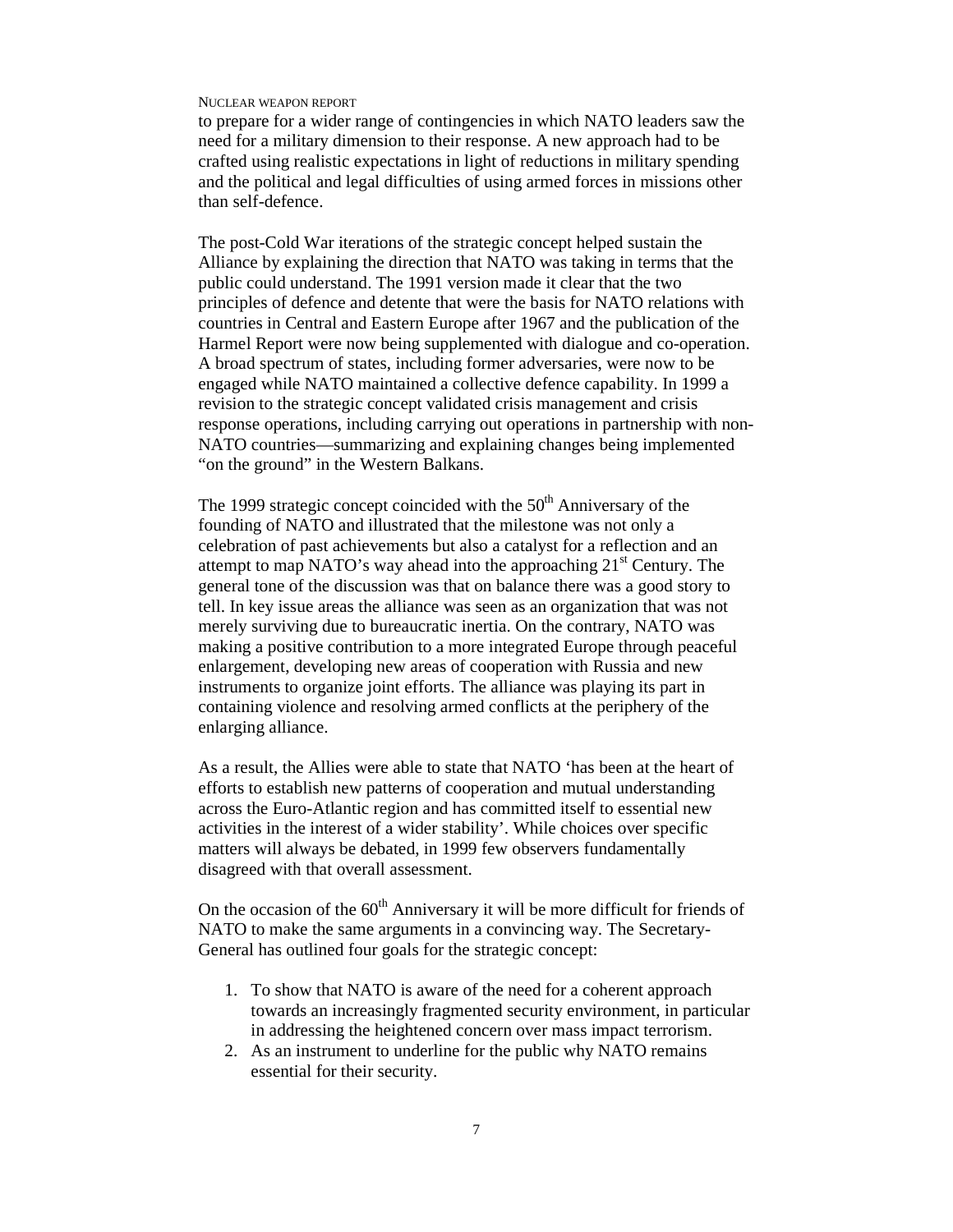-

- 3. To engage a new US Administration in thinking about NATO early on in its tenure.
- 4. Finally, to give clear priorities and a clear sense of the resources needed to be successful.<sup>5</sup>

The problem for NATO is that the activities that are currently the main pillars of trans-Atlantic military cooperation are likely to be produced in evidence by critics to support their argument that the Alliance is incapable of adapting to meet new challenges effectively.

Operations being carried out in Afghanistan underline that NATO has evolved to the point where action is possible anywhere in the world. However, rather than demonstrating the military effectiveness of NATO, Afghanistan has underlined just how hard it has been for NATO to adapt to new missions. Second, engagement with countries that could ultimately lead to further enlargement of NATO risks being reduced to a zero-sum calculation that excludes a constructive partnership with Russia.

Within NATO national representatives currently seem to have accepted the case for a revised strategic concept, and some have even given rather strong backing to the idea.<sup>6</sup> Therefore, it seems likely that 2009 will see NATO initiate a process to develop a new iteration of the strategic concept.

As part of the broad discussion it will be necessary to revisit the issue of the role of nuclear weapons because the current strategic concept outlines the basic NATO approach to that question using language that suggests indefinite retention of nuclear weapons. According to the 1999 NATO strategic concept, 'to protect peace and to prevent war or any kind of coercion, the Alliance will maintain for the foreseeable future an appropriate mix of nuclear and conventional forces based in Europe and kept up to date where necessary, although at a minimum sufficient level. ... [T]he Alliance's conventional forces alone cannot ensure credible deterrence. Nuclear weapons make a unique contribution in rendering the risks of aggression against the Alliance incalculable and unacceptable. Thus, they remain essential to preserve peace.'

While this approach was perhaps justified in 1999, in 2009 there is a hope and an expectation that the political context for nuclear arms reductions has changed in a positive direction. In the United States the newly inaugurated President campaigned on a platform that included making the goal of eliminating all nuclear weapons a central element in his nuclear policy. This

<sup>5</sup> NATO Secretary General, Jaap de Hoop Scheffer, *Beyond the Bucharest Summit*, Brussels Forum, Brussels 15 March 2008, URL http://www.nato.int/docu/speech/2008/s080315a.html.

<sup>&</sup>lt;sup>6</sup> For example, the Ministers of Defence of the United Kingdom and Hungary have written that a new Strategic Concept would be welcome if it could focus on three key priority areas: 'well-planned, wellmanaged and well-executed operations; on delivering the key capabilities needed to support them, now and in the future; and on a framework of partnerships that allow us to work with all those who share our interests and can contribute to them as part of a comprehensive approach'. Des Browne and Imre Szekeres, 'Transatlantic Renewal', *Washington Times*, 23 September 2008.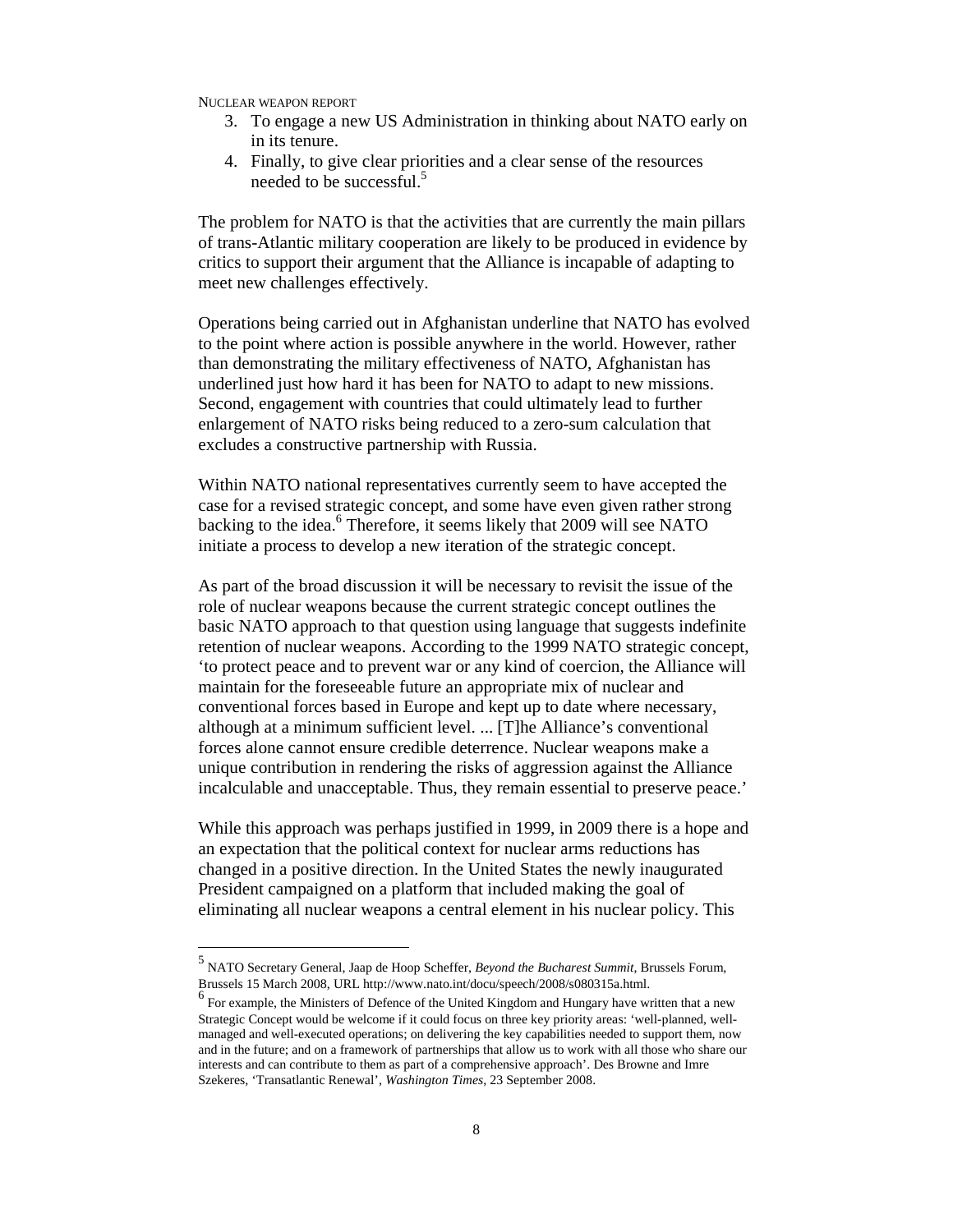programme shared some features with arms control proposals advanced by European NATO Allies, including France and the United Kingdom. The recent governmental proposals recommend an incremental approach based on urgent, practical steps in order to realize a longer term vision for the complete elimination of nuclear weapons. A similar framework has been advocated by senior and experienced former government officials in both North America and Europe as well as a range of expert non-governmental groups.

Within NATO the discussions leading up to a new strategic concept could further contribute to the positive political context by taking a fresh look at how the Alliance views the use of force, including the potential role played by nuclear weapons.

During the Cold War great effort was put into minimizing any risk that the armed forces of two adversarial blocs would confront one another or engage in military operations in close proximity to one another. If confrontations did occur, even if by proxy, the adversaries went out of their way to reduce the risk of escalation. This was partly because any risk, however small, that escalation could lead to a nuclear conflagration was deemed unacceptable.

This cautious approach has given way to a different discourse in which the use of force has come to be seen as a tool to be used actively in order to promote beneficial outcomes rather than a last resort to be employed only in the most extreme circumstances. However, no general understanding of how force can and should be used has been developed—something that led to crises in relations between states in the Euro-Atlantic area in 1999 and in 2003.

The discussion of the strategic concept could play a useful part in clarifying and explaining how NATO can reduce the probability of force being against Allies and at the same time employ force to support positive outcomes in scenarios of crisis and conflict.

The changes that were reflected in past strategic concepts inevitably had an impact on the nuclear dimensions of NATO policy, and at the end of the Cold War the need to adapt the nuclear force posture of the Alliance was recognized immediately. NATO's nuclear forces played a central role in the Alliance's strategy of flexible response, but after 1991 they were among the first areas subject to review and underwent some of the most radical changes.

Prior to 1991 NATO contingency plans included pre-identified targets for standing nuclear forces, but with the end of the Cold War this type of planning was discontinued, and nuclear forces no longer targeted any specific country in peacetime. During the Cold War it was considered useful to maintain a high degree of redundancy in the number of nuclear weapons available. However,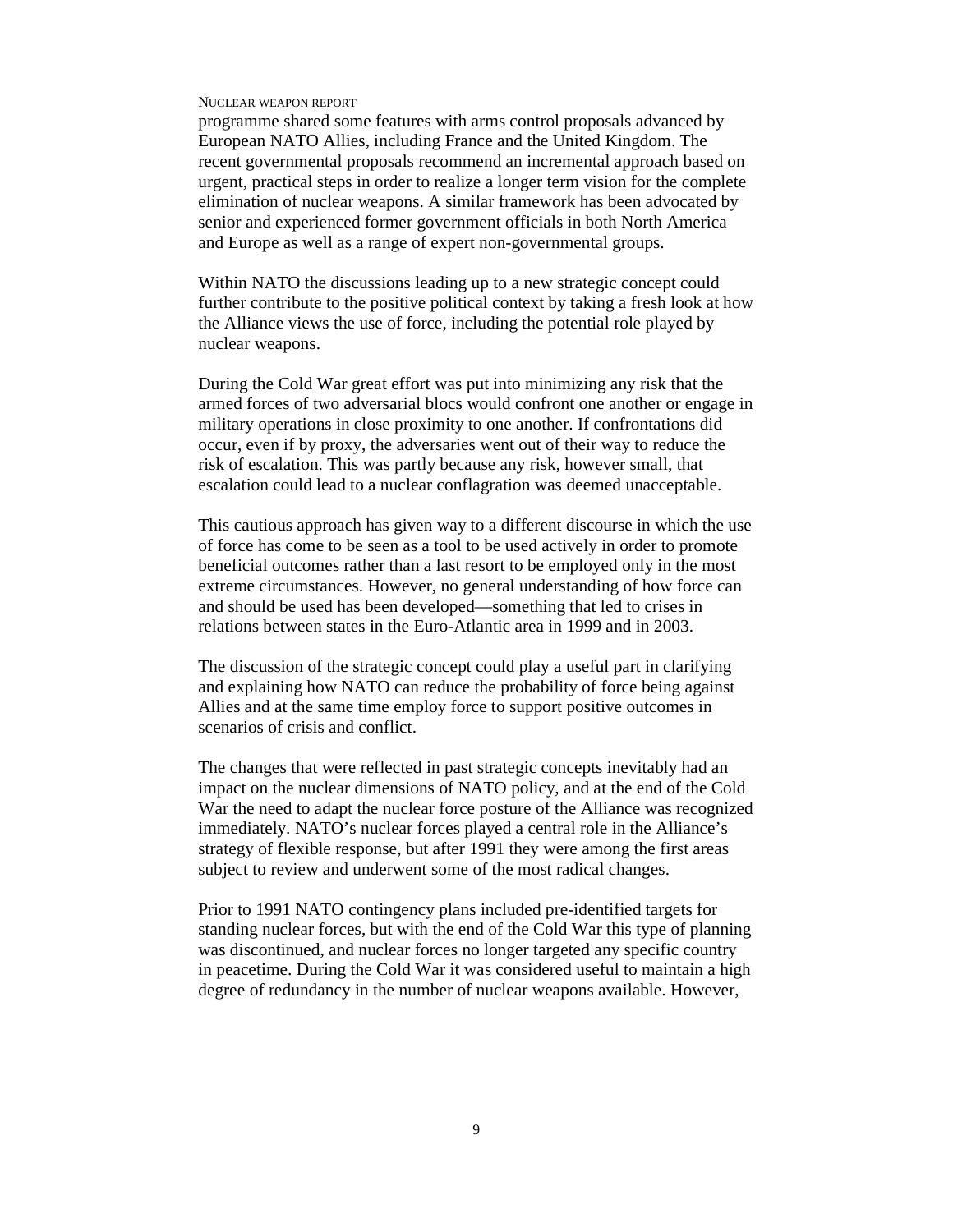NUCLEAR WEAPON REPORT after 1991 there were major reductions the number and types of NATO nuclear forces.<sup>7</sup>

The three NATO allies with nuclear weapons—France, the United Kingdom and the United States—have all recently either undertaken or initiated internal assessments of their nuclear forces. These assessments have been made with a greater degree of consultation and transparency than was the case in the past. By deciding to publish more information in a form that is easily accessible, the governments of all three countries have provided a platform for an inclusive public discussion.

In December 2008 the Congressionally mandated Commission on the Strategic Posture of the United States delivered an interim report. The Commission, led by two former Defense Secretaries (William Perry and Janes Schlesinger) is examining the long-term strategic posture of the United States in all of its aspects—including military capabilities, arms control initiatives, and nonproliferation strategies.

The 2008 National Defense Authorization Act Congress stipulates that the Secretary of Defense, in consultation with the Secretary of Energy, should conduct a review of the nuclear posture of the United States for the next 5 to 10 years and submit the results of the review to Congress in December 2009. The review should include an assessment of the role of nuclear forces in United States military strategy, planning, and programming, including an examination of the role that missile defence capabilities and conventional strike forces play vis-à-vis nuclear forces.

In France and the United Kingdom recent official documents have given a clear indication of the future nuclear force structure, including the types of delivery platform that will be used to carry nuclear weapons and a fairly precise assessment of the numbers of weapons to be carried. In the United States the broad outline of the transformation of strategic forces has been described in public documents and this is unlikely to change very significantly, although there will be a nuclear posture review in 2009 that could lead to modifications in the numbers and types of strategic forces.

In general there is less clarity in national assessments regarding the medium and longer term picture for the future development of dual-capable delivery platforms and the weapons that could be carried on them—and this part of the force structure is one of the most relevant from the perspective of NATO. For this reason too it will be necessary to consider the role of nuclear weapons in NATO through a process no less transparent than the one being used in its member states.

 7 Federal Minister of Defence, *White Paper 2006 on German Security Policy and the Future of the Bundeswehr*, Berlin 2006, p. 26.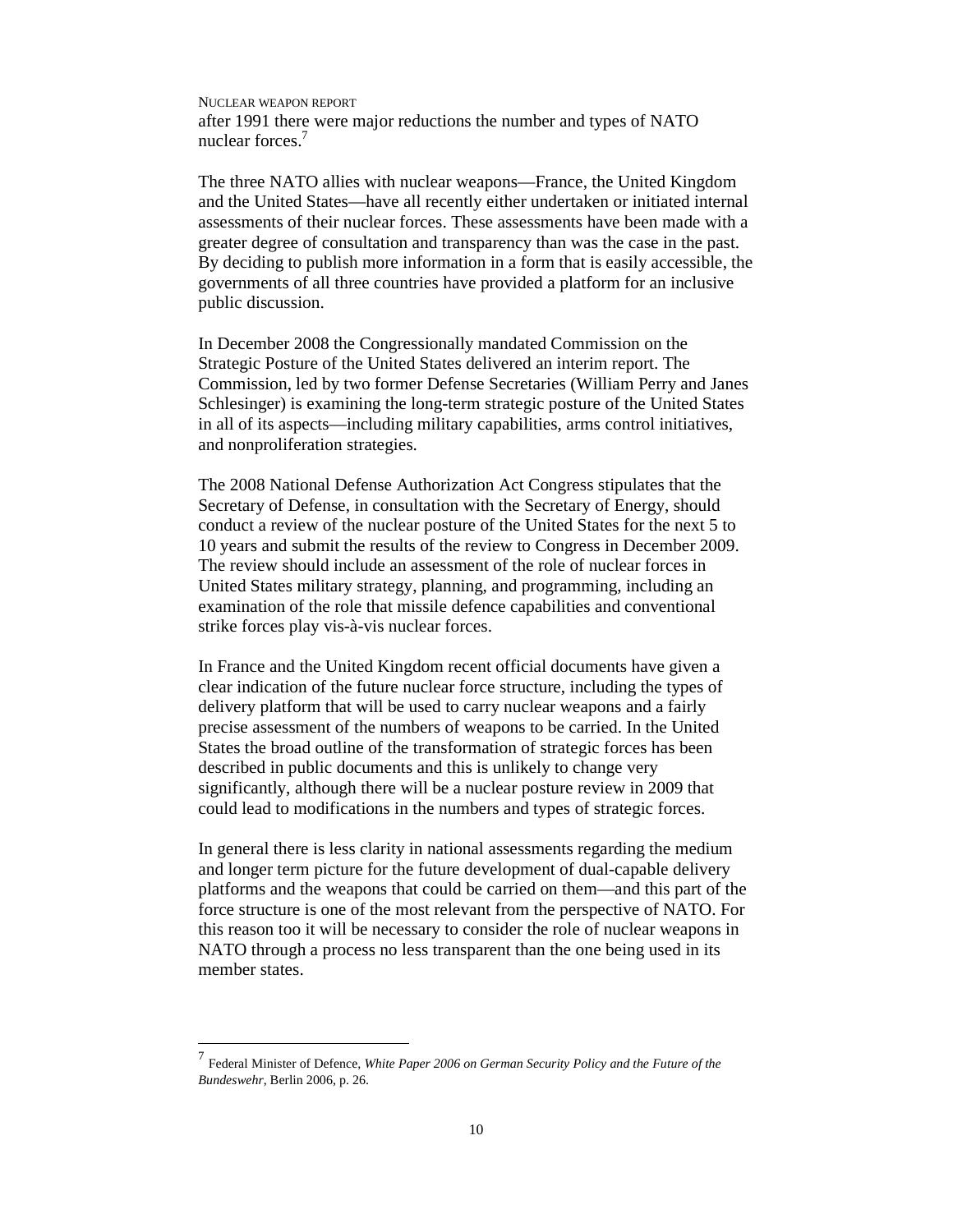Apart from these studies several non-governmental organizations are engaging the expert community in discussions on the future of United States nuclear strategy and doctrine. It is likely that 2009 will see a wide-ranging debate in the United States about the future role of nuclear weapons in national security in parallel with analyses of the potential to take additional steps in nuclear arms control.

Nuclear arms reductions have been taking place on a more or less continuous basis since the end of the Cold War, albeit often outside the framework of a formal legal structure. France and the United Kingdom have recently published their thinking on the next steps to create the conditions for further nuclear arms reductions.

Outside government, several initiatives led by experienced former officials and experts have tried to focus attention on the need for nuclear weapon states to make clear how they are going to meet their nuclear disarmament obligations. The WMD Commission chaired by Dr. Hans Blix delivered its report *Weapons of Terror: Freeing the World of Nuclear, Biological and Chemical Arms* to the UN Secretary General on 1 June 2006. The Commission fully recognized how difficult it will be to extend the prohibitions on chemical and biological weapons to include nuclear weapons, but recommended that states should work towards general agreement on the principle that nuclear weapons should be outlawed, and explore the political, legal, technical and procedural options for achieving this within a reasonable time.

In his preface to the WMDC report Dr. Blix underlined the special role that only the United States can play in achieving both short term objectives (such as bringing the Comprehensive Nuclear-Test-Ban Treaty into force and negotiating a global treaty to stop the production of fissile material for weapons) and in any broader effort to return to a cooperative multilateral system in the sphere of arms control and disarmament. This would obviously extend to future bilateral arms reduction efforts engaging the two countries that own the lion's share of nuclear weapons, the United States and Russia.

The findings of the WMD Commission report—a consensus document prepared by a experts from many nationalities—is evidence that the international community wants to engage the USA in the international system on the basis of responsible leadership within a common framework. In 2007 further recognition of the leadership role that the United States will have to play came in the form of a bipartisan call from four leading former statesmen for a global effort to reduce reliance on nuclear weapons, to prevent their spread into potentially dangerous hands, and ultimately to end them as a threat to the world. The four statesmen, George Shultz, William Perry, Henry Kissinger and Sam Nunn, worked in 2007 and 2008 to build general support in the United States and won the public backing of an impressive array of former officials with extensive experience of nuclear policy including Madeleine Albright, Richard V. Allen, James A. Baker III, Samuel R. Berger, Zbigniew Brzezinski, Frank Carlucci, Warren Christopher, William Cohen, Lawrence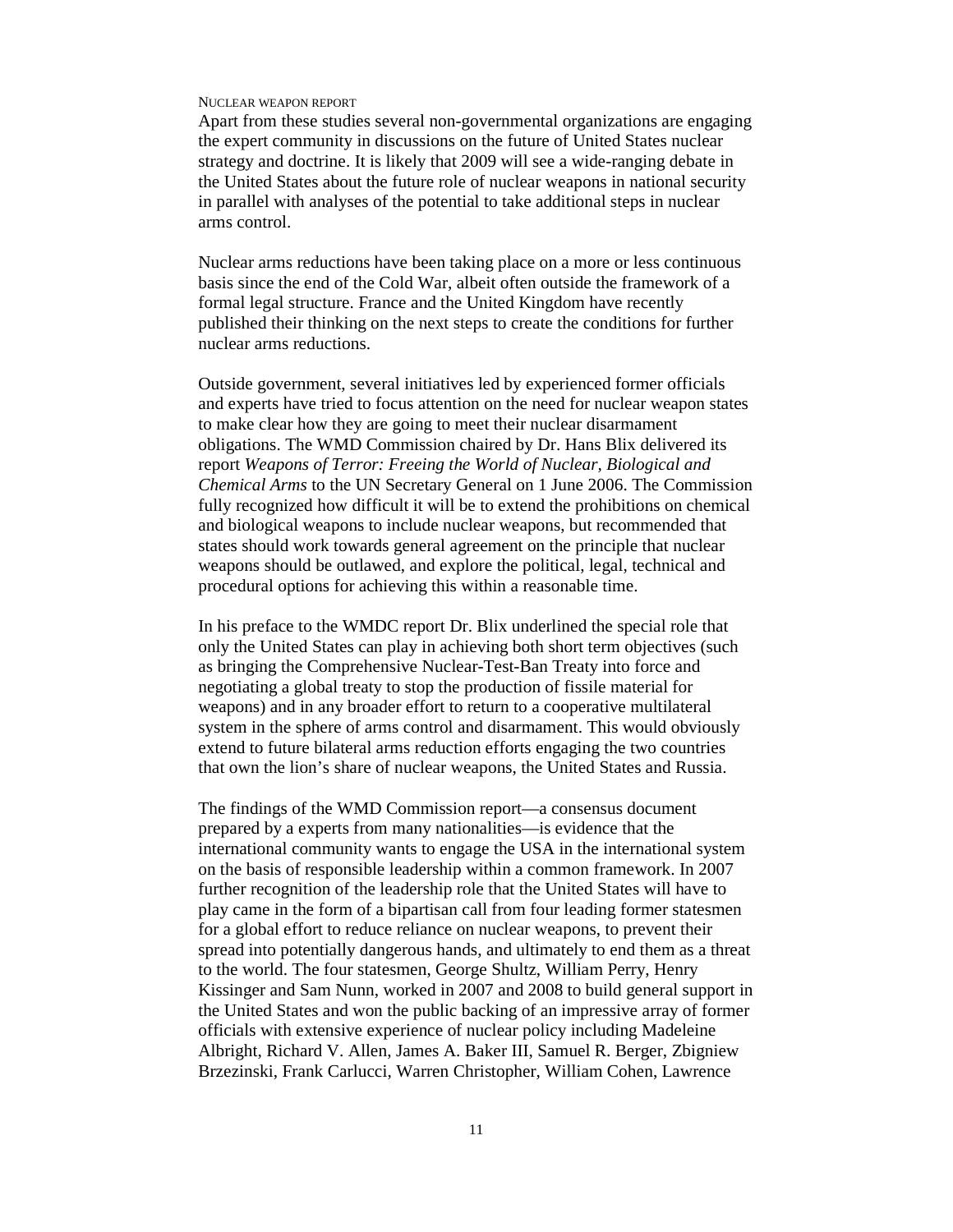NUCLEAR WEAPON REPORT Eagleburger, Melvin Laird, Anthony Lake, Robert McFarlane, Robert McNamara and Colin Powell.

In 2008 four former Ministers of Defence and Foreign Affairs from across the main parts of the political spectrum in the United Kingdom produced their own statement in which they argued that there is a powerful case for a dramatic reduction in the stockpile of nuclear weapons. They recommended that states should work for this collectively and through multilateral institutions, including NATO. In their article the UK statesmen pointed specifically to a role for Britain in NATO, namely working through existing mechanisms to promote discussion of nuclear arms control options with key countries inside and outside the alliance.

In January 2009 four senior German statesmen published a joint article in which they not only endorsed a new phase of nuclear arms control but also expressed their opinion that all remaining US nuclear warheads should be withdrawn from German territory.

# **2. The current status of nuclear weapons in NATO**

To achieve the fundamental purpose of preventing coercion and any kind of war nuclear forces the nuclear forces of the United States, France and the United Kingdom are all, in their different ways, considered to contribute to overall deterrence and security of all of the NATO allies. Nuclear forces based in Europe and committed to NATO are also considered necessary by the Alliance in order to provide an essential political and military link between its European and the North American members. In current NATO thinking the commitment to maintain adequate nuclear forces in Europe is contingent on those forces having 'the necessary characteristics and appropriate flexibility and survivability, to be perceived as a credible and effective element of the Allies' strategy in preventing war.'<sup>8</sup>

Adapting nuclear policy and forces has been a continuous activity for NATO since the meeting in London in July 1990, where the Heads of State and Government agreed on the need to transform the Alliance to reflect the new conditions in Europe.

The 1991 strategic concept recognized that NATO no longer faced a situation of numerical inferiority in key conventional weapon systems and acknowledged the dramatic improvement in the political climate. Therefore, the view about the appropriate mix of nuclear and conventional forces based in Europe evolved rapidly. The main role of nuclear forces remained the prevention of war by rendering the risks of any aggression against NATO incalculable and unacceptable to any aggressor. However, Allies agreed to move away from the concept of forward defence and to modify the principle

 8 *The Alliance's Strategic Concept*, approved by the Heads of State and Government at the meeting of the North Atlantic Council, Washington D.C. April 23–24 1999, paragraph 63.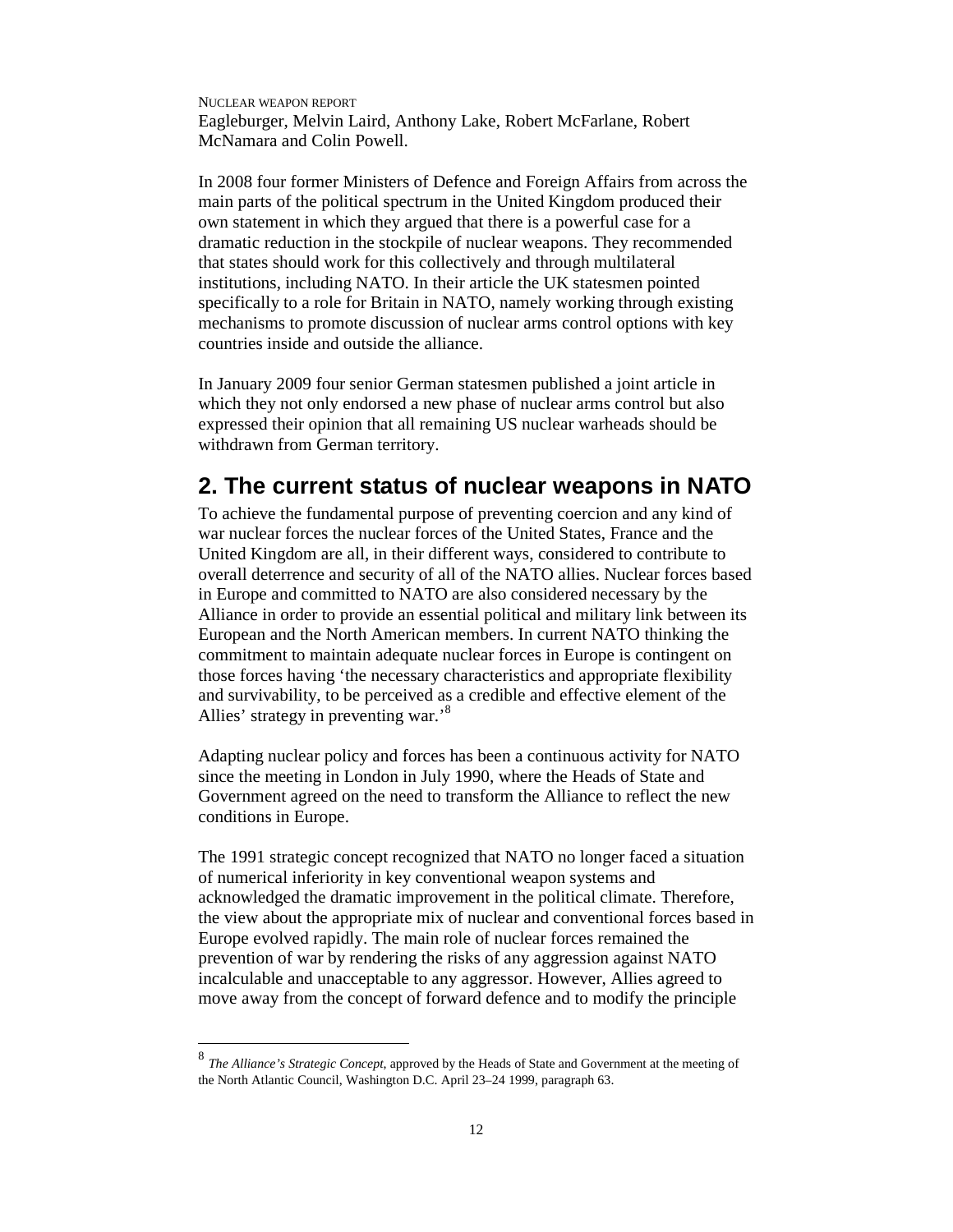-

of flexible response to reflect the fact that conventional forces could now be relied on in most contingencies.

Having judged that the circumstances in which any use of nuclear weapons might have to be contemplated was extremely remote, NATO member states agreed that the numbers of strategic nuclear forces as well as the numbers of weapons based in Europe could safely be drawn down. Subsequently the total numbers of nuclear weapons at the disposal of NATO have fallen dramatically. The rapid and progressive consolidation, rationalization and reduction in nuclear forces in Europe have included reducing the size of forces in the field, scaling back readiness, reducing forward presence and realigning the base structure. Beginning in the early 1990s, NATO member states reduced the number of sub-strategic nuclear weapons in Europe by more than roughly 90 percent since the early 1970s, when the deployment of nuclear weapons in Europe reached its high point in terms of size and diversity. At that time there are estimated to have been more than 7000 nuclear weapons available in Europe for delivery by a wide variety of different delivery platforms. By 2003 only one type of weapon remained, an air launched gravity bomb, and the number of weapons is currently believed to be fewer than 500.

From the sketch above it can be seen that NATO's nuclear forces have always been tailored to a particular strategy. The changes that have been made indicate that NATO does not make it an article of faith to maintain nuclear weapons at any given level or configuration and has always been willing to adapt nuclear policies and forces to new conditions.

# **3. Assessing threat and framing response**

In 2006, when the United Kingdom decided to create the technical conditions to permit a later decision to renew nuclear capabilities it was on the basis that 'significant nuclear arsenals remain, some of which are being modernized and expanded' and the proposition that 'the number of states possessing nuclear weapons has continued to grow'. The underlying conditions on which the UK decision was based also noted that 'ballistic missile technology has also continued to proliferate and most industrialized countries have the capability to develop chemical and biological weapons'.<sup>9</sup>

The continued existence of a powerful nuclear arsenal in Russia is a fixed point in threat assessment, and Russia has confirmed in its public statements and resource allocation that modernization of nuclear forces is to be expected in the coming decade. However, the parameters of this issue are known and easily accommodated in current NATO planning. The likelihood that Russia would employ force in the traditional form of a direct challenge through arms racing and military competition or in armed conflict is considered to be low

<sup>9</sup> *The Future of the United Kingdom's Nuclear Deterrent*, Presented to Parliament by the Secretary of State for Defence and the Secretary of State for Foreign and Commonwealth Affairs, Cm 6994, December 2006.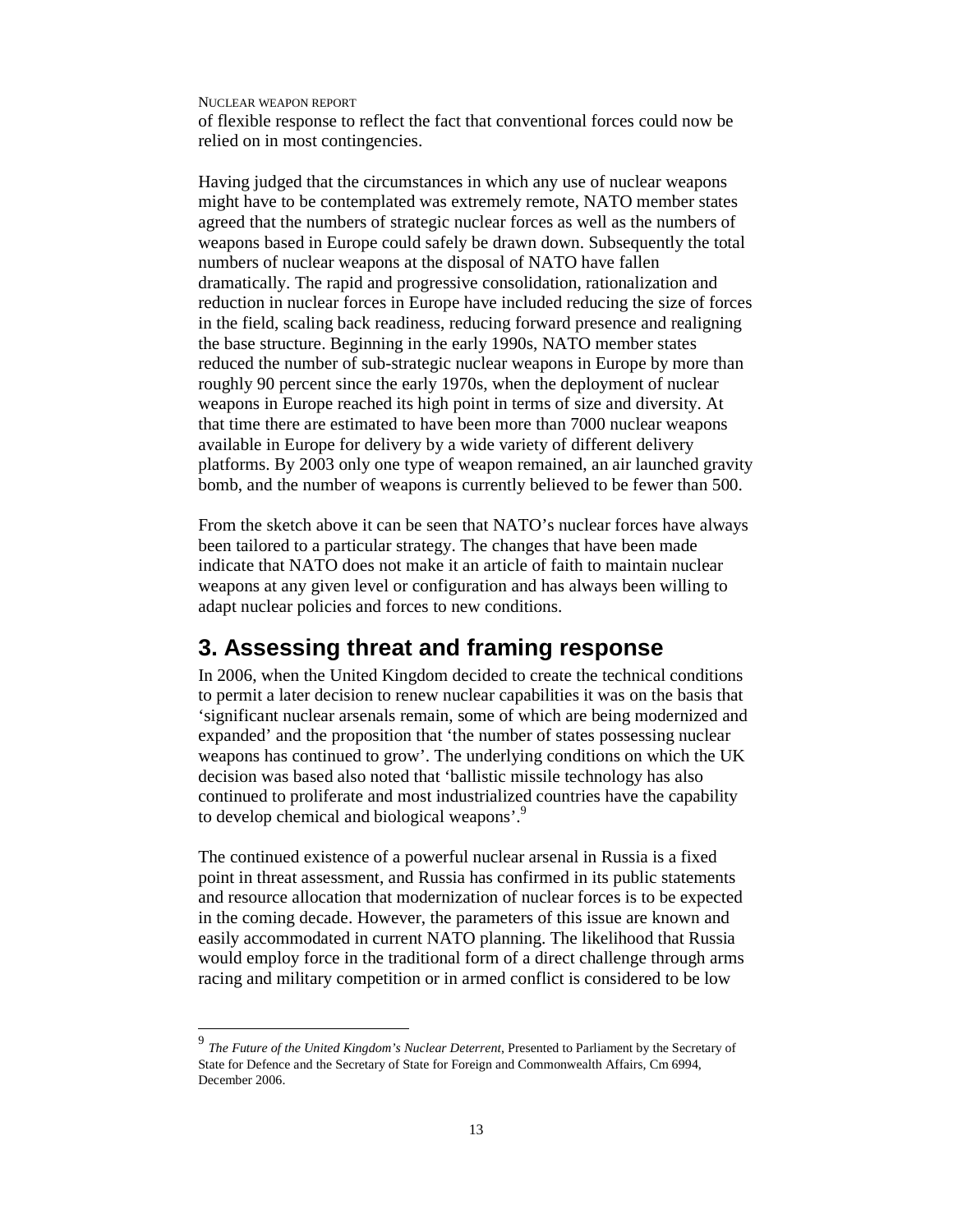and is likely to decrease further in the coming decade as Moscow implements an extensive military reform programme.

While the course of political relations are unlikely always to run smoothly, Russia will have to continue to eliminate the residual overhanging military capability remaining from the Cold War at a pace far greater than it deploys any new systems. As a result, Russian nuclear forces will continue to shrink for at least the next decade. Russia is still close to the start of a process of transforming its force structure that is expected to unfold over a fairly extended period and appears to be mainly aimed at preserving the effectiveness of its own strategic deterrent capability. Moreover, the enormous and sustained investment made in military research and development in the United States in particular has produced a large and continuously expanding qualitative lead in military and military-relevant technology and the US is willing to share much of this technology with allies.

Therefore, threat assessments conclude that for the foreseeable future, no state or alliance will have both the intent and the capability to pose a threat either with nuclear weapons or other weapons of mass destruction, or with conventional forces. To the extent that there continues to be a threat from Russia, assessments tend to focus more on what disruptive capabilities—using technology or methods that can "capsize" a superior military force through, for example, cyber attacks, exploitation of cultural and social fissures inside NATO countries or economic instruments. However, these capabilities cannot represent an existential threat to the sovereignty and security of NATO allies.

The risk that additional states might acquire nuclear weapons in the future is widely recognized inside and outside governments, but it is worth trying to establish some perspective around the probability of proliferation. For example, eight countries have been in one way or another 'de-nuclearized' in the fairly recent past. Iraq and Libya were certainly aiming for nuclear weapons but were deprived of their capabilities in different ways. After the end of the Cold War South Africa voluntarily abandoned its nuclear weapons and both Argentina and Brazil voluntarily abandoned programmes of research and development that were leading them towards a nuclear weapon potential. As part of the process of consolidating the nuclear weapon arsenal of the Soviet Union within Russia three countries (Ukraine, Belarus and Kazakhstan) all joined the NPT as non-nuclear weapon states.

Two countries that added to their nuclear weapon potential during the same period were known factors. Although they did not openly acknowledge their military nuclear programmes until 1998, the nuclear potential of India and Pakistan has been recognized since the 1970s. The two cases of greatest current proliferation concern are Iran and North Korea, the latter arguably already in possession of nuclear weapons and the former making steady progress towards achieving the technical capacity required to make a weapon should a political decision to do so be taken.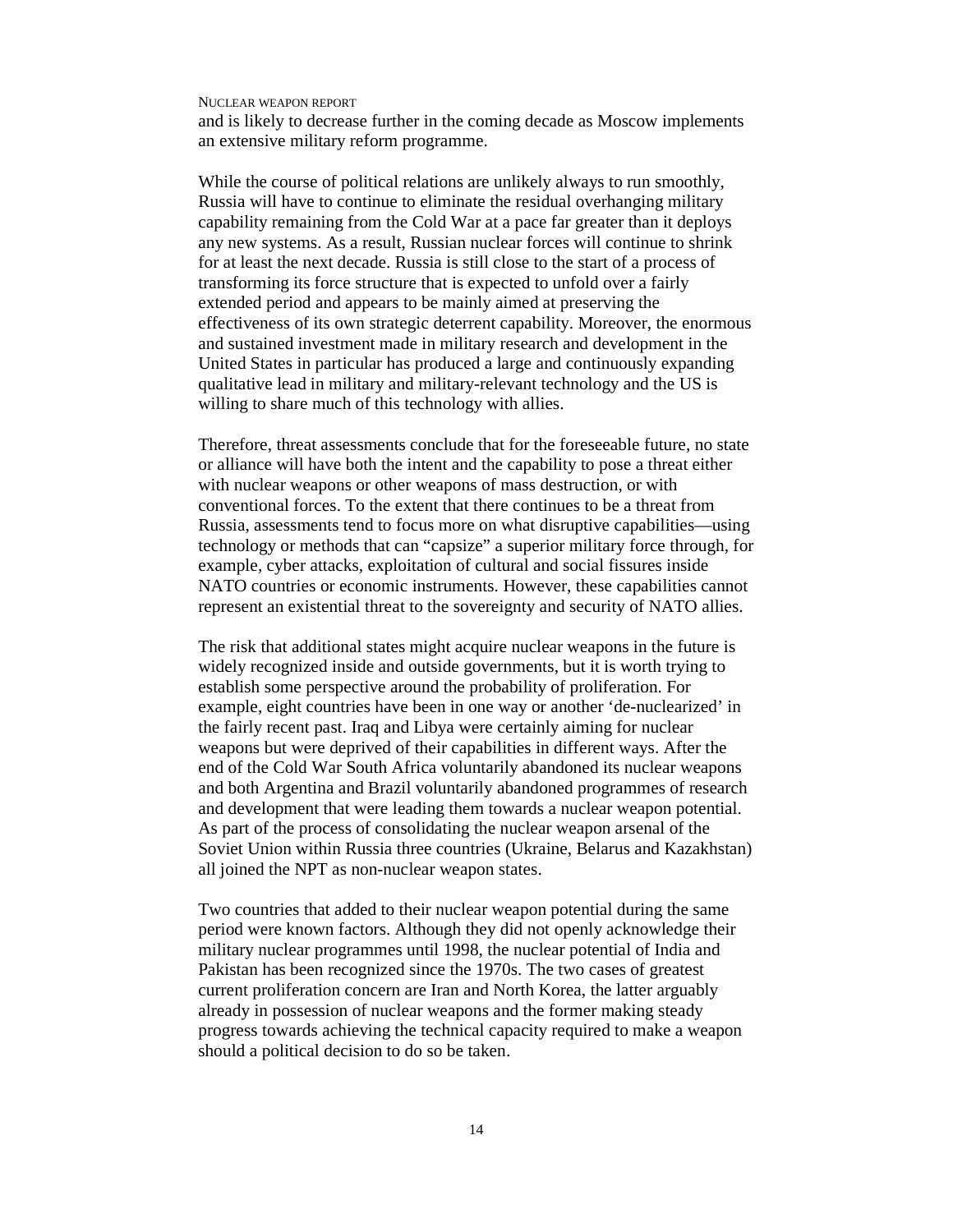-

It is debatable whether there has been any net increase in the number of nuclear weapon states in the recent past, and near term proliferation concern is heavily concentrated on two countries. However, there is a widespread view that the failure to contain the projects that pose the greatest current concern might lead governments to embark on programmes that will raise new nuclear concerns in the medium term future.

Elements of this view can been traced in the threat assessments made by nuclear weapon states. For example, looking out at the potential security environment between 2020 and 2050 the United Kingdom government highlighted underlying trends that give rise to significant causes for long-term concern. The White Paper noted that 'we cannot discount the possibility that the number of states armed with nuclear weapons may have increased by  $2050'$ <sup>10</sup>

A broadly similar analysis can be found in influential non-governmental assessments. For example, the underlying point of departure for the initiative led by the four senior US statesmen is that the 'accelerating spread of nuclear weapons, nuclear know-how and nuclear material has brought us to a nuclear tipping point. We face a very real possibility that the deadliest weapons ever invented could fall into dangerous hands'.<sup>11</sup>

A dominant feature of the current threat assessments being made inside governments and in the non-governmental sector has been their work to analyze current and future technical capabilities. The assessments have pinpointed programmes that are of potential concern because of their technical characteristics—notably the steady progress made by Iran to assemble the technical wherewithal to produce fissile material that could be used in a nuclear weapon. The assessments also spotlight that several countries have made a long-term and sustained investment to develop ballistic missiles that would be suitable to deliver nuclear weapons. Step-by-step these programmes are creating nuclear weapon systems with longer ranges.

There has also been extensive analysis of the changing patterns of behaviour in regard to proliferation dynamics. Before starting a dedicated programme to develop weapons, countries of concern have gone through an extensive preparatory phase, assembling the human and physical resources that a weapons programme will later draw on. There is also a cycle of actionreaction as the countries that seek access to controlled materials, goods, technology and know-how adapt their procurement practices in response to changes in the regulatory framework in the countries where the relevant items can be obtained. The results suggest that new approaches to procurement by

<sup>10</sup> *The Future of the United Kingdom's Nuclear Deterrent*, Presented to Parliament by the Secretary of State for Defence and the Secretary of State for Foreign and Commonwealth Affairs, Cm 6994, December 2006.

<sup>11</sup> George P. Shultz, William J. Perry, Henry A. Kissinger and Sam Nunn, 'Toward a Nuclear-Free World', *Wall Street Journal*, January 15, 2008.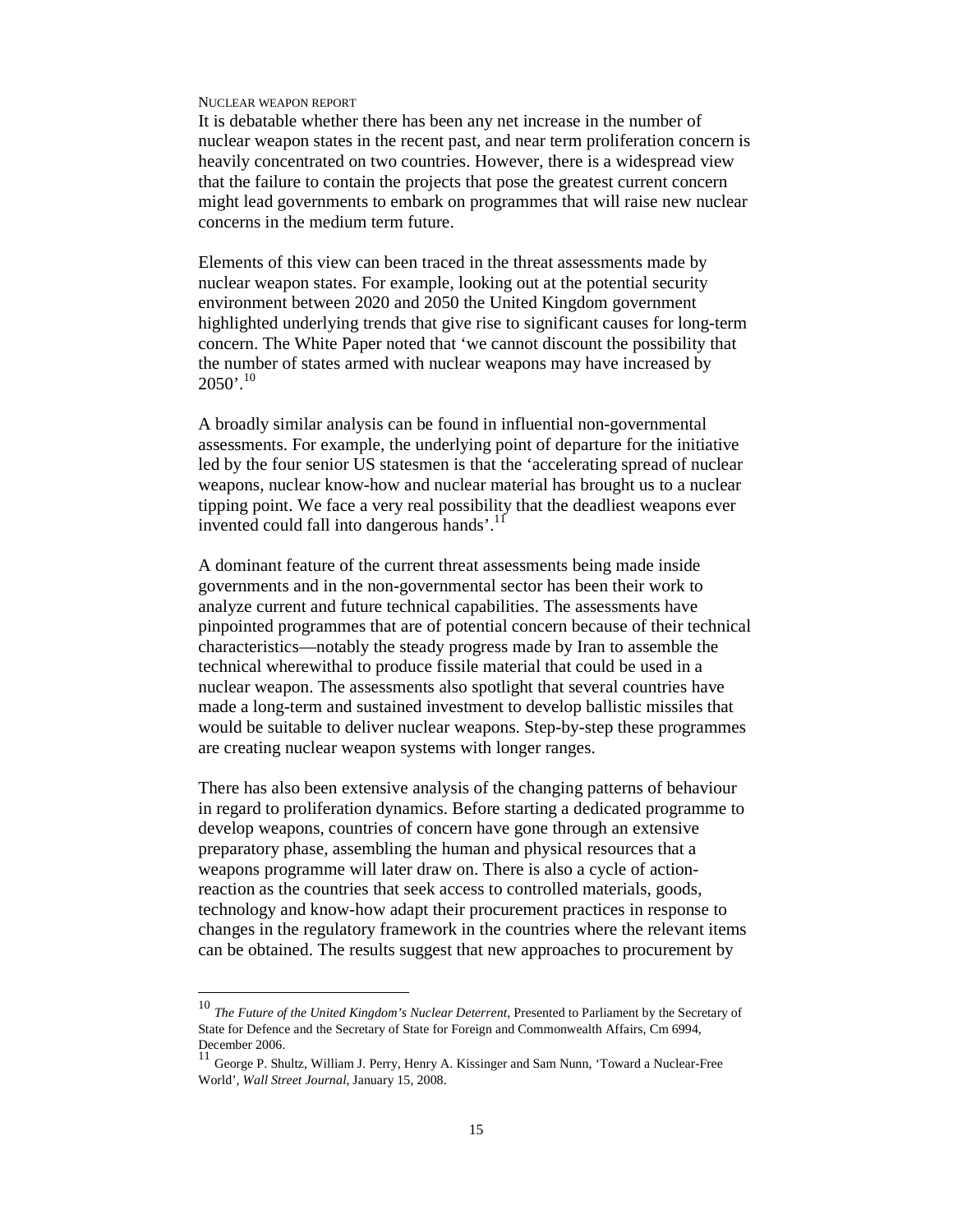proliferators, combined with the emergence of new and different suppliers may have collapsed the time frame of programmes of concern.

A concern that might have been expected to unfold over a 25 to 30 year timeframe, as countries put together the many different parts of this complex jigsaw, might now reach fruition in something closer to a decade. The view that proliferation may be closer than we think reflects recent information about technical assistance that is available from places that do not participate in (and in fact work to undermine) the international non-proliferation effort. Analysis of how progress was made by Iran in developing the most sensitive parts of its nuclear fuel cycle would support this view. The activities at what is believed to have been a nuclear-related site in Syria have not yet been fully explained in public, but could further reinforce the view that previously unknown weapon programmes could emerge in a relatively short time.

There are now a significant number of cases where states have carried out activities that are prohibited in arms control treaties and agreements to which they are parties. Moreover, in a number of cases these prohibited activities went undetected over an extended period. For example, Soviet noncompliance with the Biological and Toxin Weapons Convention (BTWC) was not confirmed for many years in spite of the massive Cold War intelligence effort. In other cases—such as North Korean non-compliance with the Treaty on Non-Proliferation of Nuclear Weapons (NPT)—the exposure of the violation and its subsequent discussion in the UN Security Council did not lead to any satisfactory resolution of the compliance problem. Proliferation provides compelling evidence of the inadequacy of non-proliferation regimes and the need to reinforce them.

In this regard, a 'worst-case analysis' might run as follows: if the regimes and norms against proliferation cannot be reinforced, and if their value as a source of security becomes progressively more questionable, then at some point states may argue that the norm for security in a world where nuclear weapons continue to play an important role is proliferation, rather than nonproliferation. Widespread proliferation is most likely to occur in conditions where nuclear weapons come to be seen as not only acceptable but essential. The probability would increase still further if nuclear weapons are believed to have an overall positive impact on international security.

While there is broad agreement about technical developments, few if any threat analyses seem to have concluded that specific countries have hostile intent. Instead the approach focuses more on general classes of risk that could create instability which could be exploited by actors with malicious intent (whether state or non-state). The impact of civil wars on the periphery of the enlarged NATO and at or close to the borders of nuclear weapon states raise concerns about a potential spill-over impact from conflicts in which NATO is not directly involved. In addition, the reckless behaviour of states that have sheltered terrorists and helped them to enhance their capabilities has led directly to attacks on NATO. In cases where there is no direct intent, states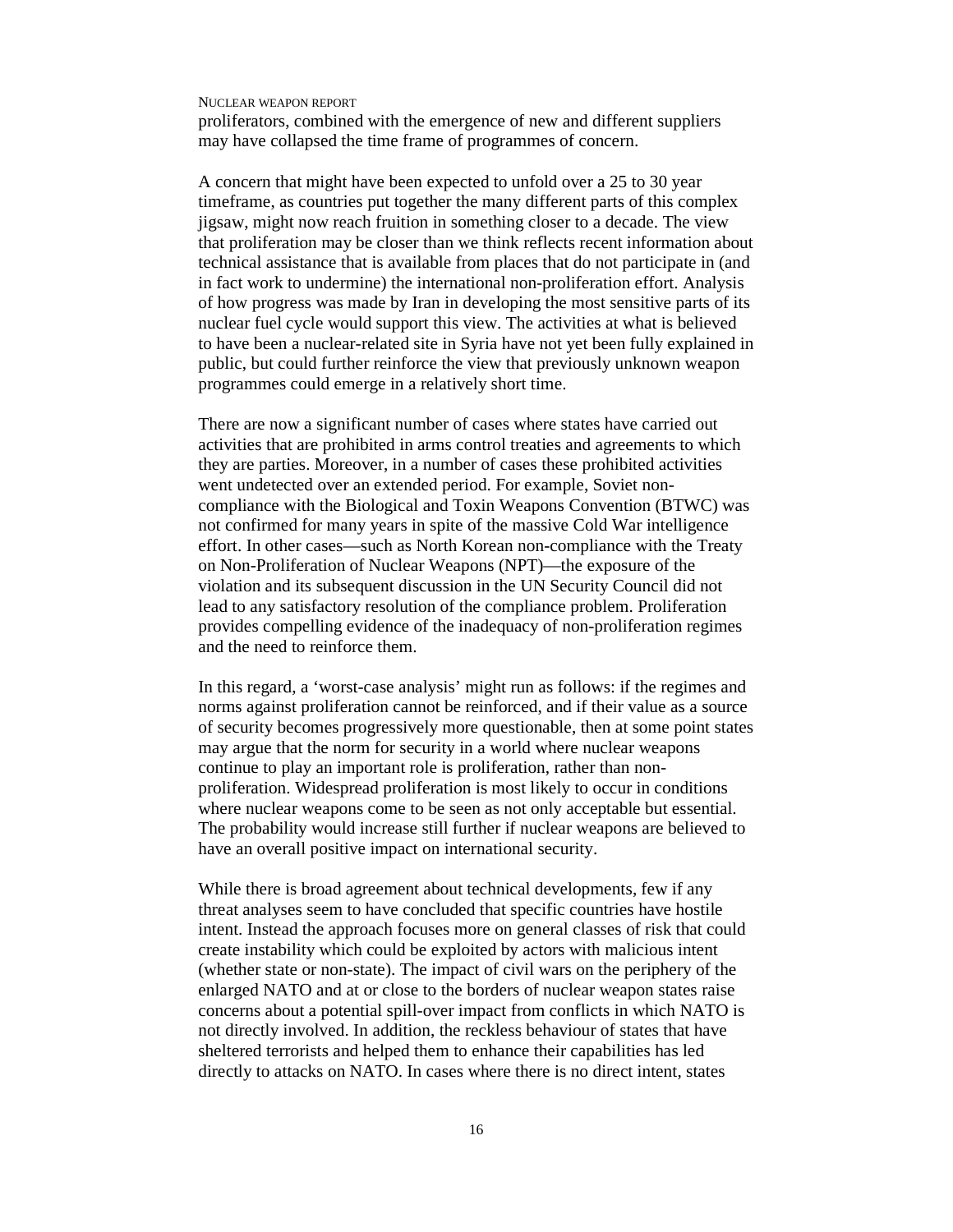that are not able to perform basic functions of government can become a source of instability if they inadvertently provide safe havens for terrorists to plan and train for acts of mass impact terrorism. The military capabilities developed using the resources of a state might be captured and misdirected by malicious actors if a state was to become enfeebled or to fail completely.

Concern about mass impact terrorism has expanded the range of items that are of proliferation concern to include many things that are not weapons or dualuse items as traditionally defined. NATO states have increasingly come to see issues as diverse as chemical waste control, efforts to combat infectious disease and nuclear fuel cycle management—all of which might previously have been thought peripheral to the central military/security concerns—as part of a diffuse 'threat' requiring a common response.

The risk that an improvised nuclear device would be used against a high value target in a NATO member state is taken very seriously in the wake of a succession of the mass impact terrorist attacks in Europe and North America. The difficulty of acquiring the fissile materials (highly enriched uranium or plutonium) in the quantities needed to make a nuclear device represent a formidable challenge to a non-state actor unless supported by a state sponsor. However, recent studies have exposed inadequate levels of material accountancy and control and poor physical protection of sensitive nuclear material around the world. As a result, the possibility that quantities of fissile material already exist outside state custody cannot be discounted.

The risk that a non-state actor would be able to use infectious disease as a weapon has also been analyzed extensively. The barriers to a biological attack that causes mass casualties are significant. However, the national and international responses to the distribution of anthrax using the postal system in the United States as well as outbreaks of diseases such as SARS have underlined that attacks could inflict significant psychological damage and cause serious economic losses in an already turbulent global financial system.

The broad range of potential future risks has led government threat assessments to conclude that the probability of increasing levels of instability and interstate conflict is significant. Combined with the possibility of further nuclear proliferation this could lead to an increased risk of conflict involving a nuclear-armed state in the period between 2020–50. It is understandable and natural that decision makers avoid closing policy options through final and irrevocable choices related to force structure since these might open the way to vulnerability in the future.

At the same time, the kinds of contingencies that the threat assessments point to as future scenarios seem very contemporary and many future threat assessments seem to be a simple forward extrapolation of current experience.

The situation along the border between Afghanistan and Pakistan has many of the characteristics that contemporary threat assessments identify as being of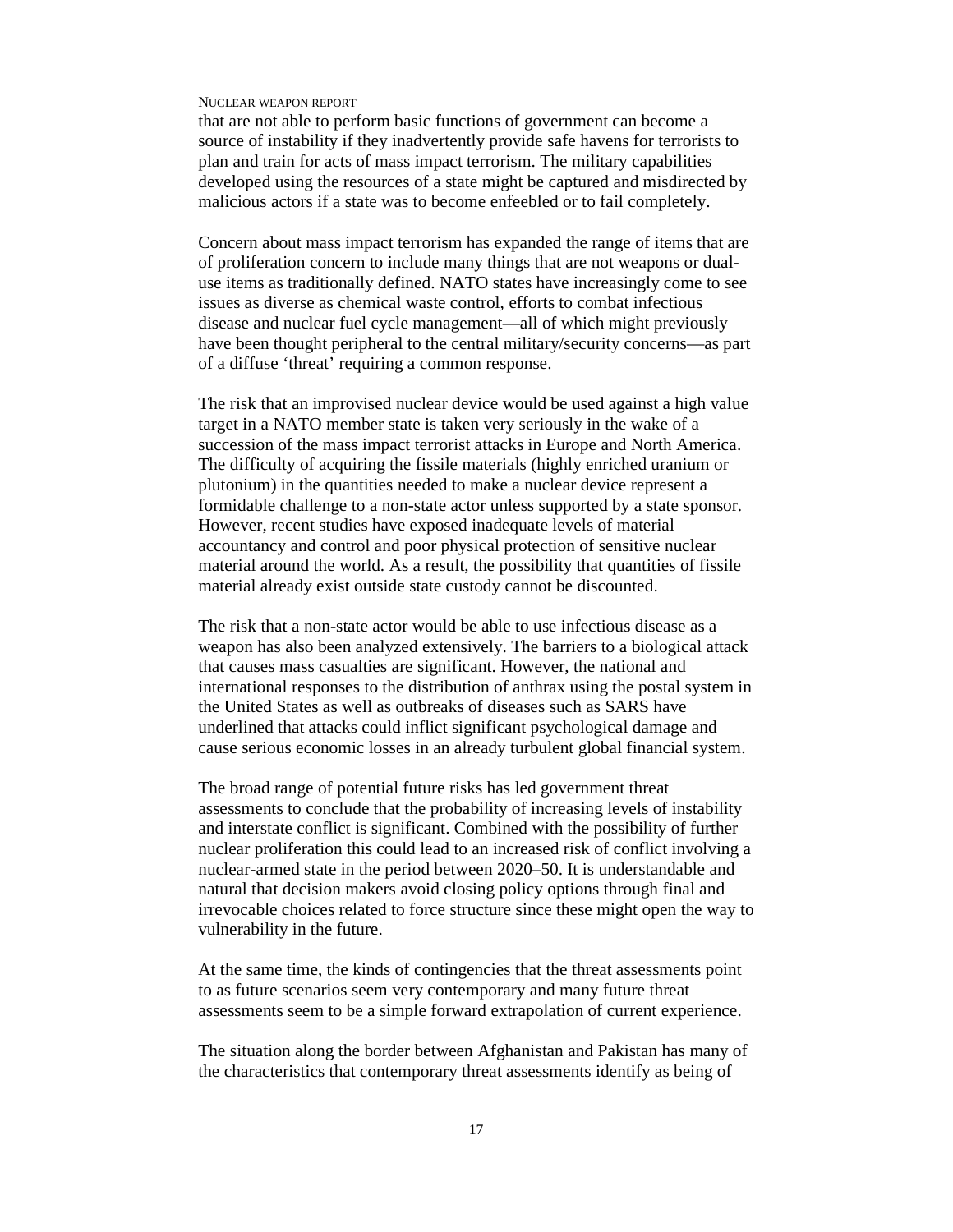-

great potential concern. Terrorists known to have carried out mass impact attacks are believed to be seeking a safe haven on either side of this international boundary. The United States and some of its allies are extremely concerned that the governments with nominal sovereign control over this territory are either unable or unwilling to take action against the terrorists and their infrastructure. Therefore, external powers feel justified in reaching into the countries concerned in self-defence, using their own military capabilities against identified targets whenever they have actionable intelligence.

Although military action is already being taken against a state with nuclear weapons (Pakistan) by a nuclear weapon state (the United States), nuclear weapons seem to play no role at all in the thinking on either side. Pakistani authorities have made no secret of their opposition to US actions and resent a policy that they believe to be unjustified and counter-productive. Pakistani armed forces are authorized to respond to US attacks, for example by shooting down aircraft and unarmed air vehicles. However, Secretary of Defense Robert Gates has made it clear that the US has no intention of changing the policy and will do whatever is necessary in legitimate self-defence.

Possession of nuclear weapons is sometimes said to immunize a state from attack by conventional means, and in particular from attack by the most powerful country in the world. The fact that available resources (human, administrative and material) could never provide an effective conventional deterrent to US military action is said to be an incentive to acquire nuclear weapons. However, Pakistani nuclear weapons do not provide this immunity, and in this case events would tend to support the US declaratory nuclear policy that all options remain "on the table".

Another line of thinking which influential analysts have put forward is that 'deterrence based on the high yields of the Cold War arsenal may not appear credible, given the excessive civilian destruction likely to occur ... some reasonable and much needed steps to better align US deterrence policy to the realities of the new era include broadening US deterrent threat options ... seeking an understanding of the opponents intentions and the flexibility to tailor deterrence to specific requirements'.<sup>12</sup> However, in creating greater flexibility nuclear weapons do not seem to have been of any practical value.

The United States has used a range of military capabilities to attack different identified targets in Afghanistan, including in the border regions and across the border inside Pakistan. Options include manned aircraft (flying from either ground bases or ships), missiles of different kinds (cruise missiles or shortrange stand-off weapons mounted on UAVs), and raids by special forces (either carried out over land or dropped from the air). The choice of capability has depended on what commanders think is most appropriate, but in spite of

<sup>12</sup> Keith Payne, quoted in Amy Woolf, *Nuclear Weapons in US National Security Policy: Past, Present and Prospects*, CRS Report for Congress, January 28, 2008, p. 11. During the first George W. Bush administration, Payne was the Assistant Secretary of Defense during the 2001 Nuclear Posture Review.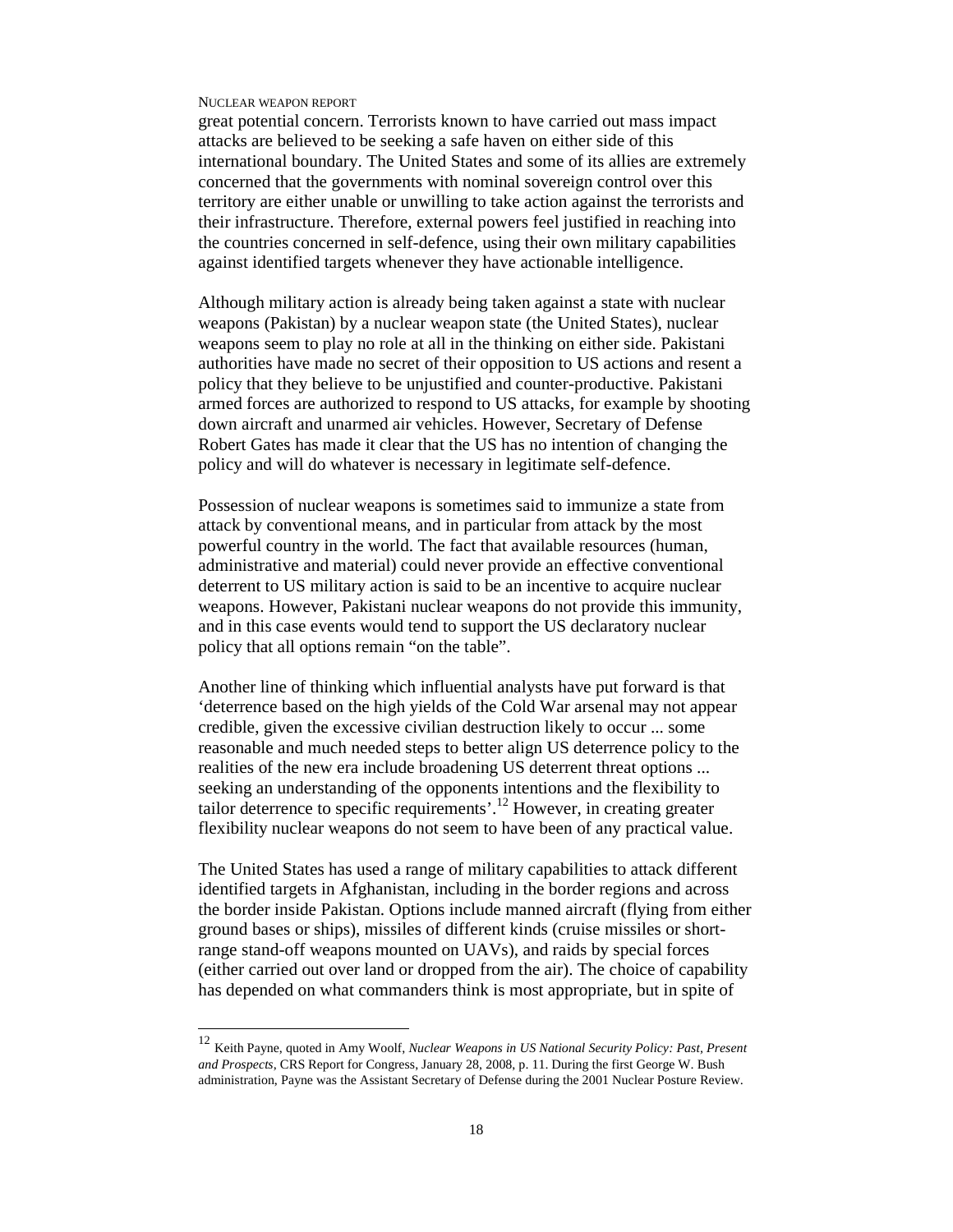-

the terrain (where targets might be in caves or shielded by thick rock formations) there is no evidence that nuclear weapons have played any role in US thinking about which instrument might be appropriate for the task at hand.

There is no evidence that the military would be interested in additional nuclear options in the form of weapons with smaller yields. Even if using nuclear weapons could significantly increase the probability of killing high value terrorist targets in difficult terrain, actually employing them seems absurd from any perspective, including that of field commanders.

Managing the potential spill-over effects from civil wars at the periphery of the enlarged NATO does not seem a hypothetical future concern, but rather a very current contingency in light of Russian intervention into the civil war in Georgia. Nuclear weapon options played no role in Russian or NATO thinking in this instance either.

In Georgia several internal and external factors combined after 2004 to revive the so-called "frozen conflict" that had erupted in the early 1990s. While the government of President Saakashvilli has pursued a number of internal policies that provoked concern among minority groups inside Georgia, Russia has looked on with growing concern as the Georgian government promoted rapid integration into NATO alongside a domestic political platform based on Georgian nationalism and anti-Russian rhetoric. The growing risk of Russian military intervention in Georgia was pointed out inside and outside government in 2007 and early 2008.<sup>13</sup>

While there is no clear insight into Russian planning for the specific operations, the Russian armed forces have a range of dual-capable delivery systems at their disposal in the Caucasus. However, Russia found that current conventional capabilities allowed it to achieve all of its military objectives. Nuclear options were not needed nor, as far as one can tell, ever considered.

The fact that Russia is a nuclear weapon state perhaps played a role in the thinking of how other countries and organizations (including NATO) responded to the events as they unfolded. However, it is clear that there was never any intention by any outside actor to help Georgia mount a military response to Russian intervention.

External actors did immediately put in place a response intended to bring hostilities to a rapid conclusion and mitigate the humanitarian consequences of the fighting for the population (including civilians of Abkhaz, Ossetian and Georgian origin). Russia's nuclear status did not prevent the international

<sup>13</sup> For example, Pavel Baev wrote in 2007 that 'the smouldering secessionist conflicts in Abkhazia and south Ossetia present plentiful casus belli, and Russia now possesses usable military capabilities in the north Caucasus, further strengthened by the deployment of two mountain brigades in 2007. An Afghanistan-type intervention remains improbable but a swift occupation of the Black Sea coast might be a feasible option', Pavel K. Baev, 'From west to south to north, Russia engages and challenges its neighbours', *International Journal*, Spring 2008, p. 300.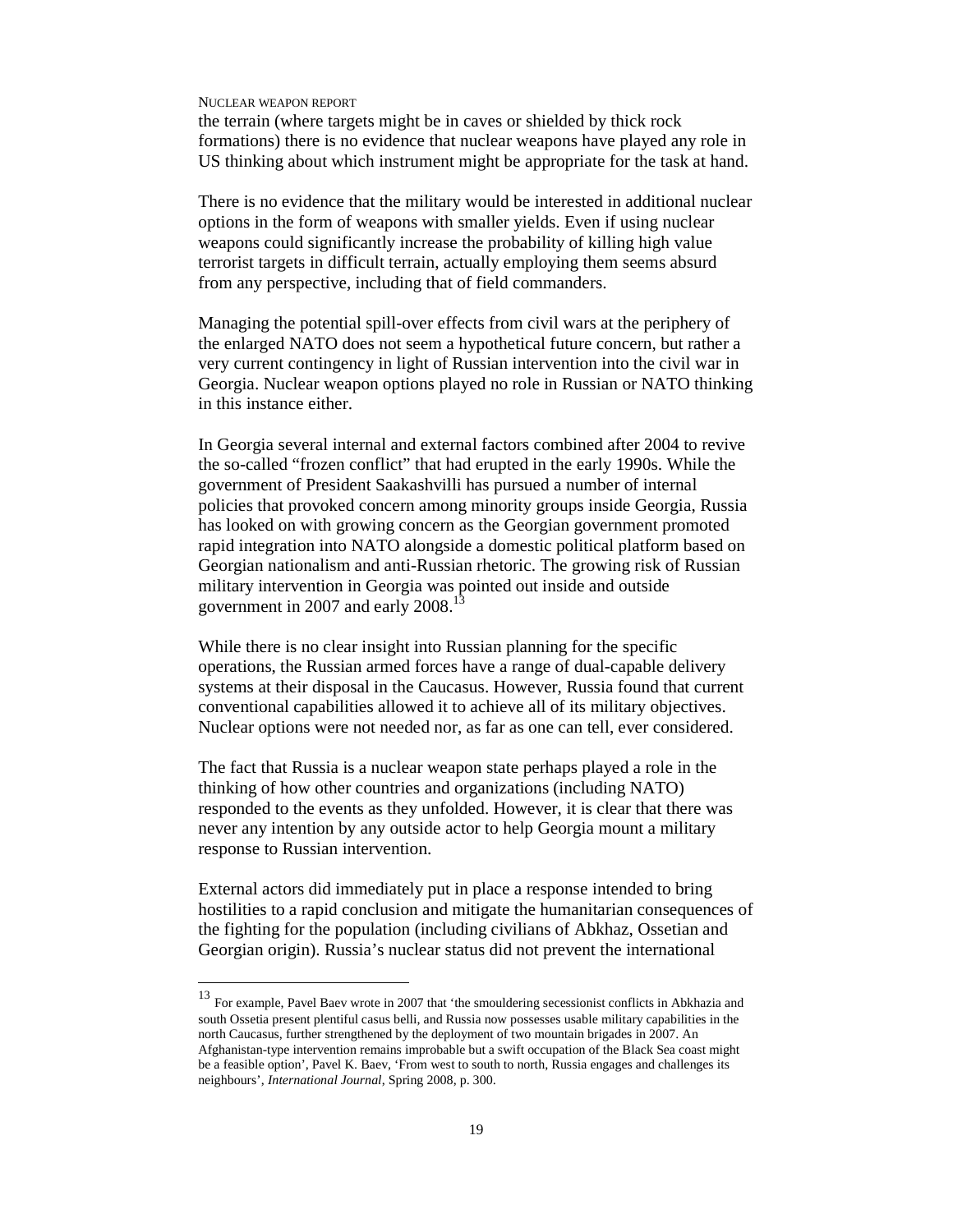-

response even though it included a certain military dimension—such as the use of military assets for the delivery of assistance and the use of militarystyle vehicles to transport civilian observers in conflict areas.<sup>14</sup>

A third theme noted in contemporary threat assessments is the risk that states that acquire nuclear weapons could be more free to pursue regional hegemony and intimidate other countries in their close proximity. The domestic political effect of the weapons might help lock in place intransigent regimes that might otherwise be more vulnerable to removal by their own population. A newly emboldened nuclear regime, believing that the risk of an external response had been lowered or removed, might take steps that would not previously have been considered.

An inter-related related theme that can be found is a potential preventive aspect to the possession of nuclear weapons by existing weapon states willing to offer extended deterrence. There could be fewer incentives for a country to acquire nuclear weapons if it knows in advance that the degree to which their possession can be translated into meaningful policy is very limited. Again, this is not a future contingency but one that is faced very directly in the crisis that has been unfolding in slow motion in Iran.

Officials from NATO countries have voiced serious concerns about aspects of Iran's national nuclear programme. Iran is working in a determined and systematic way to obtain the technical basis for a critical part of any nuclear weapon programmes—the production of fissile material—within a fairly short space of time (though it is not possible to be very precise about that time frame). The high degree of concern about the most sensitive parts of the current Iranian programme is shared by states that believe Iran is working to develop a nuclear weapon capability and by others who have not yet reached that judgement.

Iran is developing capabilities that could threaten the interests of NATO, its member states and its partners. This is not only because of steady progress in the nuclear programme, but also because a similarly determined long-term Iranian programme to develop missiles with several different range and payload characteristics has begun to bear fruit.

Iran and the United States have had a difficult and, at times, hostile relationship since 1979. This can be considered a constant background factor to Iranian decision making over that period—though it is not the only factor and may not be the most important. However, over the same period there has been a significant deterioration in relations between Iran and other countries that would not normally have been seen as adversaries. For example, the revelations about the overall scope of Iran's nuclear policy and programme

<sup>14</sup> At one step removed, one of the main international outcomes of the Georgian conflict has been to revitalize thinking about other "frozen conflicts" to ensure that there is not any repetition. This has included constructive and reassuring statements about some of the potentially most difficult potential future cases, including the status and conditions in Crimea, Ukraine.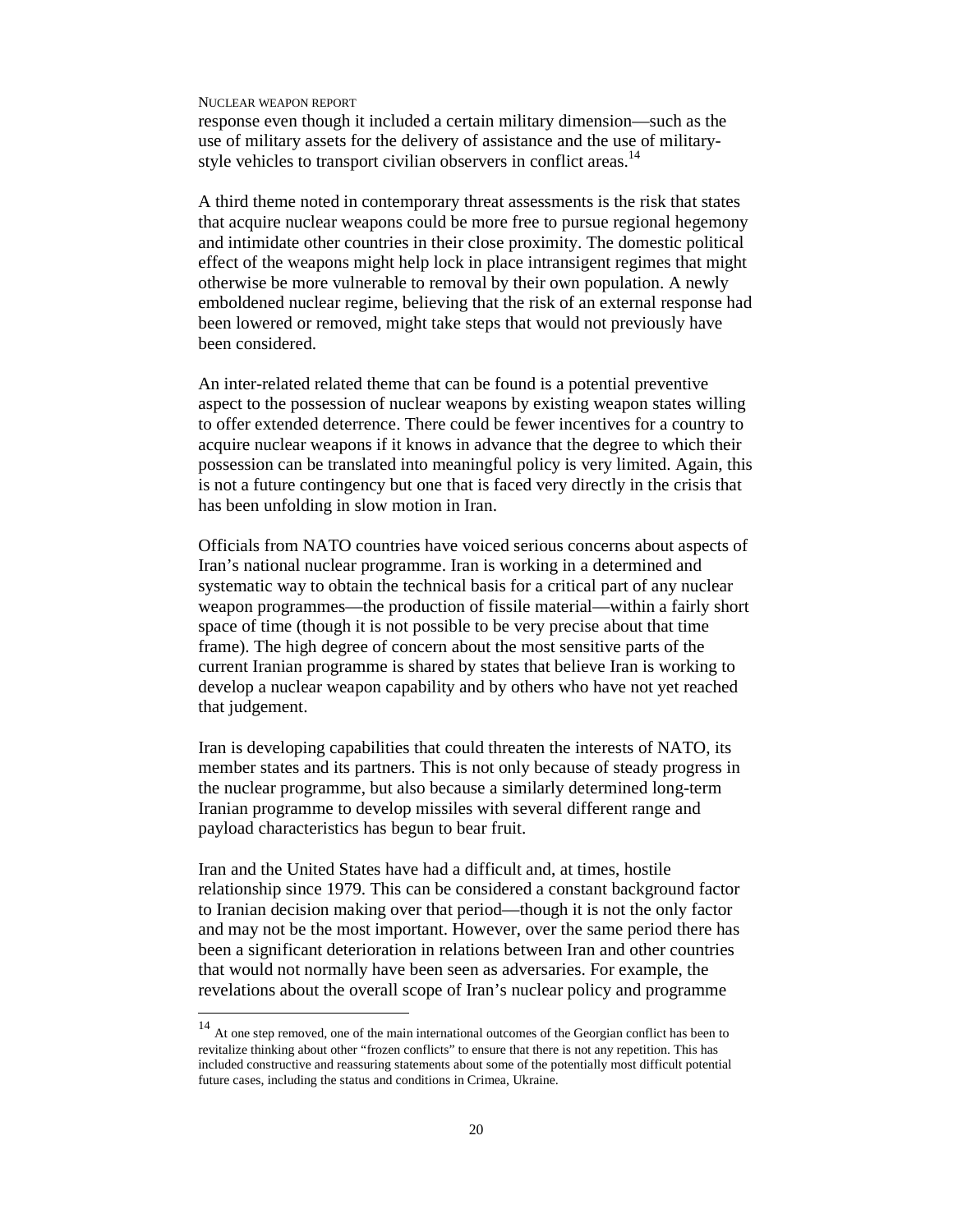and the difficulty of finding an effective means to alter Iranian choices has led to a deterioration of relations between Iran and European countries.

Concern about Iran's nuclear and ballistic missile programmes have also been one factor in a deteriorating regional security environment. Perhaps the most significant negative trend has been the growing hostility between Iran and Israel. Iran and Israel cooperated with each other when each was mainly concerned with threats from Arab states. In the 1980s a developing strategic cooperation between Egypt, Iraq and Jordan (the latter a somewhat unwilling partner) created room for pragmatic cooperation between Israel and Iran. However, with concern about threats from Arab states now reduced, systematic progress in Iranian nuclear and missile programmes has heightened Israeli concern about putative Iranian hegemonic regional ambitions across the wider Middle East. Israeli perception of an existential threat from Iran has been symbolized in Israeli minds by the statement by President Ahmadinejad in October 2005 that 'Israel must be wiped off the map. And God willing, with the force of God behind it, we shall soon experience a world without the United States and Zionism'.

Several countries with which Iran has deteriorating relations are nuclear weapon states—albeit not always openly. However, there is no evidence that facing several nuclear weapon states arrayed in opposition to its nuclear policy has led to any significant modification of Iranian decision making. On the other hand, being confronted by nuclear armed states might have helped create the conditions for the serious proliferation challenge posed by Iran today. The revitalization of Iranian interest in nuclear programmes, including the more sensitive parts of the nuclear fuel cycle, coincides in time with the period in which Iran was the victim of battlefield use of chemical weapons by Iraq after 1982. Iranian authors often draw attention to the impact on their own force planning of being left alone in the face of Iraqi chemical weapon and ballistic missile attacks. Furthermore, the full extent of the Iraqi activities in the WMD field, which so shocked the international community after being revealed by the United Nations after 1991, were probably less of a surprise in Tehran.

The discussion of whether and how nuclear weapons might be relevant in specific scenarios was perhaps of limited utility in conditions where the overall approach to deterrence depended on a deliberate ambiguity about when and how they might be used. However, the situation in the Middle East underlines the validity of the underlying concern expressed in initiatives like that launched by the four senior US statesmen, namely that nuclear policies designed to strengthen deterrence might not only be less and less effective, they might become positively hazardous.

The possibility that nuclear weapons might play a part in deterring the leadership of a terrorist group bent on carrying out acts with a mass impact is another case in point. Since the purpose of such attacks would be to undermine social cohesion as well as inflicting damage it seems unlikely that an extremist terrorist group would be deterred by the risk of nuclear retaliation. On the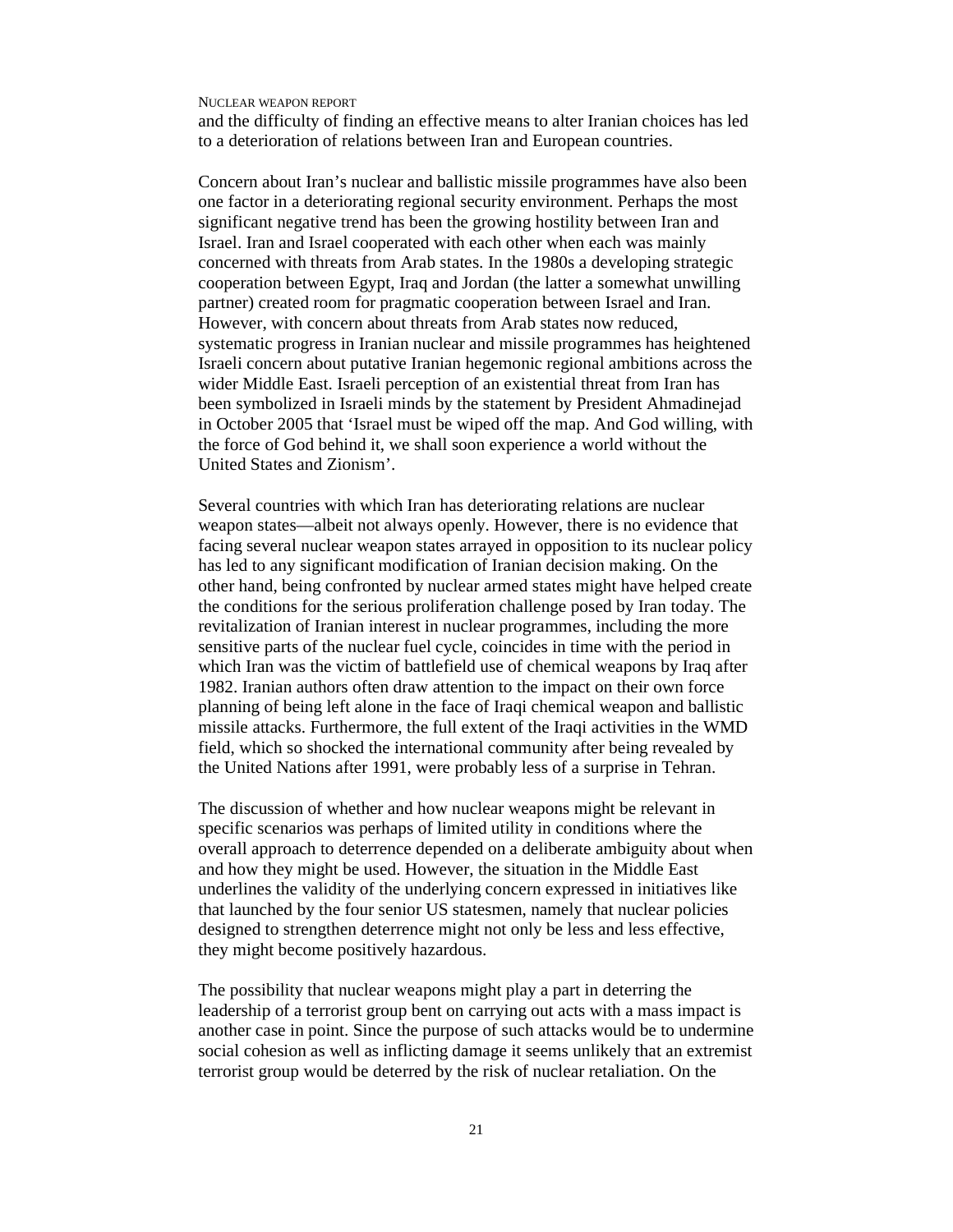contrary, such a group would probably see provoking a respectable state to resort to nuclear means as another blow to world order.

What we can learn from contemporary examples suggests that any notion of using nuclear weapons for a practical and limited military purpose, outside the scenario where nations are fighting to exist and feel justified in resorting to desperate measures, lead to increased danger. Attention has been drawn to the risks that might follow from any weakening of the "nuclear taboo" that many argue has been a factor preventing nuclear weapons use.

There is considerable evidence that NATO governments are aware of this risk and take it into account in their nuclear policy. In its official documents NATO has stressed that its nuclear policy (and the policies of its individual member states that possess nuclear weapons) is not based on either nuclear first use or a policy of no first use. The Alliance 'does not determine in advance how it would react to aggression. It leaves this question open, to be decided as and when such a situation materialized'.<sup>15</sup> Nevertheless, NATO statements have underlined that the circumstances in which they might have to contemplate any use of nuclear weapons are extremely remote.<sup>16</sup>

At the national level in Europe there is also evidence that governments have tried to correct any impression that nuclear weapons are somehow becoming a more readily usable option or that official thinking is moving in that direction. In both France and the United Kingdom the process of transforming nuclear policy and to update and reconfigure capabilities in response to the wider range security threats that could damage nuclear powers has attracted negative comment whenever it seems to be moving away from presenting nuclear weapons as weapons of very last resort.

Commentaries on the changing US strategic capabilities by current and recently retired official representatives have also emphasized that changes to strategy are not intended to lower the threshold for nuclear use.<sup>17</sup> Peter Flory, Assistant Secretary of Defense for International Security Policy, has written that the force posture of the United States 'is designed to make clear to any adversary that might contemplate a first strike against the United States that in the aftermath of such an attack the US military would retain the ability to respond with such devastating force that an aggressor could not stand to gain.'<sup>18</sup>

 $15\,$ <sup>15</sup> *NATO's position regarding non-proliferation, arms control and disarmament and related issues*, NATO Fact Sheet, URL http://152.152.94.201/issues/nuclear/position.html.

<sup>16</sup> *NATO's Nuclear Forces in the New Security Environment*, NATO Fact Sheet, URL http://www.nato.int/issues/nuclear/sec-environment.html.

<sup>17</sup> For example, Thomas K. Scheber, 'US Nuclear Policy and Strategy and the NPT Regime: Implcations for the NATO Alliance', *Comparative Strategy*, Vol. 26, 2007.

<sup>18</sup> Peter C. W. Flory, 'Nuclear Exchange: Does Washington Really Have (or Want) Nuclear Primacy?', *Foreign Affairs*, September–October 2006.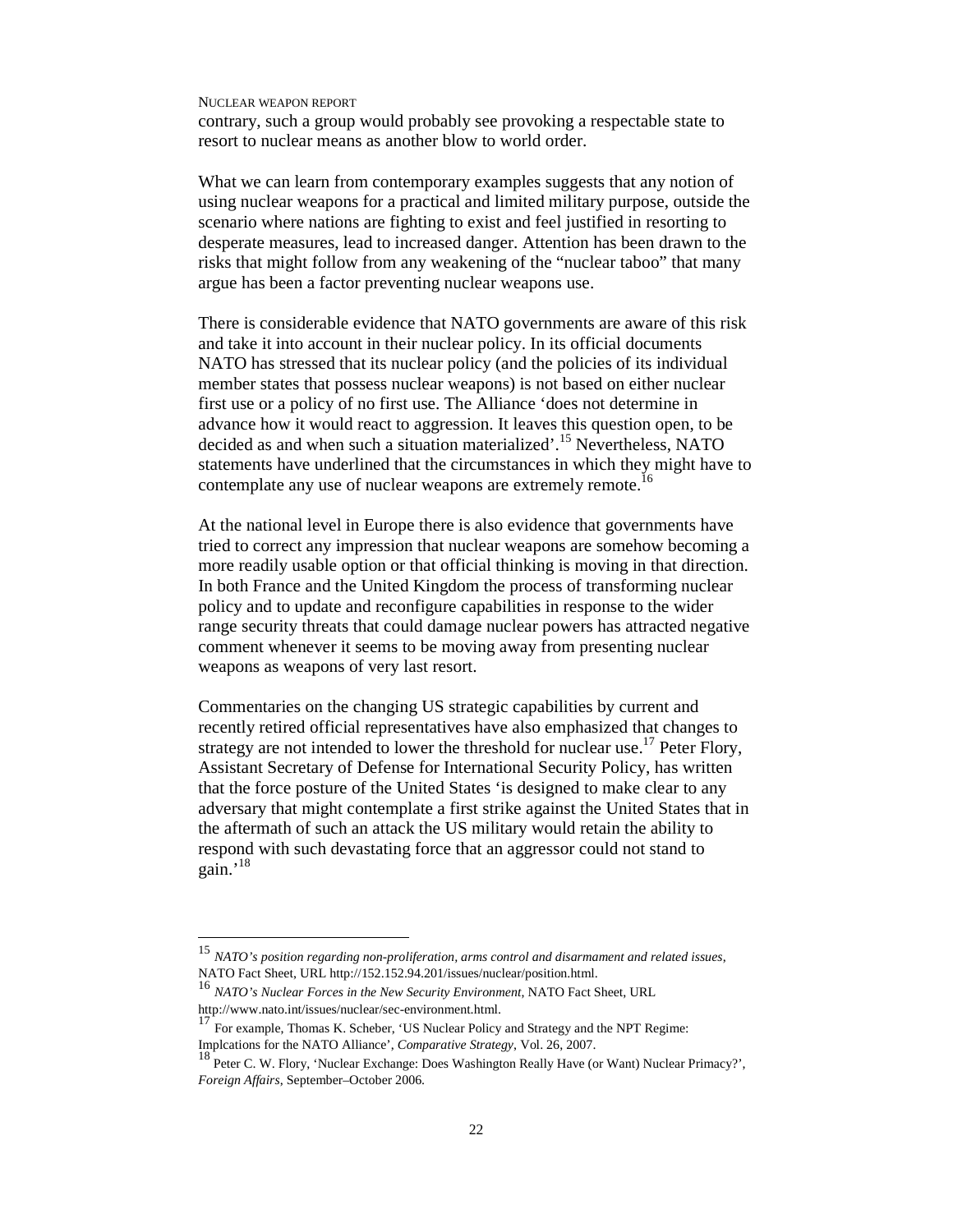# **4. Military-technical issues**

The national nuclear doctrines as well as NATO statements indicate that the credibility of nuclear deterrence rests partly on being able to use the weapons. Therefore, although the role that nuclear weapons might play in conflict situations tends to be downplayed, their use must be militarily credible if there is to be any political effect. Nuclear weapons would quickly lose their utility as a deterrent if:

- A. It became known that they could not be used for technical reasons.
- B. It became clear that there are no plans in place to employ them as part of the response to aggression.
- C. The target of deterrence is unable to receive or understand the signals warning them that their aggression will draw a response that is tuned to their behaviour.

### **A. Evolving nuclear force structures**

Maintaining force structures that contribute to the military credibility of the deterrent is therefore a critical aspect in ensuring that the weapons can play their political role in both the outward dimension of deterring potential adversaries and the internal dimension of providing reassurance to allies.

Therefore nuclear forces need to be developed, bought and maintained in good working order, plans must be prepared for their use and the forces that will have custody over them must be trained in their use. Safety and security issues related to custody over nuclear weapons are also very important both in and of themselves and as an aspect of public diplomacy.

The question of credibility extends to cover safety and security issues because the consequences of either an accident involving a nuclear warhead or the loss of custody over a weapon could be so severe. The perception that the main potential risk to society stems from our own arsenal rather than from the actions of a possible adversary would be a serious blow to public support for maintaining stockpiles at all. Public acceptance of nuclear weapons depends on assuring the safety and security of stockpiles in peacetime, which also requires NATO to publish enough information to provide reassurance without compromising security.

The national plans of the Allies with nuclear forces are obviously critical in that it is a sovereign decision whether and how these national assets are used. The overall pattern of development in nuclear force structures in the NATO countries with nuclear weapons has shown a clear tendency not only to lower numbers but also towards a consolidation of nuclear delivery systems and a reduction in different warhead types. This pattern has not been confined to long-range platforms that are exclusively dedicated to deliver nuclear weapons but can also be seen in shorter range dual-capable delivery platforms that could be armed with either nuclear or conventional weapons.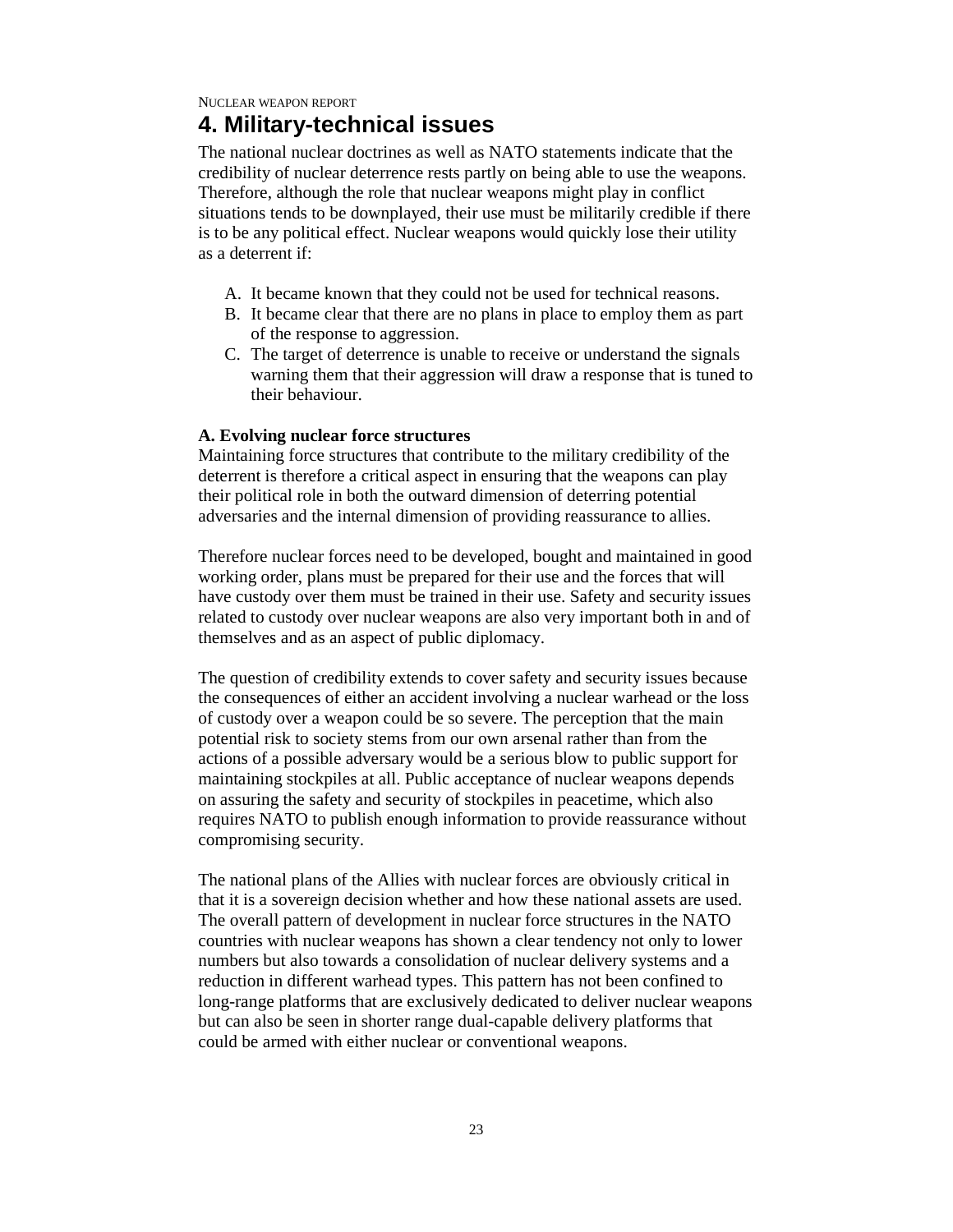-

From the early 1990s the United States began to reduce the numbers and types of strategic nuclear weapons at its disposal in response to both national decisions about force transformation on the one hand and arms control treaties and voluntary undertakings on the other. Decisions reflected the retention of a 'triad' of land, sea and air based delivery platforms, intended to provide a range of capabilities and flexibility in nuclear planning as well as providing reassurance that unexpected problems with any particular delivery system would compromise the overall effectiveness of the deterrent. After 1991 the United States retired many types of warheads and delivery systems.<sup>19</sup>

This consolidation and rationalization meant that by 2007 the multiple types of delivery system that characterized US strategic nuclear forces during the Cold War had been replaced by a more streamlined force structure with one land based system (Minuteman III inter-continental ballistic missiles), one seabased system (the Trident II missiles carried onboard submarines) and two airborne systems (B-52 and B-2 bombers that carry air-launched cruise missiles as well as gravity bombs). $^{20}$ 

The French government has laid out its plans for nuclear forces in the recent White Paper, which makes clear that France has and will maintain a seaborne and an airborne component, providing capabilities of different range, accuracy and trajectory. Both components are in the process of modernization.

In 2010, the M-51 intercontinental ballistic missile will be brought into service on a new generation ballistic missile submarines (SSBN). This will increase the range and flexibility of the force. The M-51 will be armed with a new warhead, the ONW. The airborne component will be armed in future with the ASMP-A cruise missile and will include Mirage-2000-NK3 aircraft as well as Rafale. The airborne component could be either land based or flown from an aircraft carrier. The ASMP-A missile will also carry a new warhead, the  $ANW.<sup>21</sup>$ 

The United Kingdom has progressively consolidated its nuclear forces so that only a seaborne component remains, to consist of four SSBNs that will carry the Trident D5 missile. The current warhead design that the UK developed for the Trident missile is expected to last into the 2020s. After an evaluation of a range of possible alternatives, in 2006 the UK government decided to replace the current (Vanguard-class) SSBN with a new class of submarines, and anticipates being able to begin the detailed design of the new vessel by around 2012 to 2014.

<sup>19</sup> For a summary, see Amy F. Woolf, *US Strategic Nuclear Forces: Background, developments and issues*, CRS Report for Congress RL33640, April 3 2007. <sup>20</sup> Shannon Kile, Vitaly Fedchenko and Hans Kristensen, 'World Nuclear Forces 2008', *SIPRI Yearbook* 

*<sup>2007:</sup> Armaments, Disarmament and International Security*, (Oxford University Press: Oxford 2008). A number of nuclear warheads for long-range cruise missiles are also retained but the nuclear-armed missiles are no longer normally carried by ships.<br>21 min s

<sup>21</sup> *The French White Paper on Defence and National Security*, (Odile Jacob: New York, 2008).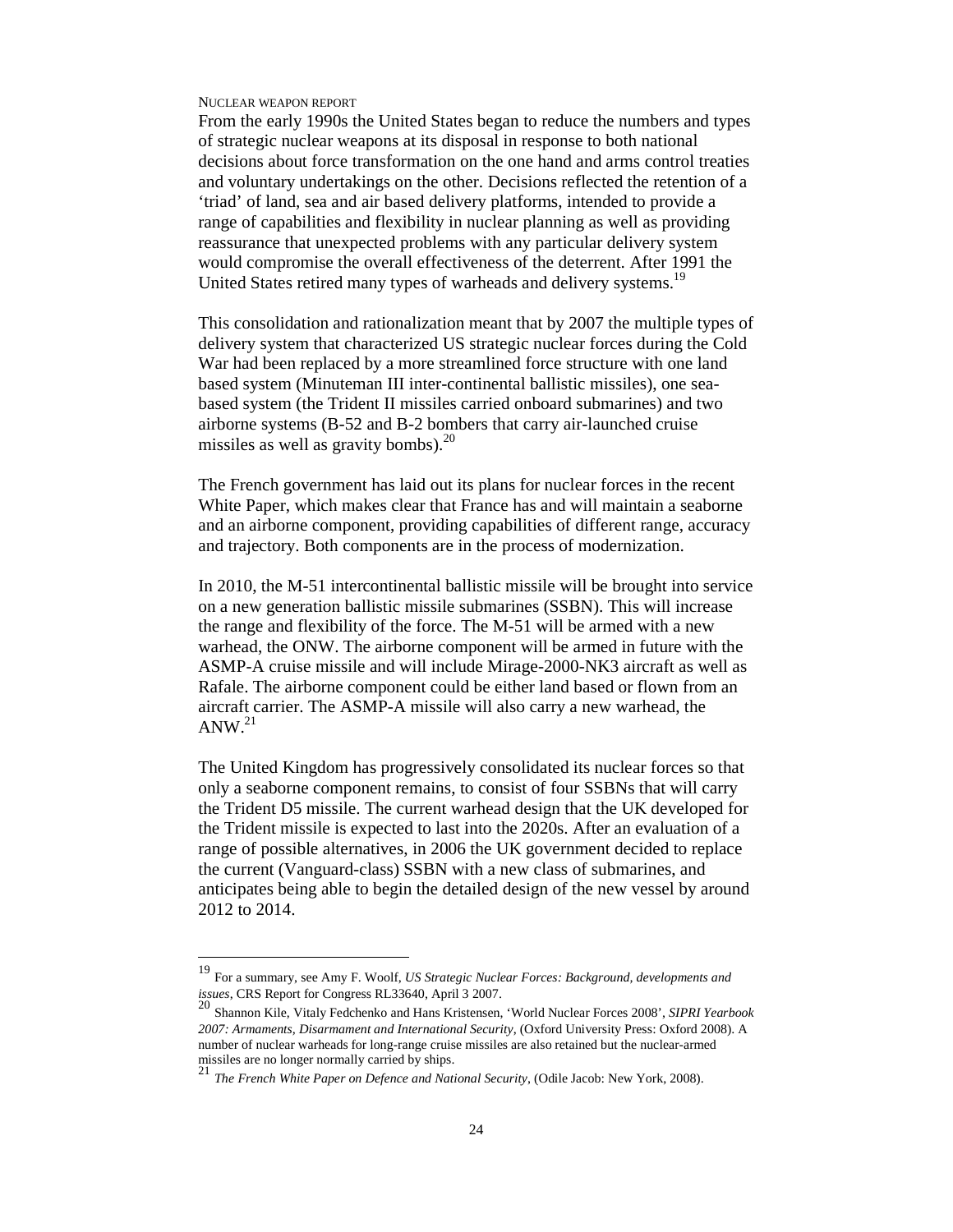In summary it can be said that the NATO allies have reduced their nuclear forces to a relatively small number of weapons (in comparison to Cold War arsenals) carried on a smaller range of delivery systems. The remaining weapons and delivery systems are fairly modern and there is no risk that the integrity or effectiveness of these nuclear forces will be compromised in the near or medium term future.

While neither NATO nor its individual members discuss the disposition of nuclear forces in detail, official documents also acknowledge that US nuclear weapons are based in Europe in peacetime and that some European air forces are equipped and trained to use those weapons under certain scenarios. After the nuclear weapons that were stationed outside the territory of the former Soviet Union were consolidated inside Russia this is a unique arrangement. Discounting weapons based on submarines in patrol in international waters, the United States is the only country that has nuclear weapons based outside its own territory.

NATO has underscored that a credible Alliance nuclear posture and the demonstration of Alliance solidarity and common commitment to war prevention continue to require widespread participation by European Allies involved in collective defence planning in nuclear roles, in peacetime basing of nuclear forces on their territory and in command, control and consultation arrangements.<sup>22</sup> However, while the residual nuclear missions of NATO are carried out under the auspices of a policy agreed within the Alliance as a whole, the associated military-technical questions inevitably affect countries differently depending on the particular role that they play within the overall framework.

First, there is the group of countries that accept the stationing of US nuclear weapons on their territory. Second, there is another group of countries in NATO—although in practice it might be that only Greece falls into this category—that are not believed to host US weapons on their territory, but whose air forces may still be equipped and trained for nuclear missions. Finally there are countries that could not undertake nuclear missions but nevertheless participate in matters that are common to the alliance as a whole, including the discussion of wartime contingencies.

While the current status and future plans for dual-capable nuclear forces are not as easy to summarize as the case for strategic weapons, the same characteristic of progressive reduction in the numbers and types of weapons can be seen in regard to these forces. Because strategic weapons only have a nuclear mission it has been sufficient to identify and catalogue the numbers and types of delivery systems to establish the broad parameters for militarytechnical aspects of modernization. However, because by definition dualcapable aircraft could play either a nuclear or a non-nuclear role, it is more

<sup>22</sup> *NATO's Nuclear Forces in the New Security Environment*, NATO Fact Sheet, URL http://www.nato.int/issues/nuclear/sec-environment.html.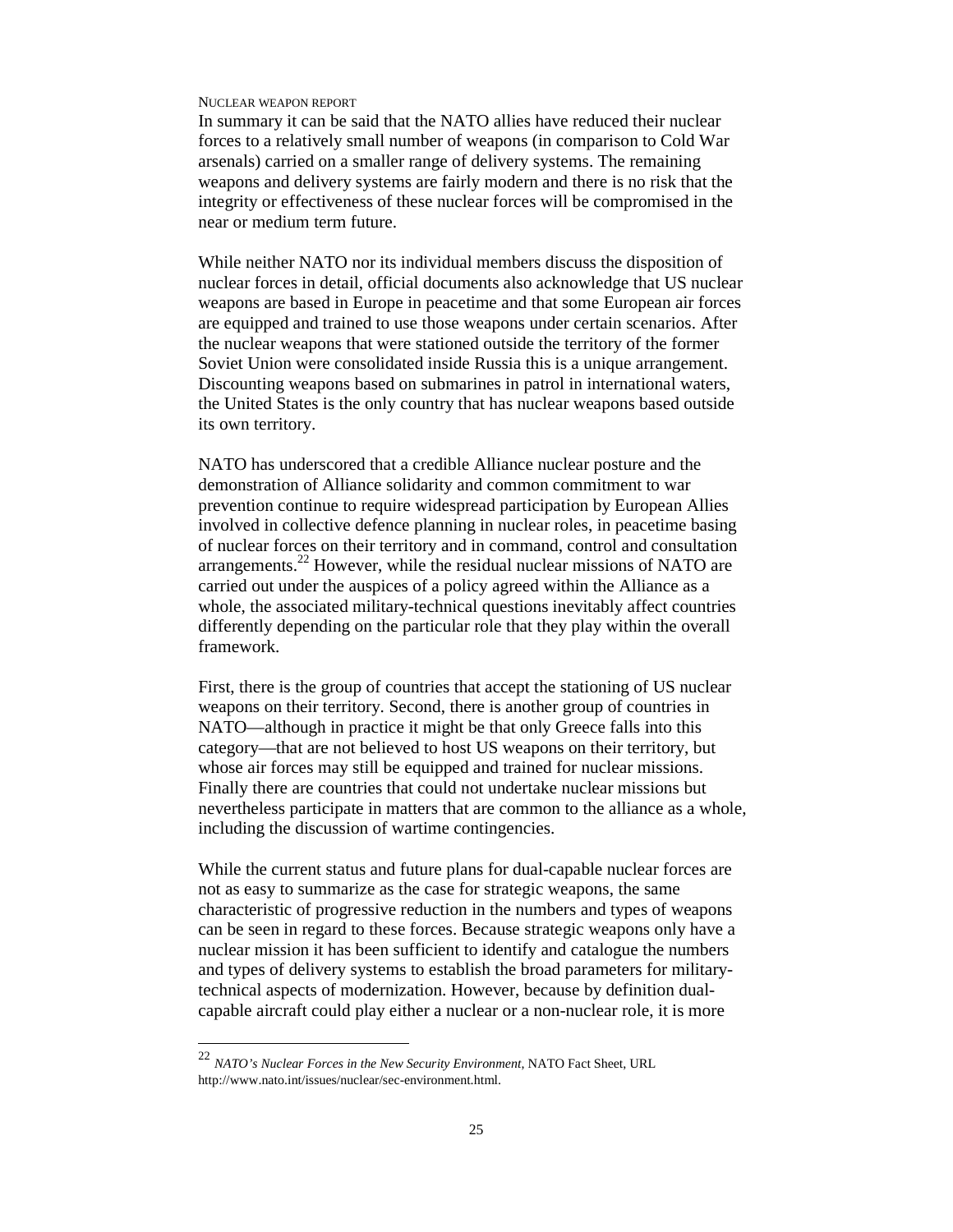difficult to isolate modernization decisions that are specific to the nuclear mission.<sup>23</sup> Furthermore, strategic systems are under the control of units in the armed forces that specialize in nuclear missions. However, for dual-capable systems it is harder to pinpoint the nuclear mission of military units that train for and can expect to be asked to perform non-nuclear tasks.

In its own documents NATO has confirmed that by 2003 the number of different types of nuclear system deployed in Europe had been reduced from 13 in 1971 to one (the US gravity bombs carried on dual-capable aircraft).<sup>24</sup> While the NATO documents stop short of identifying the types of nuclear gravity bomb currently in use, it is widely believed that these are B-61 thermonuclear bombs, a type that was first produced in 1966 and that has subsequently been modified a number of times.<sup>25</sup> Between 2006 and 2009 the Department of Energy's National Nuclear Security Administration (NNSA) is expected to refurbish B-61 Mod-7 and Mod-11 bombs in the current stockpile. The purpose of the latest refurbishment is to extend the useful life by 20 years (the B-61 bombs are the oldest weapons in the nuclear stockpile and many of them were originally produced in the late 1960s and early 1970s).

The B-61 was designed so that it can be dropped at high speeds and from low altitudes from a variety of different aircraft (perhaps as many as 22 different aircraft types can carry the B-61 externally or internally). The weapon can be dropped either in free-fall or with a parachute to slow down its progress and it can be detonated either by air burst or ground burst.

One piece of information that is used to try and assess the current status and future prospects for dual-capable assets has been to focus on the bases where the B-61 bombs are believed to be stored. The Federation of American Scientists (FAS) has recently estimated the air bases at which the B-61 is in storage. The information compiled by FAS (presented in table 1, below) suggests that the weapons are stored under the full control of the United States Air Force, either at bases operated under the terms of bilateral status of forces agreements with host countries or at bases operated by the air forces of some allies.<sup>26</sup> After the table below was produced the FAS reported on their website that some additional changes were being made to the system of base storage in 2008, though this information should be seen as preliminary. According to FAS the B-61 warheads stored at the US Air Force base at Lakenheath in the United Kingdom have been removed (moreover, this may have occurred as long ago as 2004–05) and it is also reported the warheads stored at the Italian

 $23$  Plans to place conventional warheads onto what have traditionally been seen as strategic nuclear delivery systems are criticized on the grounds that they further blur the transparency and understanding of the number and disposition of nuclear forces, undermining preditability and strategic stability. <sup>24</sup> *NATO's Nuclear Forces in the New Security Environment*, NATO Fact Sheet, URL

http://www.nato.int/issues/nuclear/sec-environment.html.

 $25^{25}$  Earlier modifications were made to the B-61 in 1975, 1977, 1979, and 1991.

 $^{26}$  The table can also be found on the Federation of American Scientists website at URL  $\,$ www.fas.org/programs/ssp/nukes/\_images/Europe2008.pdf (2008)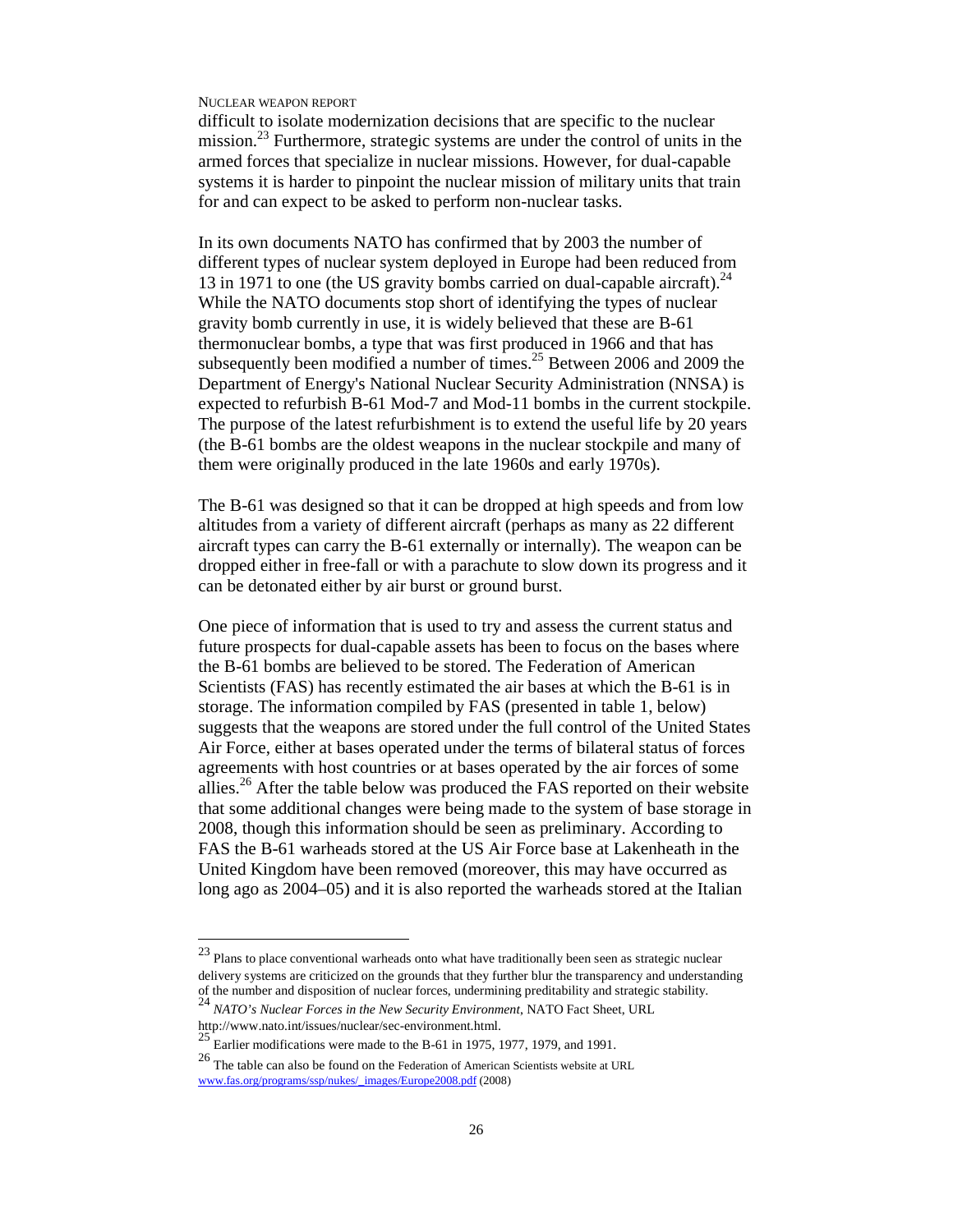NUCLEAR WEAPON REPORT air force base at Ghedi will move to the US Air Force base at Aviano, also in Italy. $27$ 

| Country | Air Base              | Custodian                | Delivery      | Deployment |              |
|---------|-----------------------|--------------------------|---------------|------------|--------------|
|         |                       |                          |               | W53 vaults | Est. Weapons |
| Belgium | Kleine                | 701 MUNSS                | Belgian F-16s | 11         | $10-20$      |
|         | <b>Brogel</b>         |                          |               |            |              |
| Germany | Büchel                | 702 MUNSS                | German        | 11         | $10-20$      |
|         |                       |                          | Tornadoes     |            |              |
| Holland | Volkel                | 703 MUNSS                | Dutch F-16s   | 11         | $10-20$      |
| Italy   | Aviano                | $31st$ Fighter           | $US F-16s$    | 18         | 50           |
|         |                       | Wing                     |               |            |              |
|         | Ghedi <sup>a</sup>    | 704 MUNSS                | Italian       | 11         | $20-40$      |
|         |                       |                          | Tornadoes     |            |              |
| Turkey  | Incirlik <sup>b</sup> | 39 Air Base              | Rotational US | 25         | 50-90        |
|         |                       | Wing                     | aircraft from |            |              |
|         |                       |                          | other wings   |            |              |
| United  | Lakenheath            | 48 <sup>th</sup> Fighter | $US F-15Es$   | 33         | 50-110       |
| Kingdom |                       | Wing                     |               |            |              |
| Total   |                       |                          |               |            | 200-350      |

**Table 1.** Status of US Nuclear Weapons in Europe, 2008

*Notes: a* Rumoured decision to withdraw 704 MUNSS and consolidate weapons at Aviano *b* No permanent Fighter Wing at base. National Turkish nuclear strike mission in doubt.

*Source:* Hans M. Kristensen, USAF Report: 'Most' Nuclear Weapons Sites in Europe Do Not Meet U.S. Security Requirements, June 19 2008

If correct (and the information is not likely to be confirmed by the authorities in the United States) then the deployment of US nuclear weapons earmarked in plans for use by its own forces overseas is now limited to only two US Air Force Bases (Aviano in Italy and Incirlik in Turkey). Even if it was to be confirmed by NATO itself or by the countries concerned, the information about where weapons might be stored is unlikely to give the fullest picture because there are probably air force squadrons in European air forces that retain a nuclear task even though there are no longer any weapons based in their country. Comparing the information available about exercises involving nuclear-capable units and aircraft might help to give a broader view.

One piece of information that can be combined with the information about base storage is the pattern of annual exercises that are organized by the 'dual capable aircraft' partners. The annual exercise is known as Steadfast Noon (it used to be called Able Gain) and the main purpose of the four day exercise is to train ground crews in the procedures and routines for hand-over of nuclear weapons and the loading of the weapons on to dual-capable aircraft.<sup>28</sup> It is believed that nuclear weapons were removed from the Araxos air base in

 $27$  The information was reported by the Federation of American Scientists at URL www.fas.org/blog/ssp/2008/06/us3d entertainment-nuclear-weapons-withdrawn-from-the-unitedkingdom.php; and www.fas.org/blog/ssp/2008/06/usaf-report-%E2%80%9Cmost%E2%80%9D-nuclear-

weapon-sites-in-europe-do-not-meet-us-security-requirements.php (accessed 28 October 2008).<br><sup>28</sup> The training of the ground crews is probably more important. Whereas the flying skills required by the pilots are common to many air forces and a range of non-nuclear missions, the procedures for handling and change of custody for nuclear weapons are unique to the nuclear mission.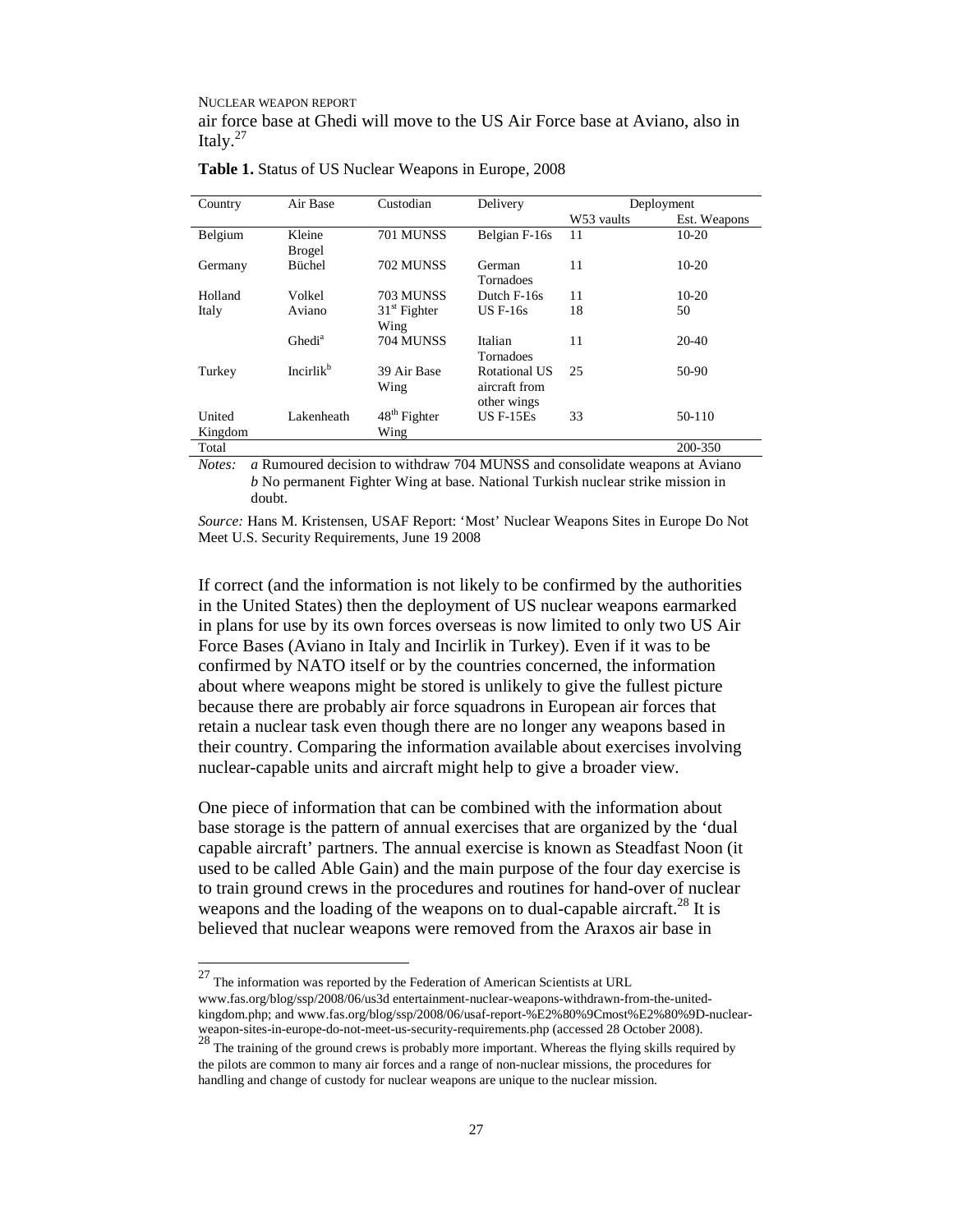-

Greece in 2001. However, Greek F-16s from the 340 Mira squadron based at Souda participated in Steadfast Noon in 2008, suggesting that the Hellenic Air Force (HAF) may still have a nuclear task, though this is uncertain. In all, 14 aircraft, including representatives from Belgium, Germany, Greece, Italy, the Netherlands and the United States participated in the 2008 exercise. The 2008 exercise was noteworthy because of the participation of US Air Force F-16s from Aviano for the first time—supporting the rumour that the B-61 bombs believed to be at stored Ghedi will be transferred to Aviano in the near future if they have not already been moved.

As regards Turkey, which also flies F-16 fighter aircraft and that had dualcapable aircraft in the past, it is believed that Turkish Air Force equipment and personnel are not currently certified for the nuclear mission, which was probably relinquished in the mid-1990s.<sup>29</sup> The information from FAS about storage sites is combined with information about nuclear-related exercises in table 2, below.

| Country                             | Airbase       | Air Force<br>affiliation | Aircraft type              | Remarks                                                                                |  |  |  |  |
|-------------------------------------|---------------|--------------------------|----------------------------|----------------------------------------------------------------------------------------|--|--|--|--|
| Nuclear storage and nuclear mission |               |                          |                            |                                                                                        |  |  |  |  |
| The Netherlands                     | Volkel        | <b>Netherlands</b>       | $F-16MLU$                  |                                                                                        |  |  |  |  |
| Germany                             | Buchel        | Germany                  | Tornado IDS                |                                                                                        |  |  |  |  |
| Belgium                             | Kleine Brogel | Belgium                  | F-16MLU                    |                                                                                        |  |  |  |  |
| Italy                               | Ghedi         | Italy                    | Tornado IDS                |                                                                                        |  |  |  |  |
|                                     | Aviano        | <b>United States</b>     | $(F-16C)^*$                | Could be<br>delivered by<br>aircraft based at<br>Lakenheath.                           |  |  |  |  |
| Turkey                              | Incirlik      | <b>United States</b>     | $(F-15E$ and/or<br>$F-16C$ | Would probably<br>be delivered by<br>aircraft based at<br>Lakenheath<br>and/or Aviano. |  |  |  |  |
| Country                             | Airbase       | Air Force<br>affiliation | Aircraft type              |                                                                                        |  |  |  |  |
| Nuclear mission only                |               |                          |                            |                                                                                        |  |  |  |  |
| United Kingdom                      | Lakenheath    | <b>United States</b>     | $F-15E$                    |                                                                                        |  |  |  |  |
| Greece                              | Souda         | Greece                   | $F-16C/D$                  |                                                                                        |  |  |  |  |

**Table 2.** Dual-capable aircraft: nuclear weapon storage and nuclear mission

*Note:* \* Although 12 dual-capable F-16Cs were transferred to Aviano in 1994, after the US Air Force left Torrejon in Spain, the aircraft may not have a nuclear task. Aviano has also received some F-16C aircraft previously stationed in the United States at Cannon Air Force Base, but it is not known if these were dual-capable.

In the United States a process for Base Realignment And Closure (BRAC) has worked to rationalize the structure of bases in the US and elsewhere. To

<sup>29</sup> Jeffrey Larsen, *The Future of U.S. Non-Strategic Nuclear Weapons and Implications for NATO: Drifting Toward the Foreseeable Future*, www.nato.int/acad/fellow/05-06/index.html p 75.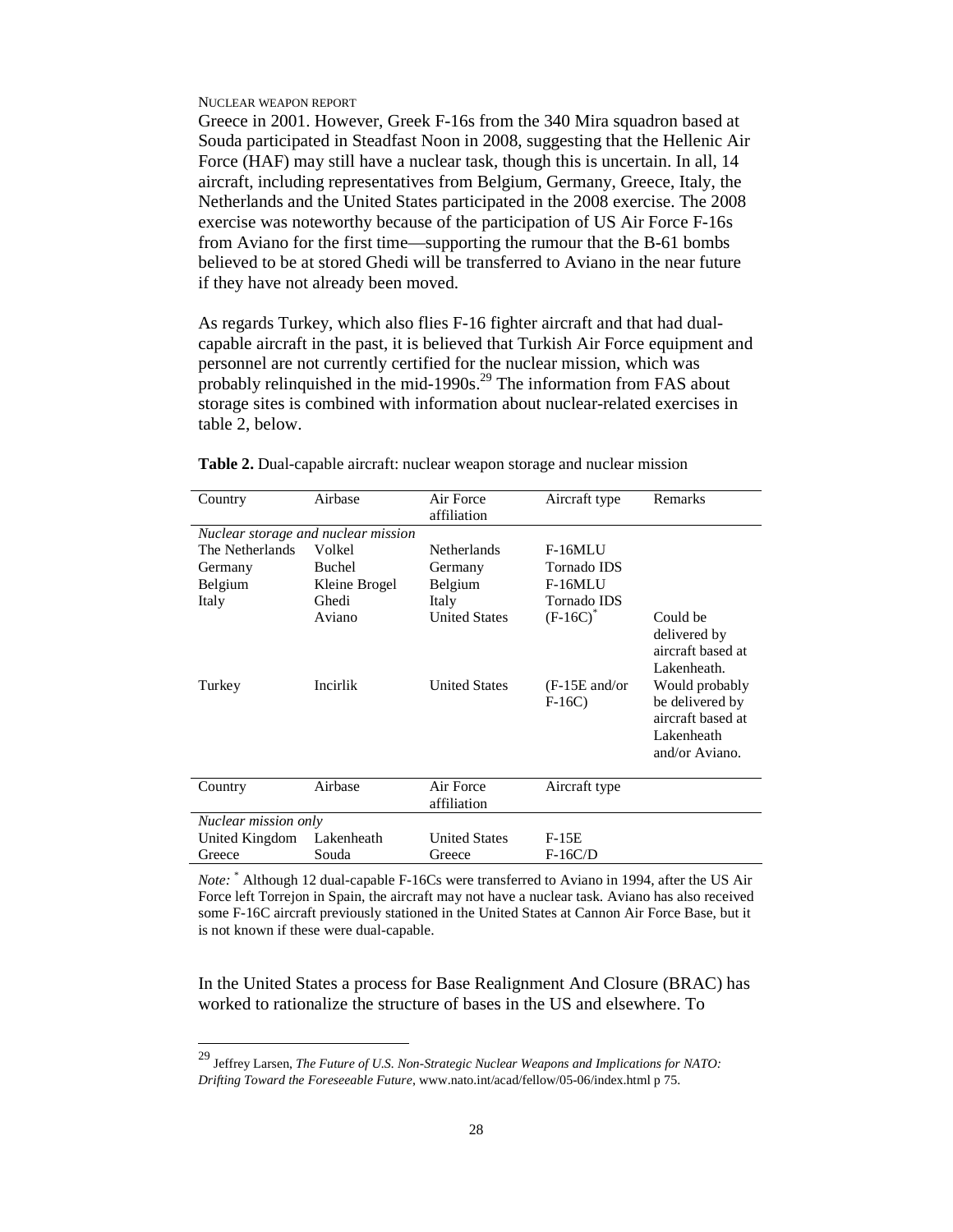-

summarize the impact on units with dual-capable tactical aircraft, it appears that US-based fighter wings have all lost their nuclear mission in the period after 2005, meaning that only squadrons based in Europe now have a nuclear task. While there is a squadron of F-16s at the Kirtland Air Force Base in New Mexico (where the Kirtland Underground Munitions Storage Complex (KUMSC) is situated), this is operated by the Air National Guard, which has no nuclear mission. There is also a warhead storage facility at the Nellis Air Force Base in Nevada. However, the F-15 and F-16 fighter aircraft stationed there are used in air combat training and do not have a nuclear mission. Two units known to have had a nuclear mission in the past were based at Seymour Johnson Air Force Base in North Carolina and Cannon Air Force Base in New Mexico. However, the first lost its nuclear task while the second unit has been disbanded and the base will close in December 2009.

As a final note, although there has been a significant rationalization of air bases in Europe after the end of the Cold War, it is possible that in a number of cases the ground infrastructure at former weapon storage facilities still remains even if it is not being used. Given that there is a periodic need to update the routines and equipment at facilities to ensure that safety and security is not compromised, this might be particularly true for bases where nuclear weapons are believed to have been located until fairly recently. The places where changes are believed to have occurred in the fairly recent past include the US Air Force base at Ramstein in Germany (where it is believed B-61 bombs were removed in 2005) and the HAF base at Araxos in Greece (where it is believed B-61 bombs were removed in 2001).

From the information above it appears that although many aircraft types could in theory carry the B-61 bomb, in reality only a limited number currently have this task: the Tornado IDS operated by Germany and Italy, the F-16C/D and MLU versions operated by Belgium, Greece and the Netherlands and the F-15E and F-16C operated by the US Air Force. NATO documents have confirmed that the US Navy has completely eliminated the nuclear role for its aircraft carrier-based dual-capable aircraft.

In 2006 it was reported that the aging of NATO's dual-capable fighter aircraft would put the nuclear mission at risk.<sup>30</sup> While this seems unlikely to be an issue during the coming ten years, there do seem to be genuine doubts over the medium and longer term prospects for European air forces retaining dualcapable aircraft.

The future capacity of Greece to continue to play a role in the nuclear mission has been questioned because Greek A-7 dual-capable aircraft are apparently no longer certified to carry out nuclear missions and will be withdrawn from service by 2010. However, the role of Greece is not certain. After 1998 Greece examined assigning the nuclear mission to F-16 units, given that the A-7

<sup>30</sup> Oliver Meier, 'News Analysis: An End to U.S. Tactical Nuclear Weapons in Europe?', *Arms Control Today*, July/August 2006, pp. 37-40.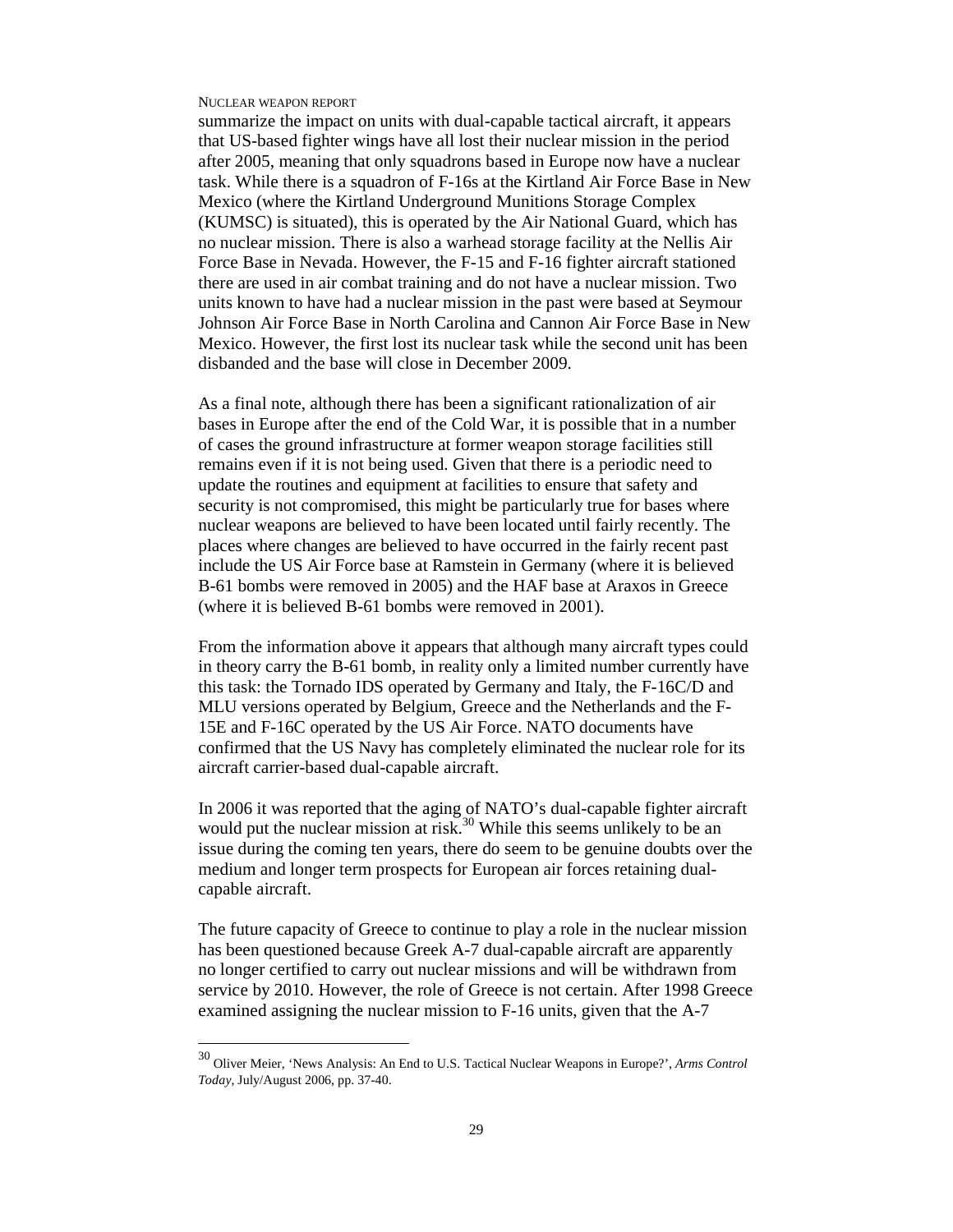aircraft were already aging. In August 1998, Greece agreed to buy 20 secondhand F-16s that could then be upgraded and assigned the nuclear task. That deal was cancelled, and it was reported that the F-16s operated by Greece would not be modified to carry the B-61 bomb. However, as discussed above in relation to NATO exercises, this may be untrue and the HAF might still have a nuclear task.

In Belgium and the Netherlands it is probable that F-16 fighters will only begin to be withdrawn after 2015 and can certainly expect to fly until 2020 or beyond. The aircraft were delivered between 1979 and 1991 and the Belgian aircraft gone through a service life extension programme that Dutch aircraft are also slated to receive. This means that there is no imminent need for either country to take a decision on a specific replacement aircraft.

The Netherlands is evaluating the F-35 fighter aircraft (the aircraft formerly known as the Joint Strike Fighter or JSF) as a replacement for its F-16s. Although it has periodically been suggested that the F-35 could take over the nuclear task, the Dutch government denies that any decision about the F-16 successor has been made. The Dutch government has agreed to participate in the Initial Operational Test & Evaluation phase of the F-35 programme and two F-35As are expected to be purchased at the start of 2009. However, the Ministry of Defence has underlined are the test and evaluation of aircraft does not indicate that the F-35 will certainly be acquired.<sup>31</sup>

In 2004 the prototype of the F-35 (then still known as JSF) is said to have completed its initial nuclear certification requirements plan.<sup>32</sup> Nevertheless, the F-35 is not currently able to carry or drop nuclear weapons, and while the development of a nuclear capable variant is not excluded, it is also not currently envisaged. The decision is said to depend on whether 'enough foreign orders come in to justify the additional cost'.<sup>33</sup> The scale of the additional cost is not known, but might not be very high unless there were changes to the physical form of the B-61 during refurbishment that prevented it from being carried in the internal bomb bay of the F-35. However, this seems unlikely to be an issue.

Belgium is said to be evaluating a decision to stop operating fighter aircraft altogether and work with France and the Netherlands to secure Belgian air space. Some debate about future choices in relation to the nuclear mission was raised after the Belgian Minister of Defence broke the usual habit of refusing to confirm or deny the presence of nuclear weapons in Belgium in an interview.<sup>34</sup> A decision not to operate fighter aircraft at all would almost

<sup>31</sup> Discussed at URL www.stopwapenhandel.org/projecten/jsf/JSFartikelen/odjsfnukes.html.

<sup>32</sup> *RDT&E Budget Item Justification Sheet*, Defense Technical Information Center, http://www.dtic.mil/descriptivesum/Y2004/AirForce/0604222F.pdf p. 782.

<sup>33</sup> Jeffrey Larsen, *The Future of U.S. Non-Strategic Nuclear Weapons and Implications for NATO: Drifting Toward the Foreseeable Future*, www.nato.int/acad/fellow/05-06/index.html p 43. <sup>34</sup> 'Belgium's Interim Government Reveals NATO Secret', *Brussels Journal*, January 21 2008,

www.brusselsjournal.com/node/2899.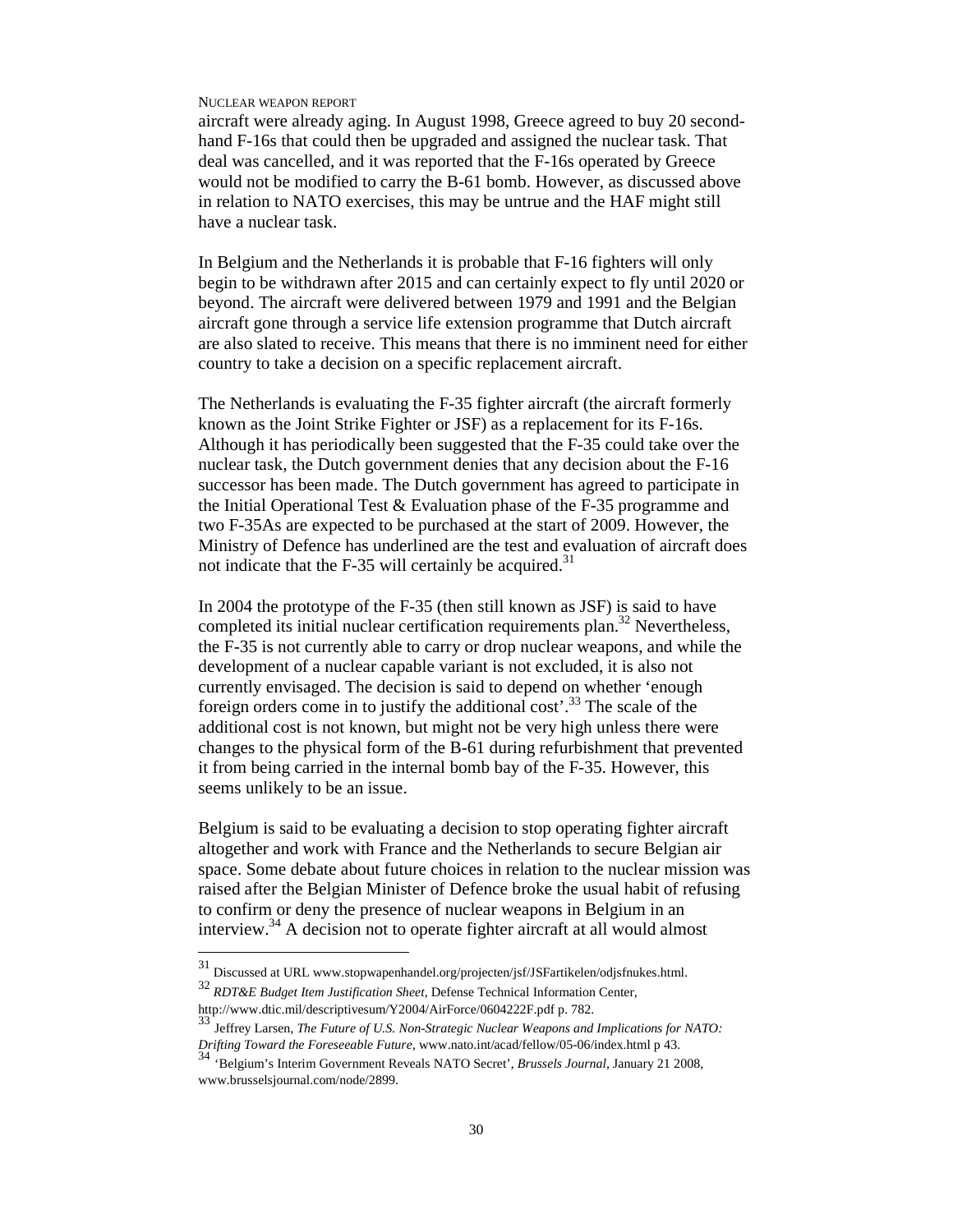-

certainly in effect end Belgian participation in the nuclear task. In such an eventuality Belgium would make a commitment to invest more of its military spending into capabilities that could provide services to European partners in other areas, such as transport aircraft. The Belgian decision not to take part in the Joint Strike Fighter programme in the late 1990s but to join the project to build the Airbus 400 (a transport aircraft) perhaps points in this direction.

The future nuclear mission in Germany is more difficult to evaluate because the Typhoon aircraft that will enter the German air force and that will be used in a ground attack role is very unlikely to be dual-capable. However, in February 2008 the German government stated that it would keep part of its Tornado fleet in service until 2020, including dual-capable aircraft.<sup>35</sup> Therefore, although Germany will begin withdrawing some Tornado IDS aircraft after 2010 or 2011, other aircraft of the same type are scheduled to remain in service for a longer time.

In Italy the withdrawal of the Tornado IDS is expected to begin after 2015, though here as well a life extension is planned for some aircraft. Italy, like the Netherlands, is participating in the cooperative programme to develop and produce the F-35 fighter. A production contract is not yet signed, and in Italy the participation in the programme has been questioned as recently as 2006. However, Italy is scheduled to host the European F-35 final-assembly line and withdrawal from the programme seems very unlikely.

Apart from the F-35 the other possible contenders to replace European fighter aircraft in a ground attack role seem unsuited to the nuclear task. Although it could carry the B-61 bomb, a nuclear mission for the JAS-39 Gripen would almost certainly be excluded by the Swedish government as a condition of any sale. The French Rafale F3 is dual-capable and has a nuclear mission in France. However, the United States would need to grant access to the relevant parameters of the B-61 to allow a release mechanism to be designed and fitted while the French government would need to grant access to the relevant aircraft technology. It seems unlikely that either government would be willing to share the relevant technical data, while the French companies involved might also be reluctant to release technical data to the United States. The FGR4 ground attack version of the Typhoon would be the only other European alternative, but this aircraft is not currently tasked to deliver the B-61 bomb and the German government apparently does not currently intend to certify the Typhoon to carry nuclear weapons.<sup>36</sup>

Even if they do not follow through with purchasing the F-35, the nuclear mission does not seem to be at any short term risk in Germany, the Netherlands or Italy. Similarly, Greece has only recently received block 50 F-

<sup>35</sup> Cordula Meyer and Alexander Szandar, 'Berlin Holds on to Obsolete Weapons', *Spiegel Online*, July 1 2008, URL http://www.spiegel.de/international/germany/0,1518,563137,00.html. <sup>36</sup> Thomas Newdick, 'Germany Debates Nuclear Future', *Defense News*, July 14 2008, available at URL

http://www.defensenews.com/story.php?i=3637173.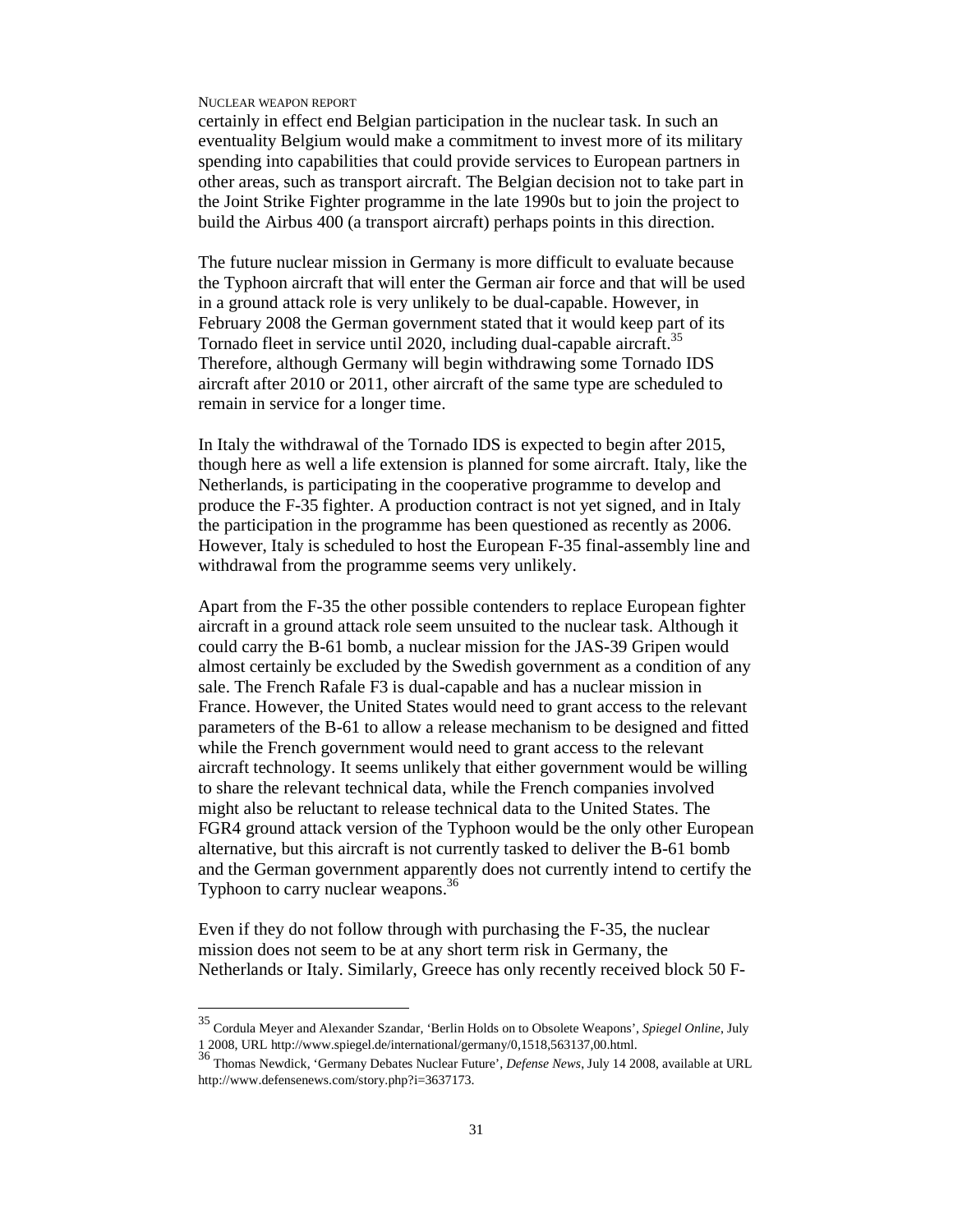16C aircraft that would allow the HAF to carry out the nuclear task for another 20–30 years. While the situation in Belgium is not quite so clear, there does not appear to be any technical barrier to continuing to participate in nuclear sharing arrangements for the next decade.

In the United States the arguments laid out above would suggest that none of the F-15s and F-16s based in the US have a nuclear task. The US forces that are based in Europe operate aircraft that were ordered over the period 1987– 2001, so that the oldest of these (which are based at Aviano) are probably approaching 20 years in service. However, a significant number of the aircraft (particularly those based at Lakenheath) were built in the past 10 years and have many years of service life remaining. It seems highly likely, therefore, that the F-15E aircraft at Lakenheath will come to play a more central role in the nuclear task.

Although the retirement of dual-capable aircraft is not imminent on technical grounds, the countries that participate in nuclear tasks are all currently evaluating future aircraft modernization options. After a period of significant rationalization in the aircraft industry and given the growing cost of developing new aircraft types, the alternatives available to countries seeking dual-capable options are fairly limited. In all of the cases the choices could have significant consequences for the future option to participate in nuclear missions.

The United States is currently grappling with a series of difficult issues related to the future of the domestic nuclear weapons complex. The Secretary of Defense has commented 'to be blunt, there is absolutely no way we can maintain a credible deterrent and reduce the number of weapons in our stockpile without either resorting to testing our stockpile or pursuing a modernization programme'.<sup>37</sup> The Secretary pointed to the need for the Reliable Replacement Warhead Programme to field a safer, more secure warhead with enhanced safety features and high reliability. However, he also underlined that the programme would not create new nuclear capabilities.

An incoming Administration will have to grapple with the Reliable Replacement Warhead issue, and it would be premature to suggest that a clear path is visible today. However, if the outcome of any discussion was a new warhead that could be accommodated in a stand-off weapon compatible with the future generation aircraft Europeans are contemplating buying then the military-technical aspects of the nuclear sharing issue would have changed significantly.

*Security* 

<sup>37</sup> Robert Gates, *Nuclear Weapons and Deterrence in the 21st Century*, Carnegie Endowment for International Peace, October 28 2008.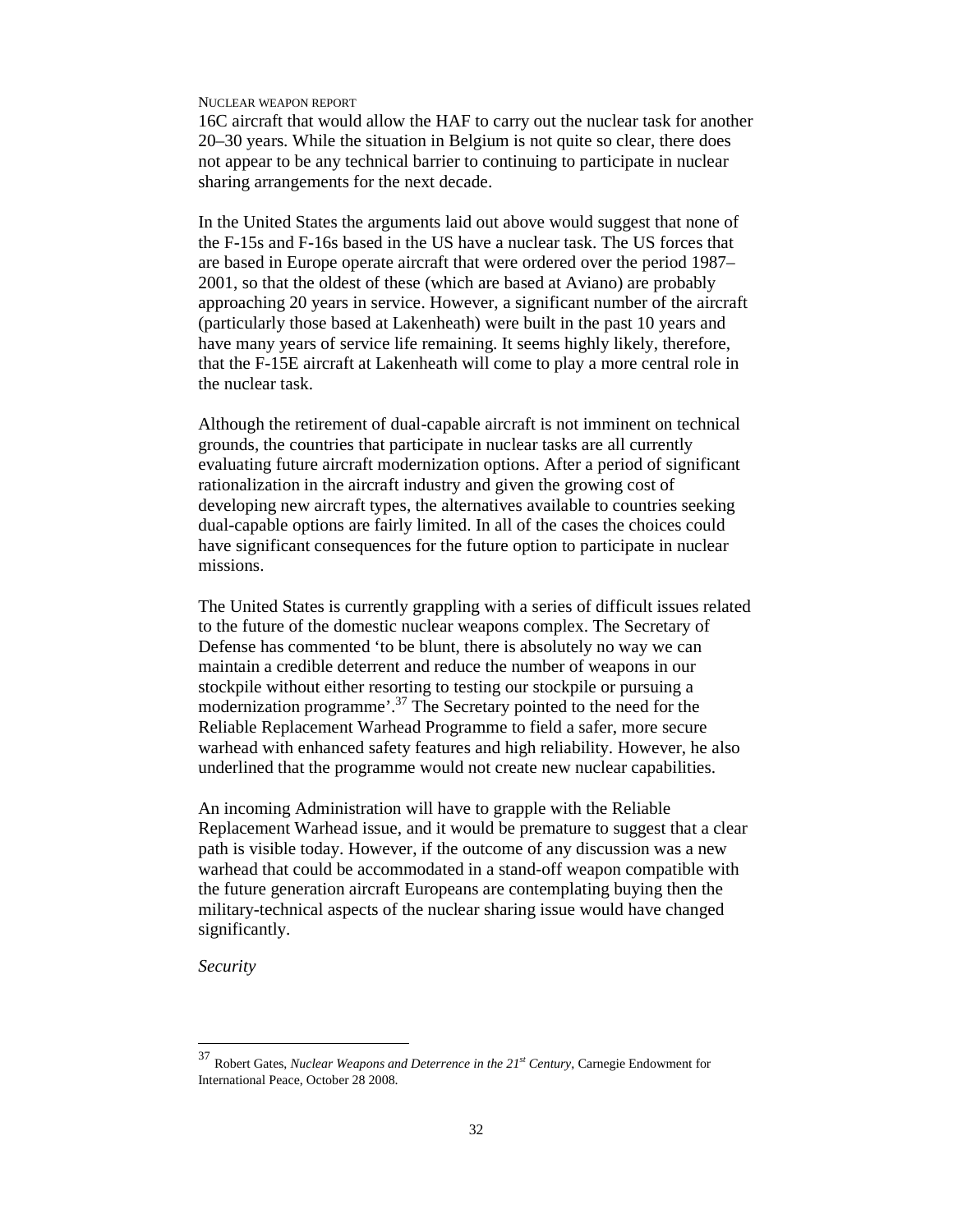-

In August 2007 a B-52 bomber was to fly 12 cruise missiles between two US Air Force bases for decommissioning. However, instead of loading only nonnuclear missiles, airmen mistakenly took 6 non-nuclear and 6 nuclear armed missiles from storage and loaded them onto the wings. The aircraft loaded with missiles waited for a total of 36 hours without the appropriate level of security for nuclear weapons until the mistake was discovered.

The discovery was the catalyst for a wider review of nuclear security by the US Air Force that included two internal reviews as well as an external investigation by the Department of Defense. In addition, a number of senior officers were critical of nuclear security arrangements in public testimony to the Senate Armed Services Committee in February 2008. One of the reviews, the Air Force Blue Ribbon Review of Nuclear Weapons Policies and Procedures issued its report in February 2008, which drew the attention of the expert community in the United States and subsequently also attracted a degree of public scrutiny, including in Europe.<sup>38</sup>

The identified problems were at national bases of some of the European Air Forces rather than at US air bases in Europe and the report noted that 'host nation security at nuclear-capable units varies from country to country'. The questions raised included whether or not the use of external private contractors rather than military personnel to perform certain functions at bases compromised security. Certainly some of the routines used did not conform with US Department of Defense routines and procedures, but whether the report revealed any serious deficiencies in security is contested.<sup>39</sup>

Security procedures have always had a high priority in relation to nuclear weapons. The level of awareness was increased after the mass impact terrorist attacks on the United States in September 2001 and the discovery of a conspiracy to attack the Kleine Brogel airbase in Belgium with a car bomb, a crime for which a Tunisian citizen was tried and convicted in 2003.<sup>40</sup>

Through a Joint Theater Management Group, which is a subsidiary body to NATO's Nuclear Planning Group, the alliance has had a firm commitment to implement nuclear security upgrades in a programme that runs into several million Euros). This continuous process of review links all of the countries involved in sustaining a high level of security.

<sup>38</sup> *Air Force Blue Ribbon Review of Nuclear Weapons Policies and Procedures*, February 8, 2008. A versoin of the report is available at URL www.fas.org/nuke/guide/usa/doctrine/usaf/BRR-2008.pdf. European attention was drawn in particular to the analysis made by Hans Kristensen on the Federation of American Scientists Strategic Security Blog in his June 19, 2008 report entitled *USAF Report: 'Most' Nuclear Weapons Sites in Europe Do Not Meet U.S. Security Requirements*, also available at the website http://www.fas.org.

<sup>39</sup> A senior NATO official, Guy Roberts, has stated that the US review 'contains no security issue that NATO wasn't aware of'. Oliver Meier, NATO Mulls Nuke Modernization, Security, *Arms Control Today*, September 2008.

<sup>40</sup> Zachary K. Johnson, *Bin Laden's Striker: The Case of Nizar Trabelsi*, Chronology - The Plots, by, PBS Frontline at URL http://www.pbs.org/wgbh/pages/frontline/shows/front/special/cron.html.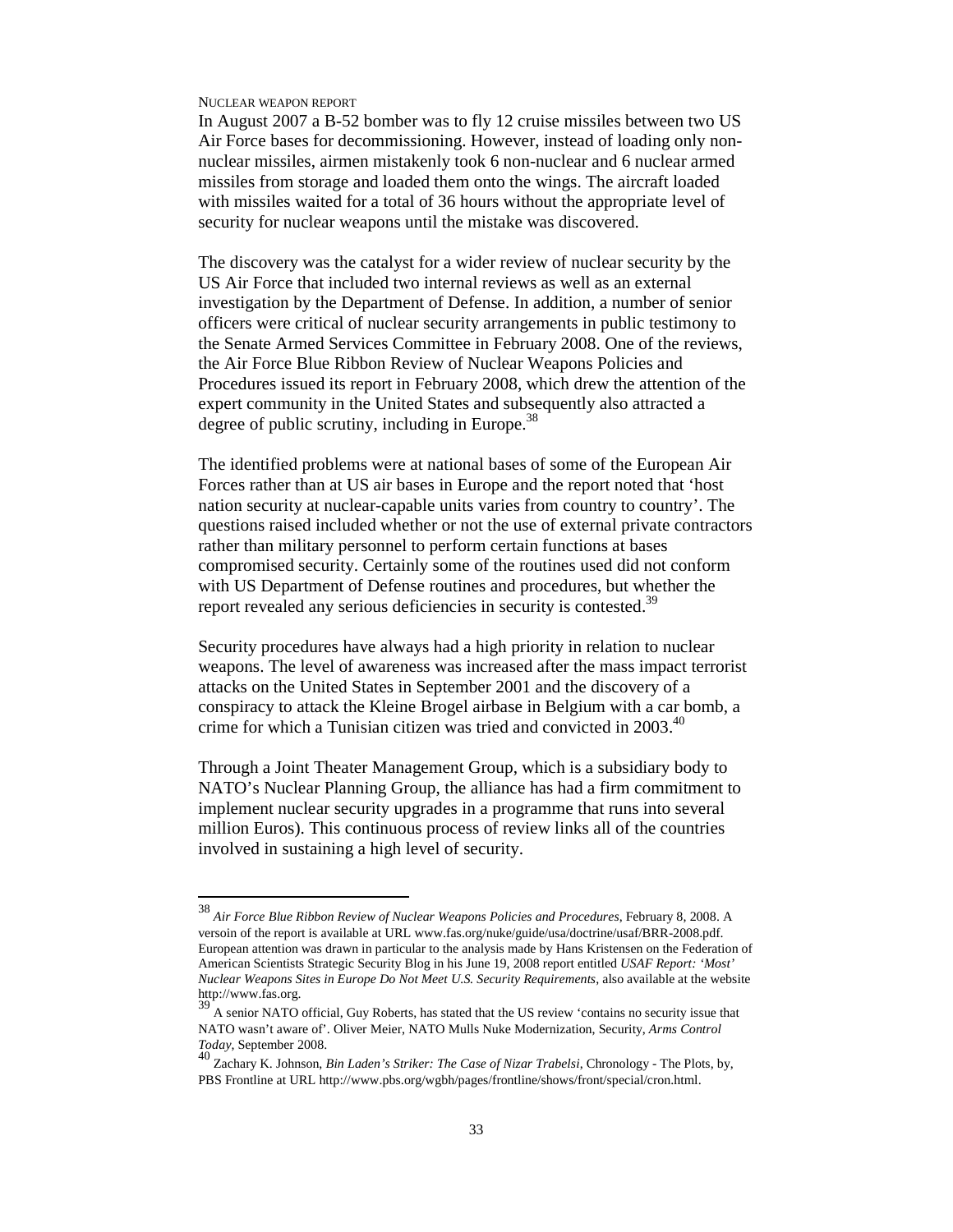-

The responsibility for safe and secure custody of the nuclear weapons assigned to NATO rests with US units (Munitions Support Squadrons (MUNSS)) that are stationed at the air bases with storage facilities and that work closely with the host nation, including during exercises. The MUNSS have custody of weapons in peacetime and would release the weapons to the authorized NATO partner when directed to do so by US commanders. The MUNSS personnel would also supervise the way in which aircrew of partner countries handle the weapons after handover.

If the immediate security concerns about the way in which nuclear weapons are managed in Europe are contested, there are nevertheless questions raised by the various security reviews that could impact on future nuclear tasks within NATO. The report of the Defense Science Board (DSB) review led by General Larry Welch concluded that the nuclear task has lost prestige and resources within the US military and that 'the decline in focus has been more pronounced than realized and too extreme to be acceptable'. The DSB observed that 'the decline is characterized by embedding nuclear mission forces in non-nuclear organizations, markedly reducing levels of leadership whose focus is the nuclear enterprise, and a general devaluation of the nuclear mission and those who perform the mission<sup>741</sup>

Some non-governmental commentators have reached similar conclusions, and one observer recent wrote that 'the bureaucratic home of nuclear weapons policy at DOD is SO/LIC&IC, short for Special Operations/Low-Intensity Conflict & Interdependent Capabilities. ... this actually says a lot about the diminishing bureaucratic footprint of nuclear weapons policy'.<sup>42</sup>

Secretary of Defense Robert Gates has indicated that some of these issues are being addressed urgently in the United States. Gates has reported that the US Air Force is standing up a new headquarters office that will focus exclusively on nuclear policy and oversight and report directly to the Air Force chief of staff. The Air Force has also proposed a Global Strike Command that will bring all nuclear weapons and materiel supporting U.S. Strategic Command under one entity that can focus solely on the nuclear enterprise.<sup>43</sup>

The implications of these new proposals cannot yet be evaluated, but one potential concern would be that the arrangements could push issues related to dual-capable aircraft and nuclear weapons that do not have a strategic role to the periphery of planning. If nuclear weapons issues are handled by groups that lack the necessary organizational capacity and authority to deal with them

<sup>41</sup> Defense Science Board Permanent Task Force on Nuclear Weapons Surety, *Report on the Unauthorized Movement of Nuclear Weapons*, Office of the Under Secretary of Defense for Acquisition,

Technology and Logistics, February 2008, p. 7. <sup>42</sup> Andy Grotto, *Tipping the Bureaucratic Scales*, Arms Control Wonk, September 5, 2008, available at URL http://www.armscontrolwonk.com/.

<sup>43</sup> Robert Gates, *Nuclear Weapons and Deterrence in the 21st Century*, Carnegie Endowment for International Peace, October 28 2008.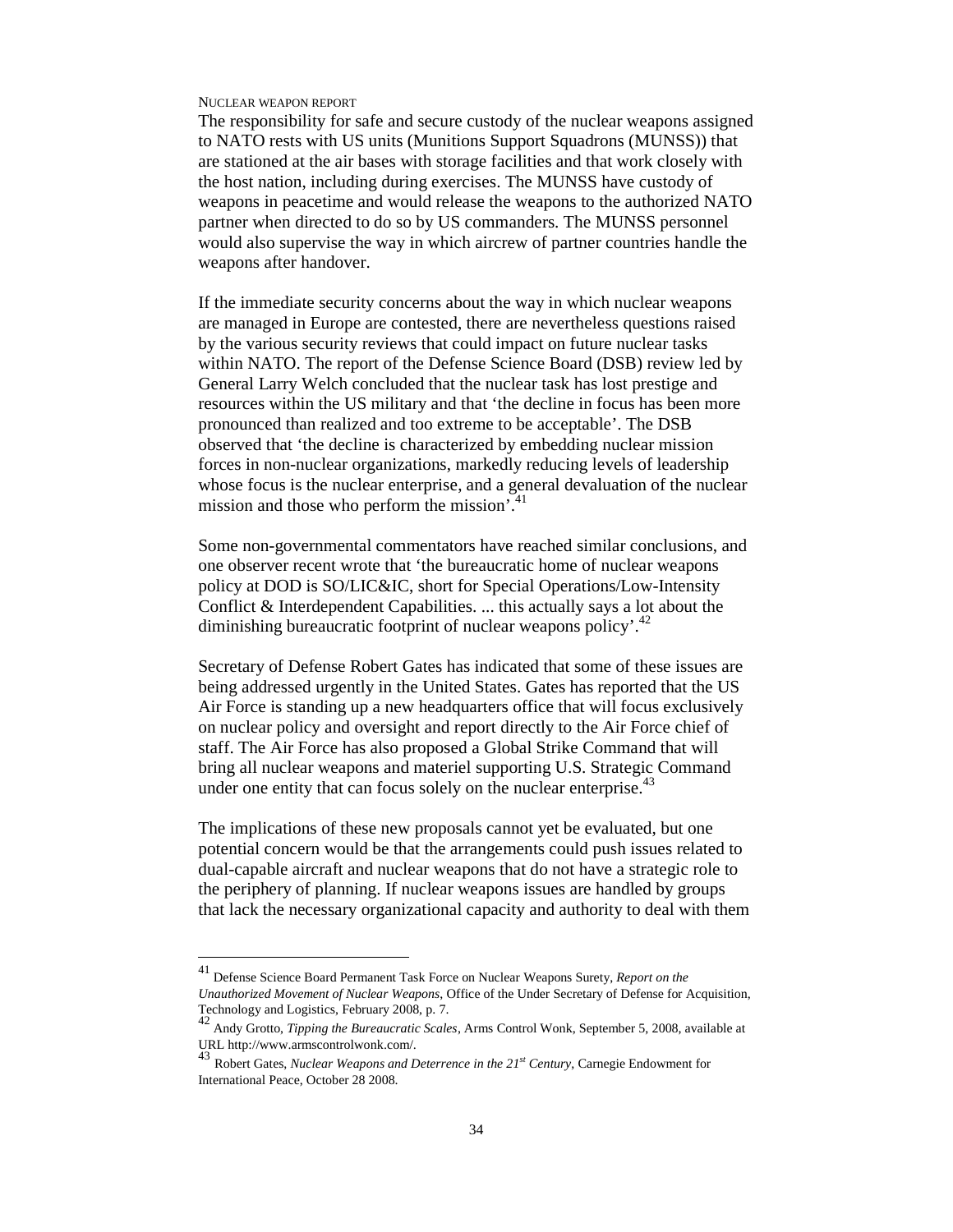-

effectively then more questions might be raised in future about the security of nuclear weapons stationed outside the United States.

### **B. Evolving approaches to nuclear planning**

The official documents of the NATO nuclear weapon states tend to emphasize that the level of nuclear forces need to be calibrated to reflect existing strategic realities. While consistent with the goal of a worldwide abolition of all weapons of mass destruction, this approach rejects the idea that reducing nuclear force levels represents a goal in and of itself or that force structures should simply be the residual that remains after economic forces have shaped the budget and arms control has pre-determined numerical ceilings. As discussed above, it seems that modifying plans to use nuclear forces has so far been approached at a national level in the countries that have the weapons. Although the mandate and progress of the current internal NATO review of nuclear deterrence is not public, finding a common approach among the allies is presumably a central aspect of the task.

For NATO planners a significant divergence among the nuclear weapon states would complicate the task of finding a meaningful common approach. If this was matched by an ever more diverse set of views among the overall NATO community there must be a point at which differences would no longer be possible to contain within a coherent common approach. At that point the credibility of the common policies and plans regarding nuclear weapons would be undermined.

This approach has been articulated most clearly in the United States, where the Bush Administration has worked to move 'away from a "one size fits all" deterrence to tailored deterrence for rogue powers, terrorist networks, and near-peer competitors'.<sup>44</sup>

Analyses of US thinking on tailored deterrence identify three separate aspects, namely tailoring to specific actors and specific situations, tailoring capabilities and tailoring communication channels—that is, ensuring effective signaling to actual or potential adversaries.<sup>45</sup> Current NATO policies are not based on the idea of tailored deterrence as articulated in the US domestic discussion. As part of the internal review in NATO it seems reasonable to assume that the United States is raising the question of how to tailor deterrence as part of the discussion with allies. In a number of ways making the changes necessary to introduce the idea of tailored deterrence into NATO policy might require modification to tendencies that are present in NATO thinking about the current and future threat environment.

<sup>44</sup> Amy F. Woolf, *Nuclear Weapons in US National Security Policy: Past, Present and Prospects*,

Congressional Research Service, RL34226, January 28 2008.<br><sup>45</sup> The arguments are laid out in M. Elaine Bunn, 'Can Deterrence Be Tailored?', Institute for National Security Studies, *Strategic Forum*, No. 225 January 2007.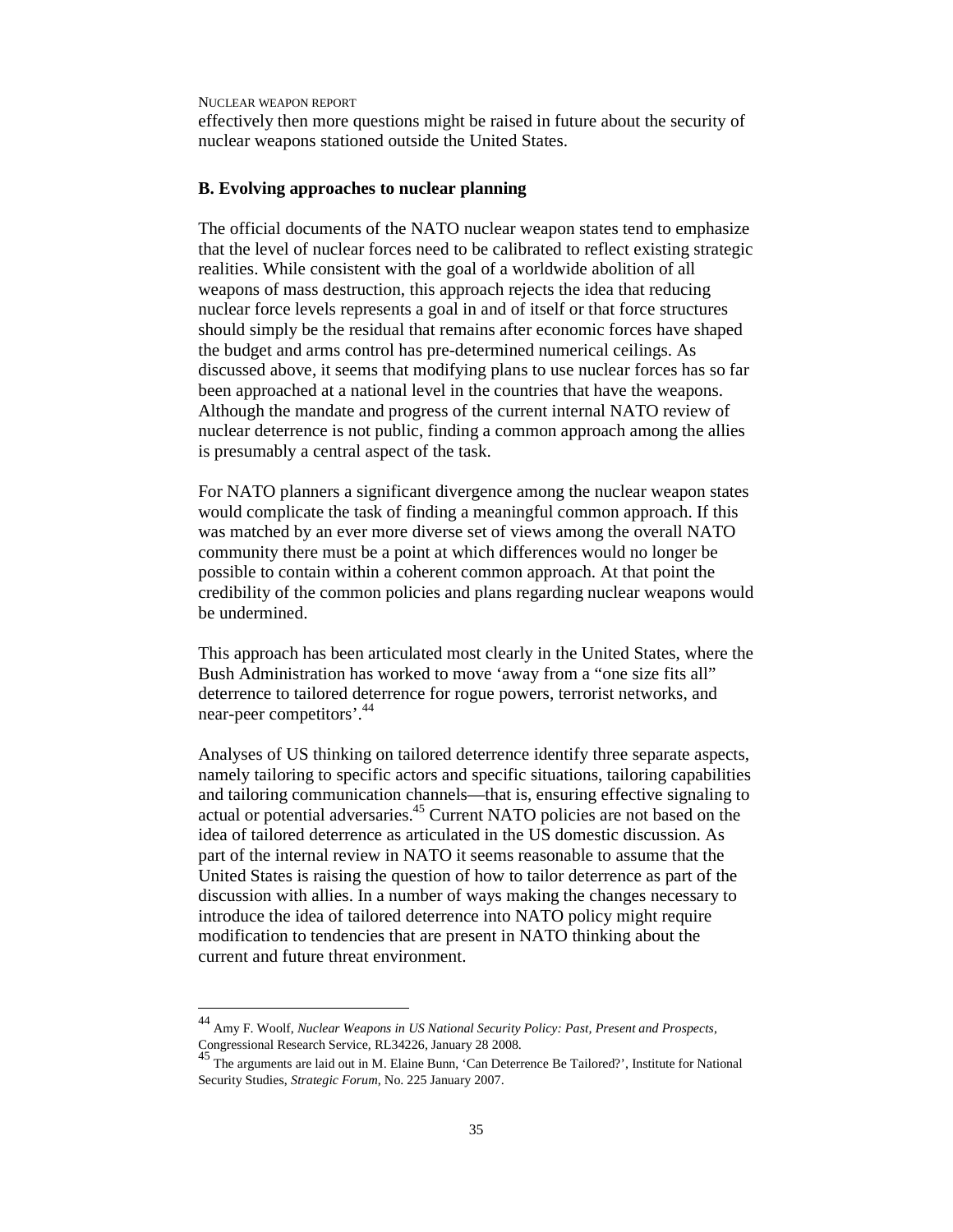Tailoring deterrence would require the different potential "deterees" to be identified, analyzed and characterized. It is only in this way that specific threats can be defined in ways that facilitate a tailored response.<sup>46</sup> However, as discussed earlier, NATO has rather tended to emphasize a combination of capabilities and general international tendencies rather than developing a more precise matrix of capabilities and intentions of specified actors. This would explain statements that there are no immediate specific threats from identified enemies at the level of the alliance.

The underlying emphasis in tailoring capabilities would be to provide a mix of systems that could be available in any given scenario. However, it was noted above that the tendency within NATO has been towards rationalization, concentration and reduction in nuclear forces to the point where there is one nuclear delivery system (a gravity bomb dropped by a dual-capable aircraft). Furthermore, this system would be difficult to deploy forward in an enlarged NATO and extremely difficult to take 'out of area'. Reversing this process to expand the set of capabilities by developing new or modifying old weapons and platforms would have to be accomplished in circumstances where resources are scarce and there are many competing priorities. It would also have to be consistent with arms control obligations.

In Cold War conditions the need for rapid military response dictated a somewhat rigid approach under which a complex and integrated plan was developed in peacetime for immediate implementation once a conflict began. After the end of the Cold War there has not been the same degree of time urgency or the same need to integrate military forces in plans to the same degree. Rather, the emphasis has been on developing and adapting plans and planning systems to meet the much wider and very different range of contingencies that have actually engaged the alliance. As discussed above, any connection between nuclear forces and the operations that NATO forces are currently undertaking (either nationally or collectively) seems to be at best remote and probably does not exist at all.

The United States already put a premium on what was called 'adaptive planning' in its 2001 Nuclear Posture Review. That document noted that 'the current nuclear planning system, including target identification, weapon system assignment, and the nuclear command and control system requirements, is optimized to support large, deliberately planned nuclear strikes. In the future, as the nation moves beyond the concept of a large, single integrated operational plan (SIOP) and moves towards more flexibility, adaptive planning will play a much larger role'.<sup>47</sup>

 $^{46}$  Ronald F. Lehman II, Director of the Center for Global Security Research at Lawrence Livermore National Laboratory, has argued that to be effective deterrence has to be 'context specific and culturally sensitive', Fletcher Conference, Institute for Foreign Policy Analysis, December 14, 2005. <sup>47</sup> *Nuclear Posture Review Report*, 8 January 2002, p. 29 available at URL

http://www.globalsecurity.org/wmd/library/policy/dod/npr.htm.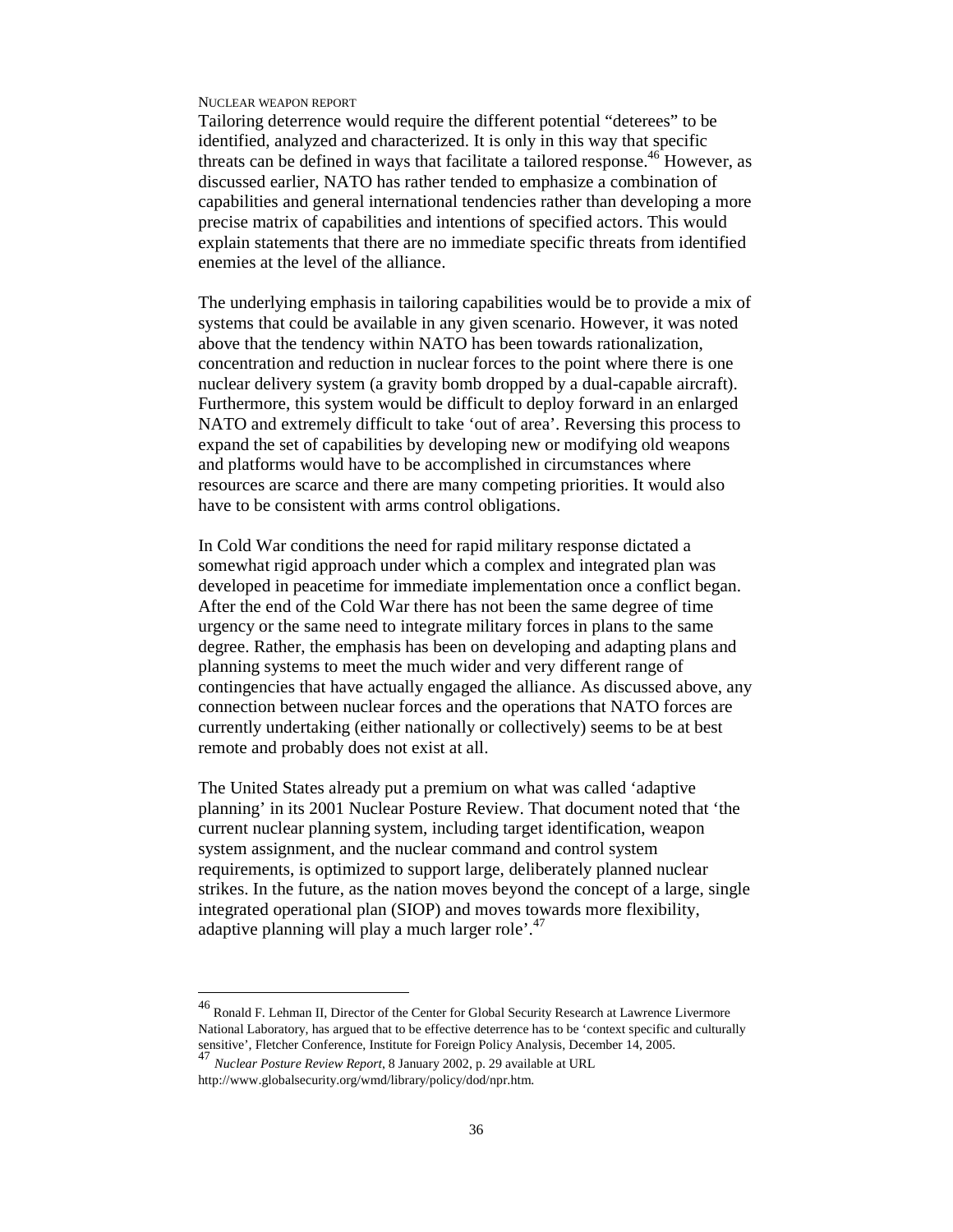This way of thinking has only been reinforced by the need to take into account operations against adversaries that use asymmetric tactics, and that are able to move and hide without being confined within national boundaries. The 2006 Quadrennial Defense Review (QDR) spelled out clearly the challenges at the national level involved in moving from a focus on nation-state threats to a focus on decentralized network threats from non-state enemies. It is difficult to plan to conduct operations in countries where the United States is not at war but where enemies find safe haven. According to that review, changes at the national level would not be sufficient and the report from the 2006 QDR noted that it could only be implemented 'by maintaining and adapting the United States' enduring alliances' including NATO.<sup>48</sup> Moreover, achieving tailored deterrence would probably depend more on the further development of nonnuclear components rather than nuclear forces. The QDR report emphasized enhancing special forces, building greater resilience into society and developing new and advanced conventional capabilities as well as non-lethal weapons but it did not propose new nuclear options.

The United States is not alone in thinking about how to step back from any tendency to emphasize the role of nuclear weapons. A similar tendency can be seen in Europe.

At different times statements by senior political leaders in France and the United Kingdom have appeared to give nuclear weapons a new core mission in strategic planning: namely, to deter or respond to attacks by a non-nuclear weapon state armed with chemical or biological weapons. Some statements even hinted that a possible role for nuclear forces to deter or to respond to threats or acts of mass impact terrorism was under consideration.

This appears to have been in part a subjective and psychological response after the mass impact terrorist attack on the United States in 2001, as political leaders tried to come to terms with the idea that a small and poor opponent might acquire capabilities against which there is no defence. In this way an essentially weaker player might be able to paralyze much stronger players, and then severely wound them by actual use. The combination of mass impact terrorism and the proliferation of nuclear and biological weapons in particular knocked political decision makers in major powers off-balance, and this began to be reflected in their public statements.

In March 2002, when the invasion of Iraq was already under active public discussion, the British Minister of Defence Geoff Hoon told a parliamentary committee that states like Iraq 'can be absolutely confident that in the right conditions we would be willing to use our nuclear weapons'. Two days later, appearing on a television current affairs programme, Hoon told presenter Jonathan Dimbleby 'if there is a threat to our deployed forces, if they come under attack by weapons of mass destruction, and by that specifically chemical

<sup>48</sup> *Quadrennial Defense Review Report*, February 6, 2006 available at URL

http://www.globalsecurity.org/military/library/policy/dod/qdr-2006-report.htm.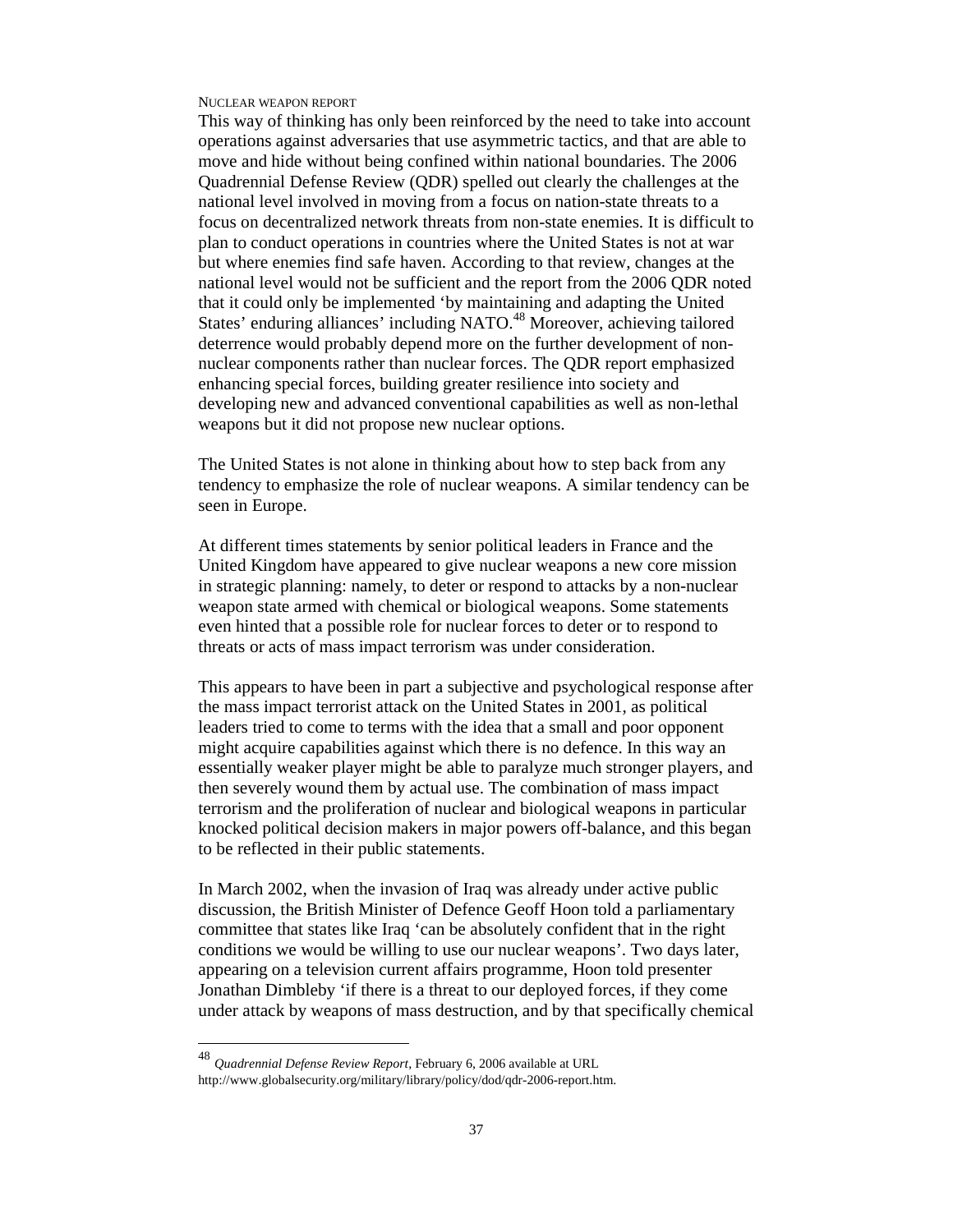-

biological weapons, then we would reserve the option in an appropriate case, subject to the conditions that I have referred to when I was talking to the select committee, to use nuclear weapons.<sup>49</sup>

This approach by the Minister of Defence contrasted with the statements by the UK Prime Minister at the time of the first war against Iraq in 1991 (at a time when Iraq had large quantities of chemical weapons and was widely suspected to have biological weapons, even if the full extent of the BW programme was not fully understood). Asked about the possibility of nuclear weapons being used in any scenario in 1991, Prime Minister John Major replied that 'we [do] not envisage the use of nuclear weapons', then after a short pause adding the more categorical 'we would not use them.<sup>50</sup>

The remarks made in 2002 led to public discussion about how an attack on British armed forces in the field far from the United Kingdom could meet the criteria of last resort or extreme self-defence. When later asked to clarify his comments in an official setting, the Minister qualified his remarks and used a formulation closer to the more established understanding of the role of nuclear forces. In the House of Commons Hoon said that 'the use of nuclear weapons is still a deterrent of last resort. However, for that to be a deterrent, a British Government must be able to express their view that, ultimately and in conditions of extreme self-defence, nuclear weapons would have to be used.<sup>51</sup>

At the end of the Cold War France also began to make adapt its nuclear policy. The broad outline of the new approach was laid out in a speech by President Jacques Chirac at the time France announced an end to its programme of nuclear weapon testing.<sup>52</sup> In January 2006 President Chirac made a speech explaining contemporary French thinking.<sup>53</sup> This 2006 speech was widely interpreted to indicate an increased role for nuclear weapons in French security and defence policy. For example, David Yost wrote that the revised approach included deterring state sponsors of terrorism, the threat to attack an enemy's 'capacity to act', the development of more discriminate and controllable employment options, the willingness to launch 'final warning' strikes, the description of 'strategic supplies' as a potential vital interest, and the presentation of nuclear deterrence as the foundation of a strategy of prevention and, when necessary, conventional military intervention<sup>54</sup>

<sup>49</sup> Richard Norton-Taylor, 'Bush's nuke bandwagon', *The Guardian*, 27 March 2002. The transcript of the interview from the ITV Jonathan Dimbleby Show is available at URL http://cndyorks.gn.apc.org/news/articles/uknukepolicy.htm.

<sup>50</sup> John Major quoted in Hugo Young 'Hoon's talk of pre-emptive strikes could be catastrophic', *The Guardian*, June 6 2002.

<sup>51</sup> Hoon's response to a parliamentary question is reproduced in the House of Commons, Hansard Debates for 29 Apr 2002.

<sup>52</sup> President Jacques Chirac, *The New Style Armed Forces*, Speech to the Military Academy, February  $\frac{22}{53}$ , 1996.

<sup>53</sup> Ann MacLachlan and Mark Hibbs, 'Chirac shifts French doctrine for use of nuclear weapons', *Nucleonics Week*, January 26 2006.

<sup>54</sup> David S. Yost, 'France's New Nuclear Doctrine', *International Affairs*, Vol. 82, No. 4 2006, 701–721.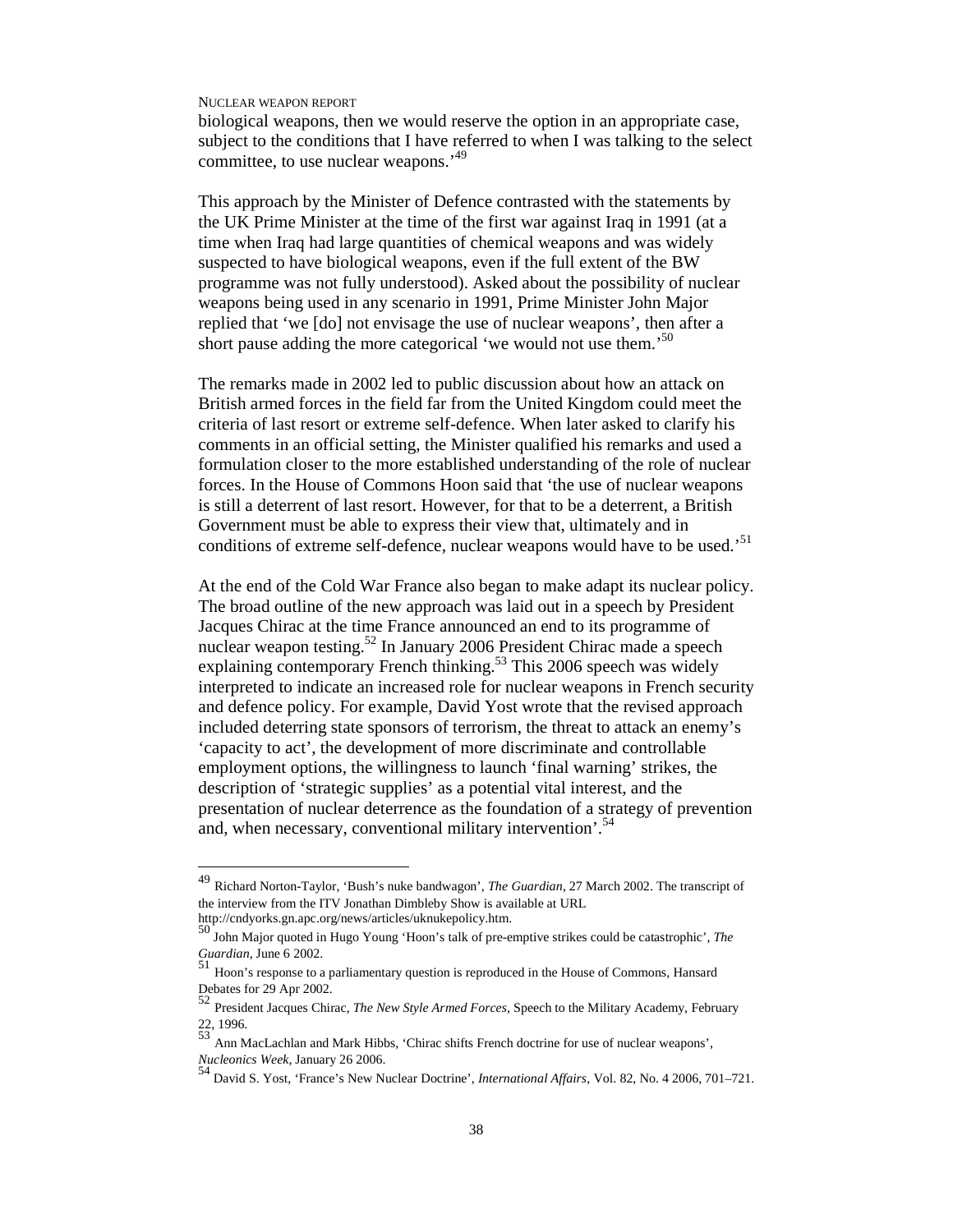According to French analyst Bruno Tertrais, the impression gained by external analysts and commentators from the 2006 speech was the wrong one and correcting it was one of the objectives of President Nicolas Sarkozy in the first speech he gave on nuclear policy after taking office. In his speech Sarkozy noted that 'the use of nuclear weapons would clearly be conceivable only in extreme circumstances of legitimate defence, a right enshrined in the UN Charter'. Sarkozy added that the scenario could only come if there was an existential threat to 'the elements that constitute our identity and our existence as a nation-state, as well as the free exercise of our sovereignty'.<sup>55</sup>

In the French White Paper on Defence and National Security, the 'sole function' of nuclear weapons is stated to be 'to prevent a state-originated aggression against the vital interests of the country'.<sup>56</sup>

The underlying logic of these positions seems to the one that is shared across NATO. For example, in the 2006 White Paper on German Security Policy and the Future of the Bundeswehr the German government notes that 'the Alliance will continue to need nuclear assets in the foreseeable future as a credible deterrence capability. The Alliance members' nuclear forces have a fundamentally political purpose, this being to preserve peace, prevent coercion and war of any kind.'<sup>57</sup>

Therefore the published documents of European countries do not suggest that nuclear weapons are currently being integrated into plans to achieve tailored deterrence. Instead, they spell out that the role of nuclear forces is to help convince any possible future state adversary that no matter what approach they adopt they cannot expect to achieve any objective through intimidation or aggression. This is very similar to the long-standing position that nuclear weapons 'make the risks of aggression against NATO incalculable and unacceptable in a way that conventional forces alone cannot'.<sup>58</sup>

### **C. Communicating with adversaries**

-

Apart from standing forces and plans to use them, deterrence also requires the ability to communicate effectively with the adversary based on an understanding of which message is likely to be effective in modifying behaviour. During the Cold War the adversarial blocs developed technical means to monitor one another on a continuous basis as well as direct and

<sup>55</sup> *Presentation of Le Terrible in Cherbourg*, Speech by French President Nicolas Sarkozy, March 21, 2008. For an analysis of the speech, see Bruno Tertrais, *France and Nuclear Disarmament: The Meaning of the Sarkozy Speech*, Proliferation Analysis, May 1, 2008. Both documents can be found on the website of the Carnegie Endowment for International Peace at URL http://www.carnegieendowment.org.

<sup>56</sup> *The French White Paper on Defence and National Security*, (Odile Jacob: New York, 2008), p. 65.

<sup>57</sup> Federal Minister of Defence, *White Paper 2006 on German Security Policy and the Future of the Bundeswehr*, Berlin 2006. <sup>58</sup> 'NATO's Nuclear Forces in the New Security Environment', *NATO Nuclear Fact Sheet*, June 2004,

available at URL http://www.nato.int/issues/nuclear/sec-environment.html.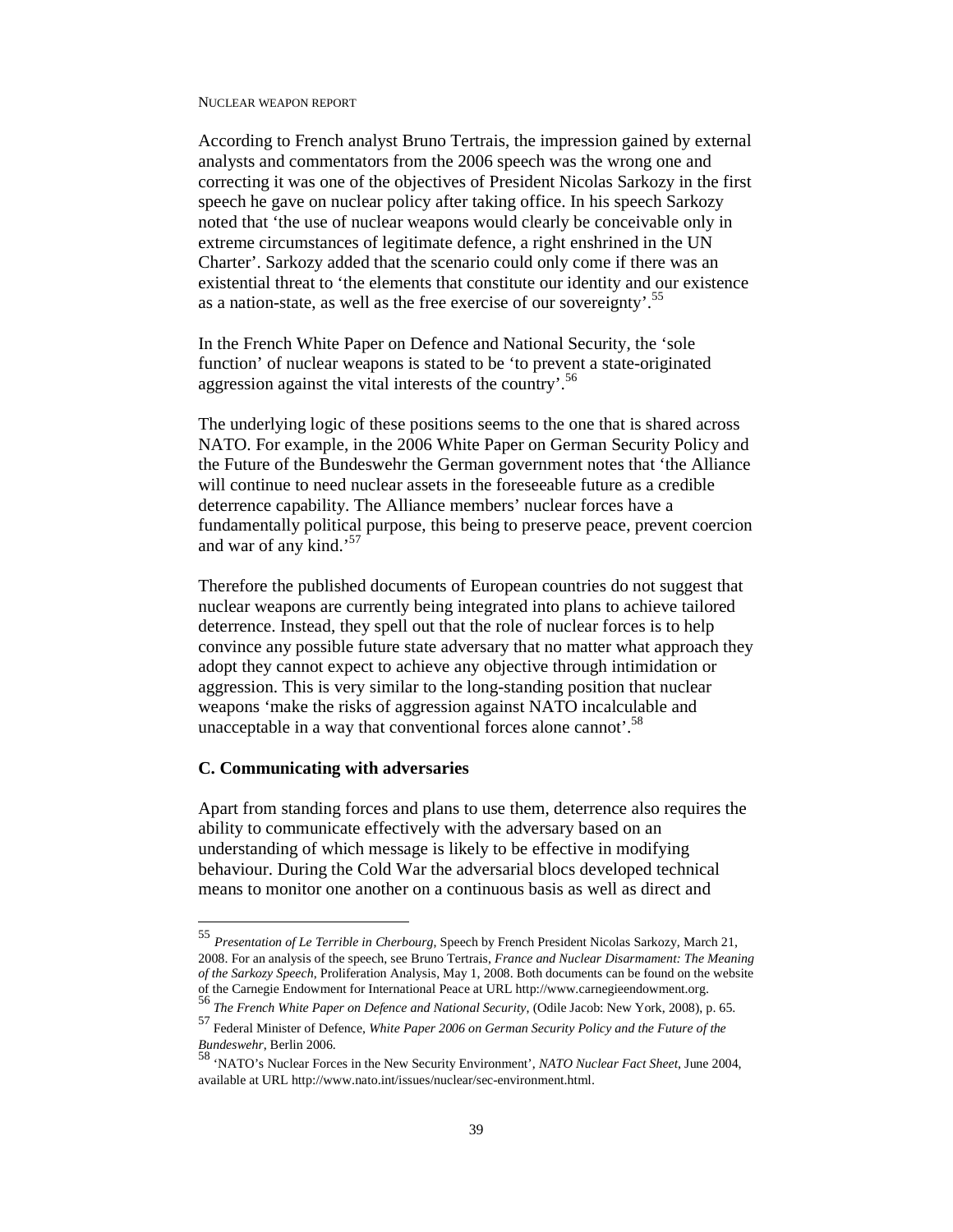secure lines of communication. This was part of the process of enhancing stability and reducing any risks should a crisis nonetheless develop.

The future conditions anticipated in threat assessments assume that there might be multiple state and non-state opponents, each with quite different characteristics. Using nuclear capabilities as part of a rather differentiated set of signaling strategies developed under the tailored deterrence approach might also be difficult given that opponents might be poorly understood or might have no interest in preserving stability. Moreover, most potential opponents would have relatively weak technical capacities with which to monitor signals of different kinds or to communicate effectively.

Effective communication to support a tailored approach would require different signals, which could consist of either words or actions, expected to affect the behaviour of specific actors. These signals would need to be sent on a continuous basis in both peacetime and in crisis situations.

Beyond the underlying message that such a powerful weapon exists, it is hard to see any practical way of using nuclear weapons to convey more sophisticated messages to leaders in civil wars or limited wars against a relatively small power such as Iran today. This kind of opponent would not be able to see any of the steps being taken in a finely calibrated approach—such as changes in force deployments, activation of units, uploading of weapons or changes in alert status at deployed units.

The difficulties of using nuclear weapons to communicate with violent but decentralized extremist networks would be even greater given that deterrence would have to send signals to multiple actors at several different levels in the terrorist organization. If the opponent does not use an integrated command structure or have a system for ordering attacks from the centre then each of the members of the network would have to be individually deterred from taking hostile actions.

### **5. Political dimensions to evolving nuclear policy**

While the previous section has examined military-technical issues that have an impact on the future role of nuclear weapons, the issue of deterrence has a number of political dimensions, including issues among the allies and issues in the external relations of the Alliance. The official statements of NATO member states suggest that there is still strong support for a nuclear component of extended deterrence. The view that NATO will continue to need nuclear assets as one part of a credible deterrence capability seems unlikely to be challenged as part of any discussion inside the Alliance. However, a number of elements of nuclear policy may be open to question.

A very high degree of solidarity among the participating states has been a critical component in the success of NATO. For the most part, this solidarity has extended into the nuclear realm—one exception being the special nature of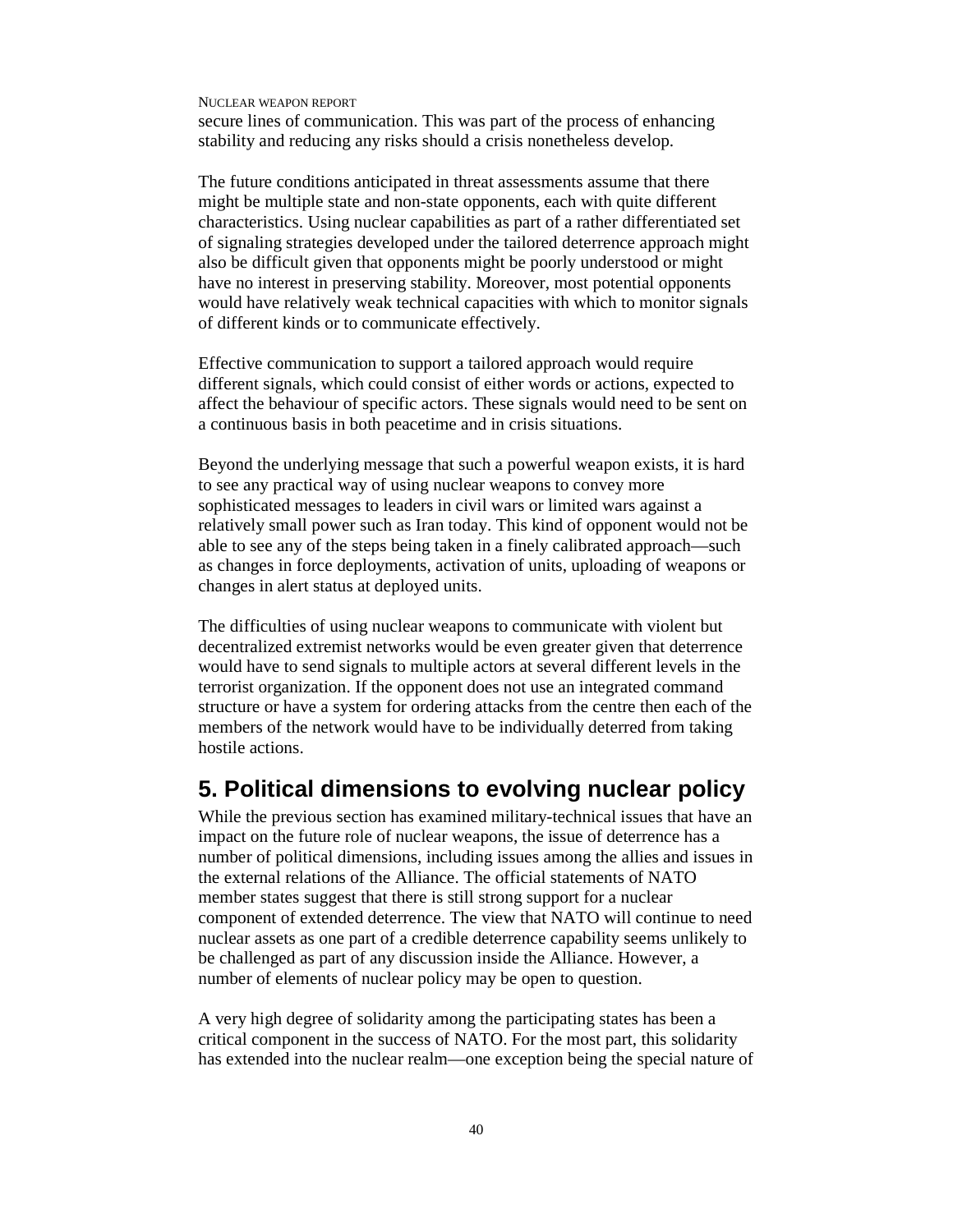-

the relationship between one NATO member (France) and the nuclear mission of the Alliance.

In the 2008 White Paper on defence and national security the French government noted two necessary components of what is called 'NATO renewal'. The first highlighted aspect is the need to revisit collective defence in the new context provided by the proliferation of nuclear, biological and chemical weapons along with ballistic missile delivery systems for them as well as mass impact terrorism. The second aspect is the potential role of NATO in crisis management and stabilization missions in conflict zones. In developing its capacity to deal with this new context the White Paper underlines the need for a better sharing of responsibilities between the United States and European partners.

Since 1994 France has played an increasing role in NATO structures and is a major contributor to the operations that have been decided in the framework of the Alliance. However, the Nuclear Planning Group is one of only two multilateral bodies within NATO where France still does not sit. For France participation in most of the structures of the Alliance does not present a problem because they work by consensus, and therefore cannot encroach on national sovereignty. However, the White paper goes on to note that 'participation in the Nuclear Planning Group raises a different kind of issue since our nuclear assets are totally independent.<sup>59</sup>

This position, reflecting a traditional difficulty of integrating French nuclear weapons into advance plans for use in wartime, might be expected to change in light of the issues highlighted in the White Paper combined with the NATO emphasis on an adaptive planning model over identifying and predesignating targets. However, the White Paper is very clear that 'France's nuclear assets will remain outside the NATO framework'.<sup>60</sup> France prefers to stick to the formula agreed in the 1999 Strategic Concept, which states that the nuclear forces of France and the United Kingdom are 'capable of playing a deterrent role of their own contributing to the overall strengthening of the deterrence of the Alliance'.

France seems to exclude itself from an important part of the discussion of how NATO can adapt to achieve one main French objective—strengthening deterrence of emerging WMD capabilities. While ways can be found to ensure that French views become known to allies, failing to participate in the collective consideration of alternatives may put at risk solidarity.

A similar, but perhaps even greater potential problem, arises from the need to manage the impact of choices made in the United States on NATO nuclear policies. The US nuclear posture review is evaluating a wide range of issues

<sup>59</sup> *The French White Paper on Defence and National Security*, (Odile Jacob: New York, 2008), p. 102.

<sup>60</sup> *The French White Paper on Defence and National Security*, (Odile Jacob: New York, 2008), p. 104.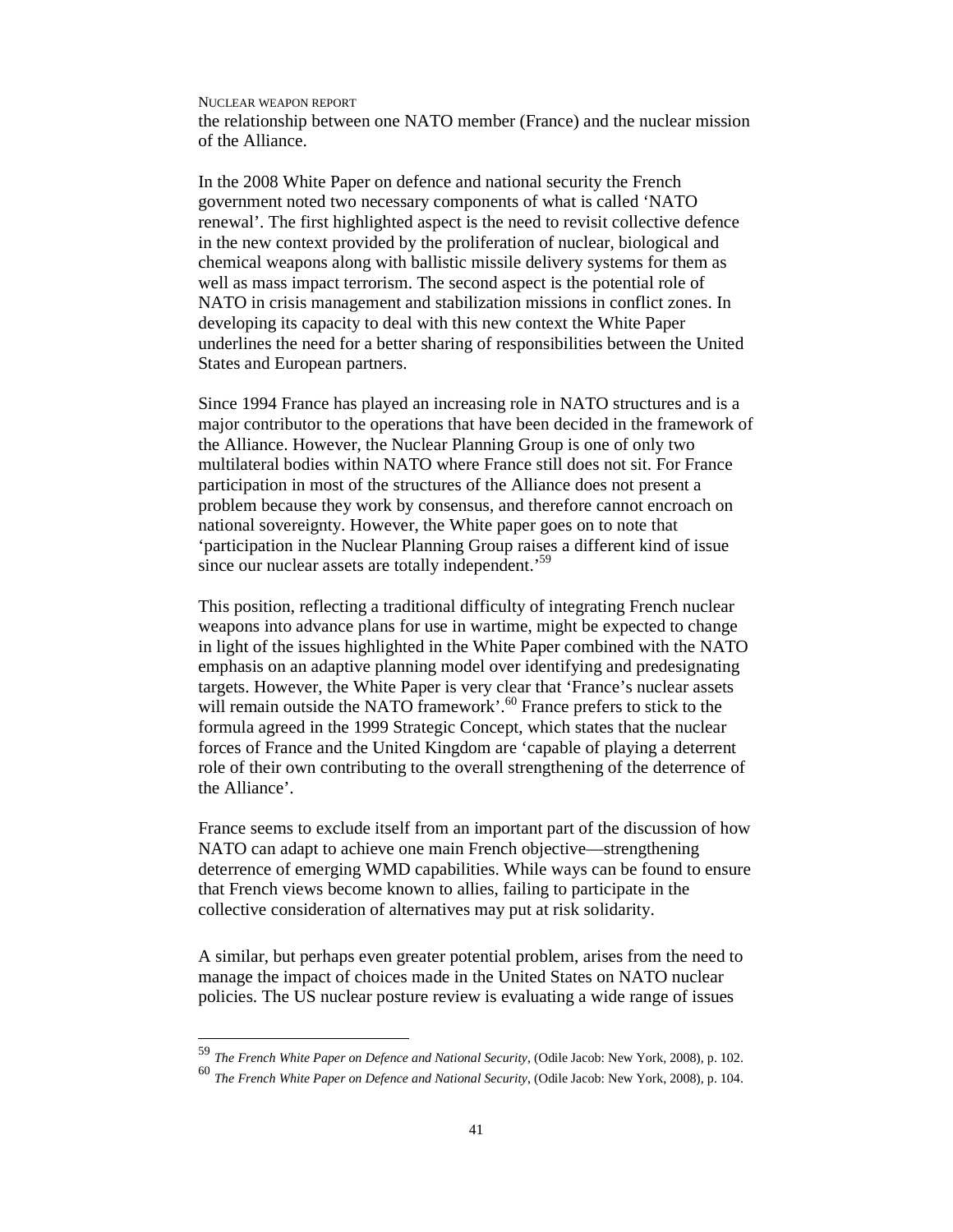that could have a direct impact on nuclear thinking within the Alliance. The review, which will take place over roughly a one year period, will take place at the same time as the Alliance is examining what deterrence in the  $21<sup>st</sup>$  Century might look like from a NATO perspective.

The size and configuration of US nuclear forces and the rationale for the choices made about whether and how to go to lower numbers of weapons will ultimately be decided by the United States. With two processes running in parallel, this will be an early test of the willingness and ability of the new US Administration to develop its national security and foreign policy in a transparent manner in consultation with Allies. The willingness of a new Administration to at least brief Allies on evolving thinking as the nuclear posture review progresses (in particular on aspects that have an impact on extended deterrence) will be an early signal of the approach being taken to trans-Atlantic relations.

It was noted above that official and non-governmental analysts in the United States have taken up the question of whether and how nuclear posture has to be tailored to a discrete and narrower set of circumstances, rather than the more traditional approach. Apart from the important issue of how the discussion is managed, the perspectives of nuclear weapon states may diverge over the utility of tailored deterrence.

In the United States the prevailing view appears to be that nuclear weapons will be integrated into a deterrence capability as part of an overall mix including advanced conventional forces as well as missile (and other) defences complemented by enhanced resilience in case deterrence fails. This might include modifying what have always been regarded as strategic nuclear delivery systems to carry conventional munitions—something that critics have argued erode the "firewall" separating nuclear from conventional military operational planning. While stopping short of any commitment never to use nuclear weapons first, the most recent official statements of France and the United Kingdom appear to place nuclear weapons into a deeply recessed role, and suggest that the only nuclear mission is to response to a nuclear attack.

The retention of a nuclear presence in Europe has traditionally been seen as having a critical political dimension. In 2005 the then Secretary of Defense Donald Rumsfeld was asked in an interview 'Since the time of the Cold War, US nuclear bombs have been stationed on German territory. What is their purpose today?' In reply Rumsfeld said 'I think I'll leave that to the Germans and to NATO. Some countries in Europe made the decision to allow them to be on the continent. It was seen to be in their interest and is still seen that way today as it persists. So one would assume it continues being in their interest.<sup>'61</sup> Asked more or less the same question the current US Secretary of Defense recently commented that 'my impression is that all of our allies in Europe are

<sup>61</sup> 'Europe has the lead on Iran. Now lead!', *Der Spiegel*, October 31 2005, available at URL http://www.spiegel.de/international/0,1518,382527-2,00.html.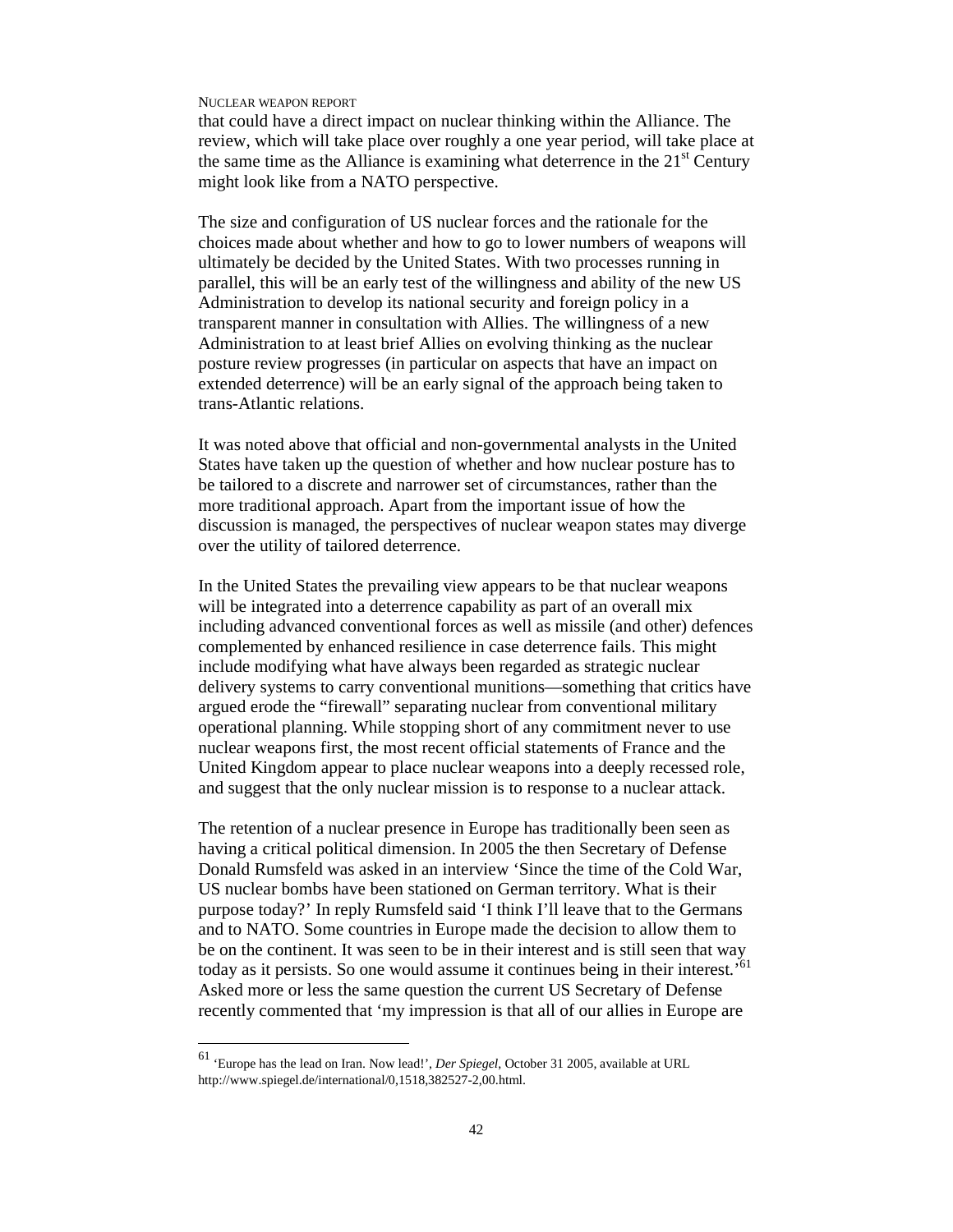very comfortable with the arrangements that we have today'.<sup>62</sup> A statement issued by the Secretary along with his erstwhile colleague Samuel Bodman, the then Secretary of Energy, claimed that 'Allied participation in NATO's nuclear responsibilities and decision making have played a major role in assuring NATO members of the reality of the U.S. commitment to the common defence.'<sup>63</sup>

Nevertheless, several underlying factors related to US nuclear weapons in Europe are changing and the political impact of these changes is not yet clear. The 2006 White Paper 2006 on German Security Policy and the Future of the Bundeswehr noted that Germany makes a contribution towards nuclear participation partly out of a commitment to the fair sharing of burdens among allies. In general, achieving an equitable sharing of roles, risks and responsibilities has been an objective inside the Alliance.

The section above on military-technical issues illustrates that achieving this equitable sharing of roles, risks and responsibilities has become progressively harder as the conditions in Europe have evolved since the end of the Cold War. Engagement in the nuclear task has progressively shrunk along with the rationalization and reduction in dual-capable forces and the realignment of military base structures and in future the main burden of the nuclear task may fall on even fewer countries.

The presence of US conventional and nuclear forces in Europe has also been regarded as vital to the security of Europe because it demonstrates an inseparable link to North America. The most important way to demonstrate this link is to continue to safeguard and build upon the multitude of military, social, diplomatic and economic links that bind the two sides of the Atlantic factors that have always been more important than specific weapon systems.

The element of reassurance gained from the presence of US forces is argued to have reduced any risk that countries would seek their own independent capabilities, and therefore supported nuclear non-proliferation. The United States Secretaries of Energy, Defence and State made this point in a recent joint statement when they gave a prominent place to the observation that 'the extension of a credible U.S. nuclear deterrent has been critical to allied security and removed the need for many key allies to develop their own nuclear forces'.<sup>64</sup>

In contemporary conditions it would be very difficult if not impossible for a country in NATO to develop nuclear weapons in a clandestine programme. The fissile materials that are required for a nuclear weapon would need to be

<sup>62</sup> Robert Gates, *Nuclear Weapons and Deterrence in the 21st Century*, Carnegie Endowment for International Peace, October 28 2008.

<sup>63</sup> *National Security and Nuclear Weapons in the 21st Century*, September 2008.

<sup>64</sup> *National Security and Nuclear Weapons: Maintaining Deterrence in the 21st Century*, A Statement by the Secretary of Energy, Secretary of Defense and Secretary of State, July 2007.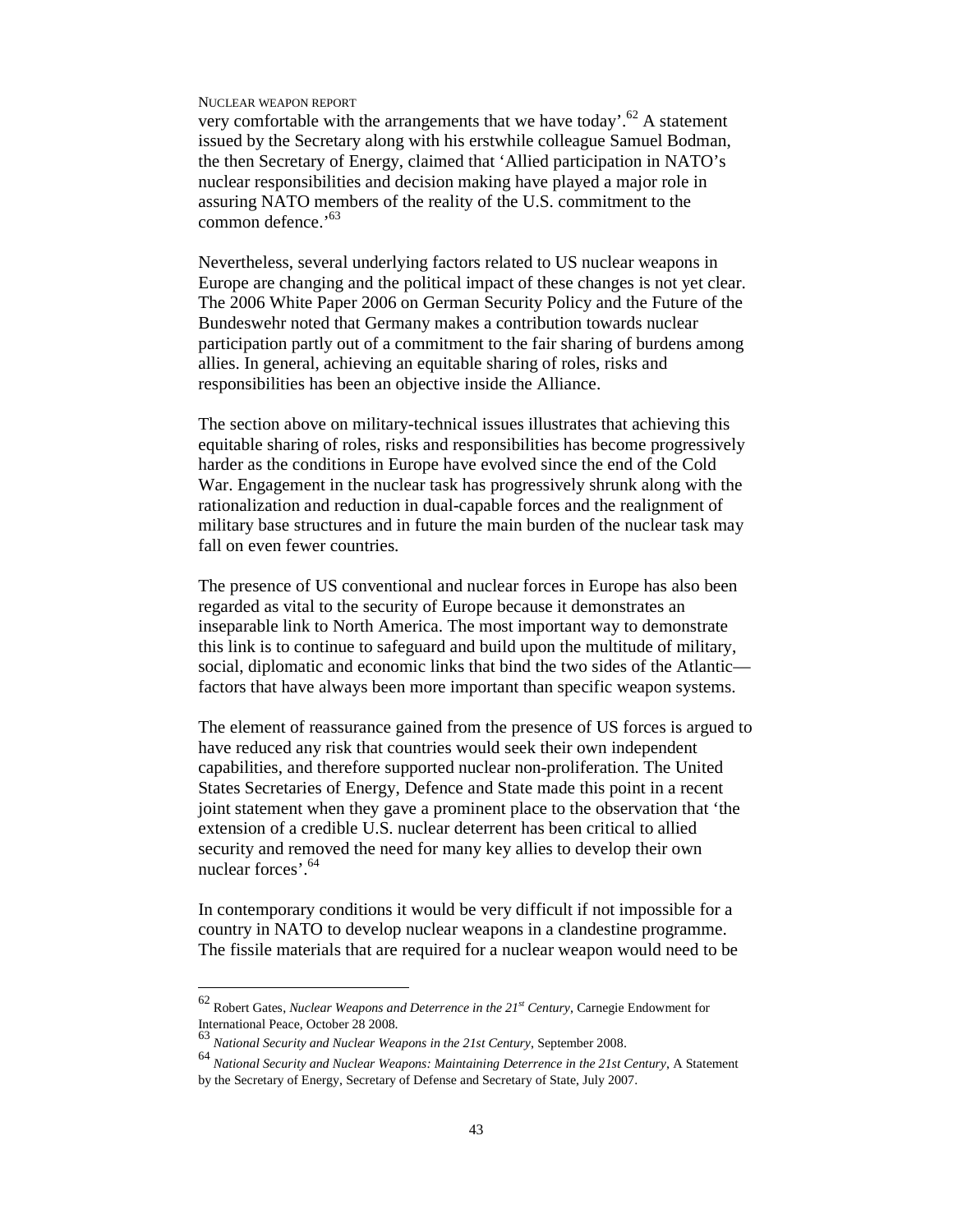acquired from another state or from a domestic source, which would involve setting up an enrichment or reprocessing capacity. The probability that such a capacity could be concealed inside a NATO member state for the period of time needed to produce sufficient material for an arsenal of weapons must be extremely low. Moreover, the country concerned would also have to develop a weapon design and adapt a delivery system to carry a nuclear weapon.

A more likely scenario would be for a country to make the case for a civilian programme that could subsequently provide the fissile material for a nuclear weapon if the political decision to develop a military option was taken. In such an eventuality the capacity would be developed under continuous monitoring by the International Atomic Energy Agency. The subsequent decision to adapt a civilian programme and use it for military purposes or to withdraw fissile material from safeguards could therefore only realistically be taken following an extensive political debate both inside the country and with foreign partners.

The chance of a proliferation scenario involving the clandestine acquisition of a nuclear weapon capability by a member of NATO therefore seems remote with our without the presence of US nuclear weapons and forces in Europe. Should NATO move away from a strategic concept based in part on nuclear deterrence the probability of a proliferation scenario developing might be different. However, as noted elsewhere in this paper, there seems to be no proposal for such a change inside the Alliance.

One conclusion drawn from the previous section was that it is unclear whether dual-capable aircraft will be available to perform the nuclear mission in the medium term future. If that option is no longer available the question will arise how to sustain the trans-Atlantic solidarity these weapons, combined with sharing arrangements, are believed to have provided in the past. Are there alternatives that could compensate for the withdrawal of the remaining weapons and, if so, what kinds of compensating measures could be envisaged?

For example, compensating military-technical approaches might be based on the provision of advanced conventional weapons, perhaps together with expanded participation in missile defence-related research and development. For this approach to be feasible two obstacles would have to be overcome. First, Allies would have to make the human and financial resources available to finance any additional conventional capabilities—something that might be a challenge in the current economic conditions. Second, the technical effectiveness of missile defences would have be validated and the validation data (some of which was classified by the Bush Administration in May 2002) would have to be shared with the relevant Allies.

As an alternative, or in combination, additional bilateral assurances from the United States might accompany any withdrawal of weapons over and above the guarantees provided by NATO. A precedent for this might be the arrangement recently concluded with the Polish government in the context of the agreement to station elements of a missile defence system in Poland.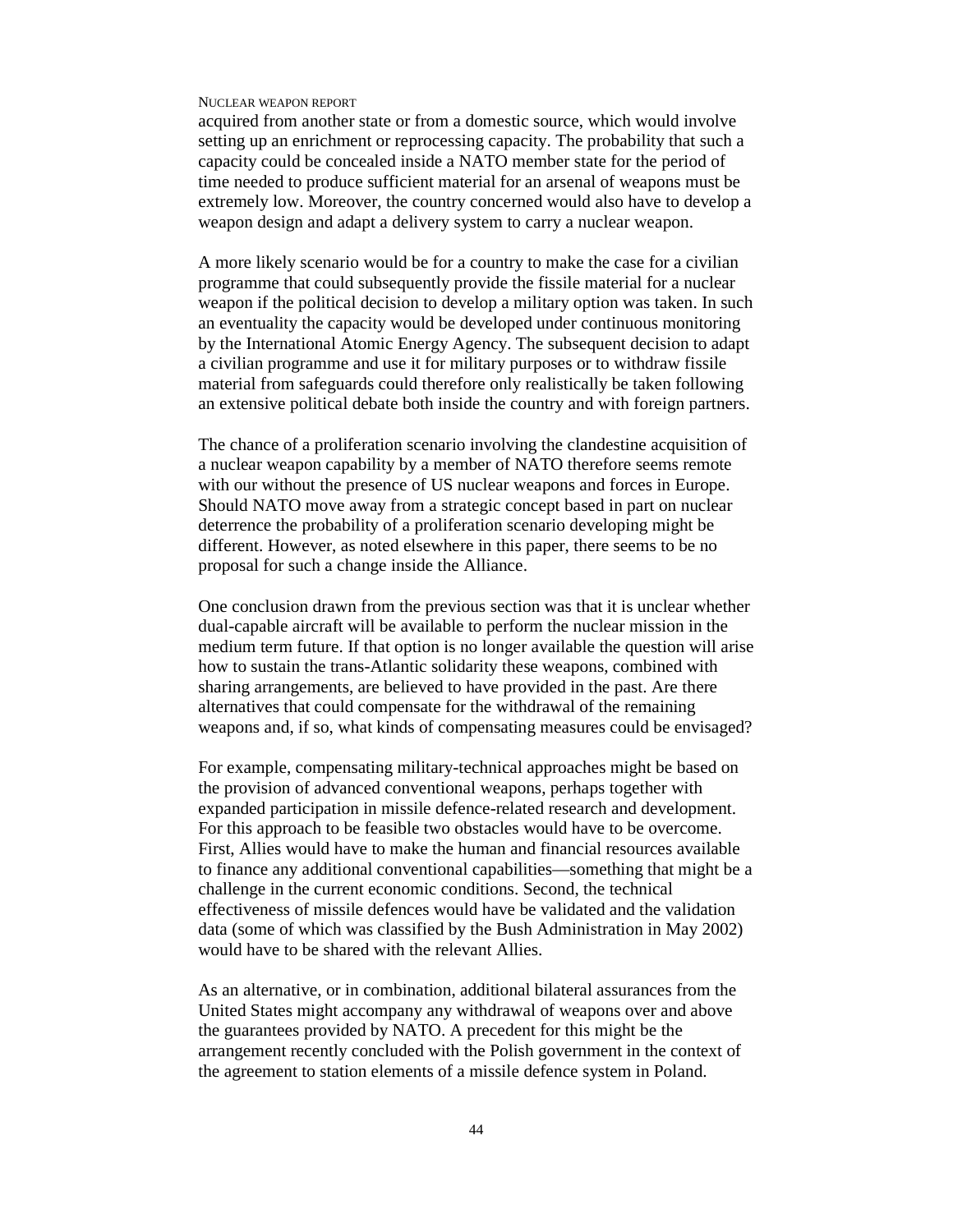-

Alongside the agreement on stationing of missile defence infrastructure, Poland and the United States signed a Declaration on Strategic Cooperation intended to deepen their military and political partnership through a mutual commitment to assist one another immediately if either should come under attack.<sup>65</sup>

A mesh of subsidiary agreements to compensate individual countries for a perceived increase in risk associated with common projects might be difficult to achieve inside NATO. The use of ad hoc bilateral agreements between individual allies and the United States also contains an inherent risk that the solidarity on which NATO has depended will be put in jeopardy and suggests that Allies already have doubts over whether the existing commitments can be honoured. At a press conference announcing the new bilateral agreement between Poland and the United States Polish Prime Minister Donald Tusk was critical of current NATO crisis decision making and said that 'Poland and the Poles do not want to be in alliances in which assistance comes at some point later—it is no good when assistance comes to dead people. Poland wants to be in alliances where assistance comes in the very first hours of any possible conflict'.<sup>66</sup>

A different type of compensation arrangement could be based on strengthening and modernizing the infrastructure needed to return weapons to Europe in a crisis. However, this approach might undermine the underlying objective of ensuring and preserving stability. The timing of any decision to return nuclear weapons to Europe in a crisis would entail a difficult judgement. Before taking any decision it would be necessary to evaluate the risk that an increase in the physical movement of nuclear weapons would exacerbate a dangerous situation rather than contribute to stability. On the other hand, when weapons are already in place there is no need for sudden and new activity that would be visible in a crisis in order to remind an adversary that the capability is in place.

The military credibility of current NATO nuclear policies could also suffer if the pattern of exercises involving states involved in nuclear sharing arrangements was disrupted. If the removal of nuclear weapons from Europe back to the US complicated the holding of regular exercises then this might also have an effect on the willingness to certify units to undertake nuclear tasks. The certification process depends on a demonstrated capability to handle nuclear weapons safely. Therefore the process takes into account not only the technical characteristics of dual-capable aircraft used to deliver weapons but also evaluates the professionalism of air and ground crews.

<sup>65</sup> Associated Press, 'US, Poland OK missile defense base, riling Moscow', *ABC News*, August 20 2008, URL http://a.abcnews.com/International/WireStory?id=5614785&page=3.

<sup>66</sup> Quoted in Associated Press, 'Poland, U.S. Reach Deal on Missile Shield', August 14, 2008 available at URL http://www.nysun.com/foreign/poland-us-reach-deal-on-missile-shield/83904/.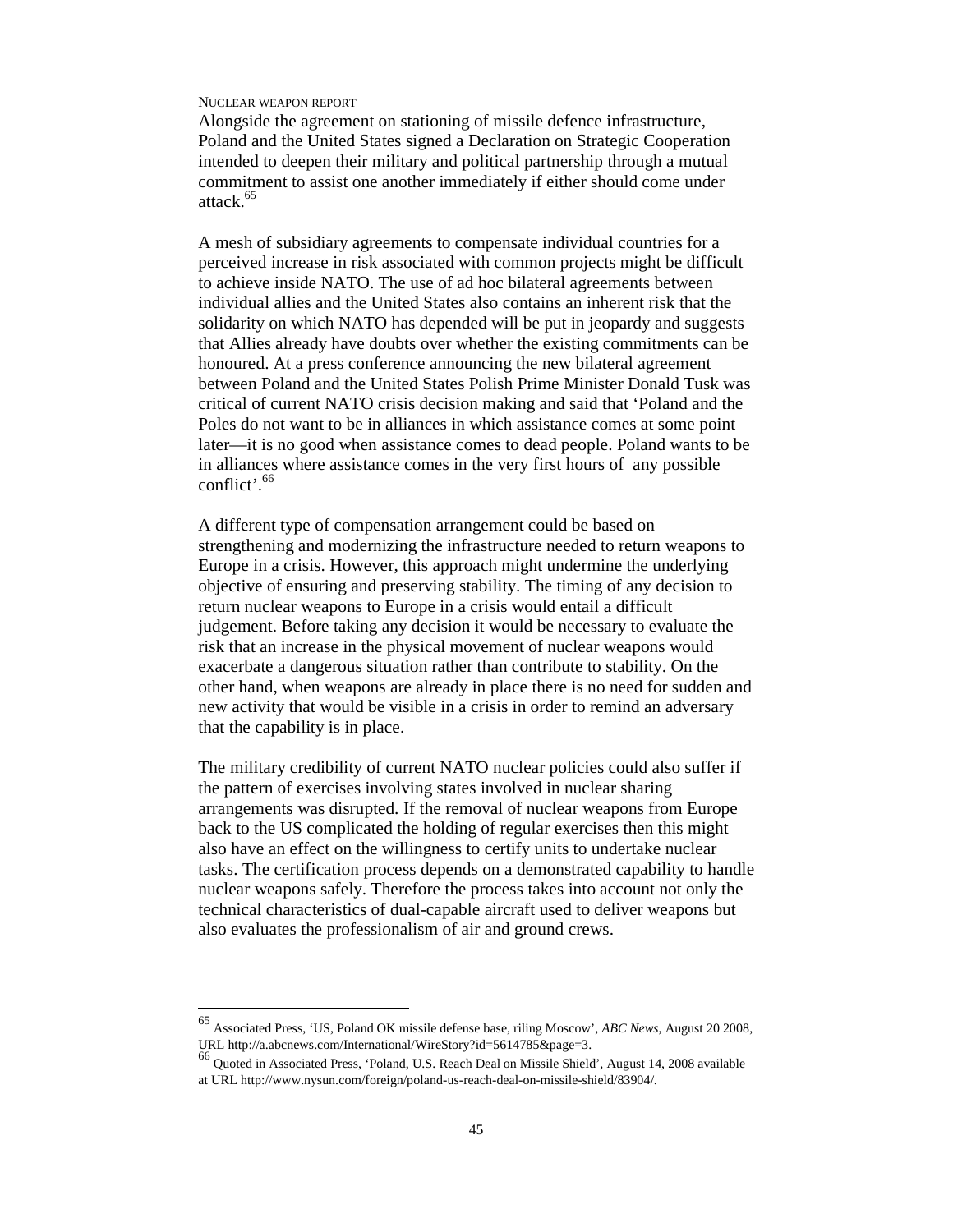A theoretical approach to addressing any potential threat to solidarity would be to revise burden sharing arrangements among NATO member states. One option would be to extend the sharing arrangement by including additional nuclear forces—in practice by altering the basing arrangements for the airborne component of French nuclear forces. This option is effectively excluded by current French policy and is no more than hypothetical.

A second option would be to redistribute tasks across Allies that could (and in the past did) participate in sharing arrangements. However, to move in this direction would require an increase in the number of US nuclear weapons in Europe and in the number dual-capable aircraft in the air forces of European countries as well as a new examination of the process of base realignment. The current and expected threat environment would not justify these decisions.

Among NATO member states there is a third category of countries that cannot participate in sharing arrangements. In December 1996 NATO Foreign and Defence Ministers made a unilateral announcement that NATO has 'no intention, no plan, and no reason to deploy nuclear weapons on the territory of new member countries, nor any need to change any aspect of NATO's nuclear posture or nuclear policy, and that it does not foresee any future need to do so'. This commitment was reiterated in the document that established a new basis for cooperation between NATO and Russia, and that document also elaborated and explained that 'this subsumes the fact that NATO has decided that it has no intention, no plan, and no reason to establish nuclear weapon storage sites on the territory of those members, whether through the construction of new nuclear storage facilities or the adaptation of old nuclear storage facilities. Nuclear storage sites are understood to be facilities specifically designed for the stationing of nuclear weapons, and include all types of hardened above or below ground facilities (storage bunkers or vaults) designed for storing nuclear weapons.<sup>67</sup>

Among the newer members of NATO that can't participate in sharing arrangements the Baltic states and Poland are believed to particularly strong adherents to the view that US nuclear weapons are still needed in Europe. However, for countries to have strong views on arrangements in which they cannot participate itself underlines the difficulty in reconciling solidarity and burden sharing with current conditions. Analyzing the debate in the Baltic states two Lithuanian analysts have noted, 'they take part in NATO's political consultations pertaining to nuclear posture and policy. Moreover, the Baltic states may have more at stake in the credibility of NATO's nuclear deterrence than most of the other NATO Allies. On the other hand, the Baltic states are probably least capable to contribute to NATO's nuclear mission due to some objective and subjective reasons.'<sup>68</sup>

<sup>67</sup> Founding Act on Mutual Relations, Cooperation and Security between NATO and Russian Federation, Paris, May 27, 1997.

<sup>68</sup> Vaidotas Urbelis and Kestutis Paulauskas, 'NATO's Deterrence Policy—Time for a change?', *Baltic Security and Defence Review*, Vol. 10, 2008, p. 98.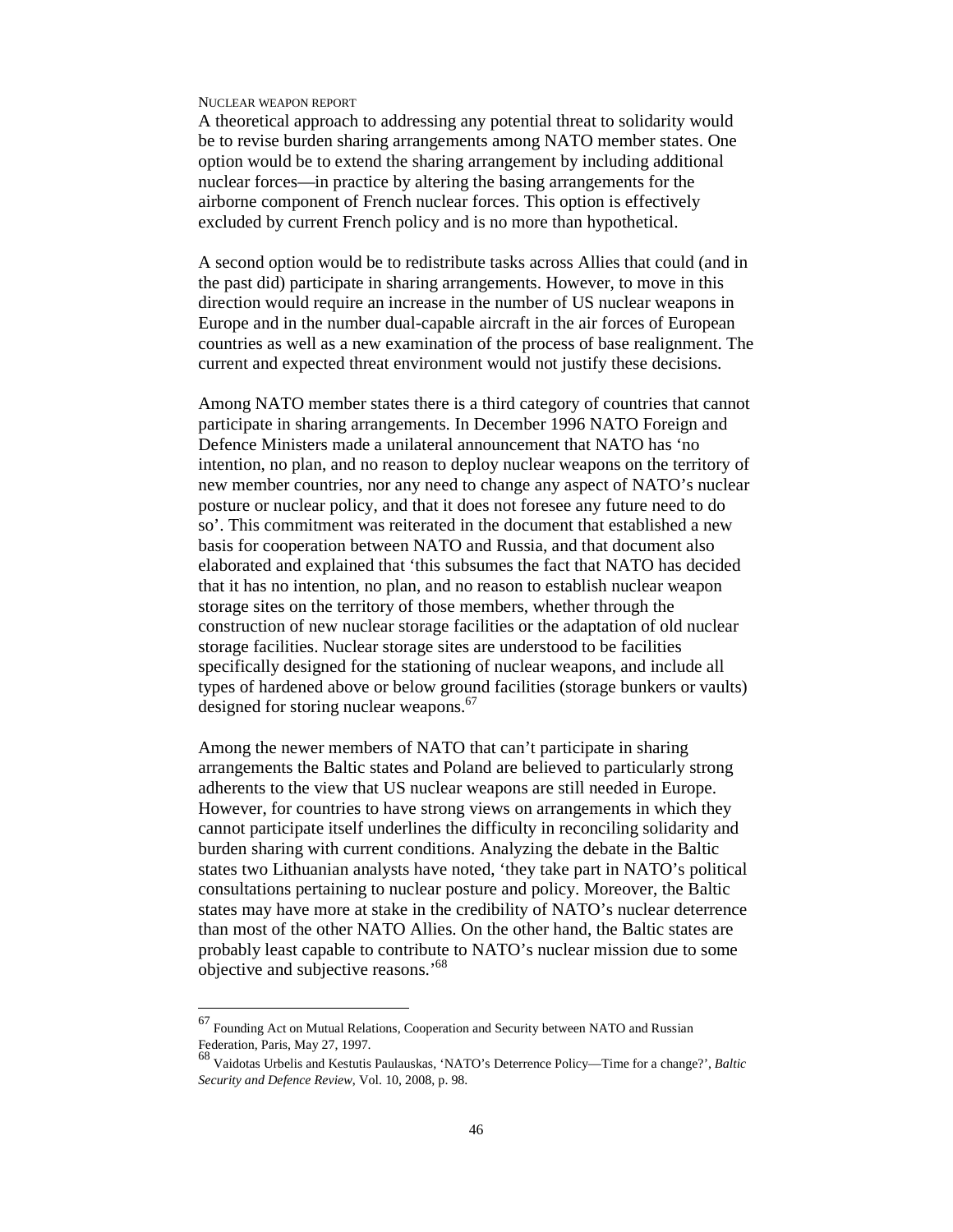-

# **6. Nuclear policy and nuclear arms control**

The discussion in the previous sections suggest that the loss of US nuclear weapons in Europe would make little impact on NATO from a militarytechnical perspective but that it would be difficult to find alternative arrangements that could compensate for any negative political consequences felt by Allies.

Discussions of arms control have been an active component of NATO's effort to manage nuclear threats in the past and, as a number of analysts have noted, this helped the Alliance maintain internal cohesion and stability in its external relations by balancing decisions about modernizing forces or expanding membership.<sup>69</sup> At the Bucharest summit NATO reaffirmed that arms control, disarmament and non-proliferation will continue to make an important contribution to peace, security, and stability and, in this regard, to preventing the spread and use of Weapons of Mass Destruction and their means of delivery.

In the United States President Obama campaigned on a platform that included making the goal of eliminating all nuclear weapons a central element in his nuclear policy. The general approach outlined by the then-candidate Obama is broadly consistent with a number of other recent proposals that propose practical steps that are not major achievements in themselves, but that aim at realizing an ambitious long term vision of eliminating all nuclear weapons.

It would be in line with this approach if NATO was to keep its nuclear strategy under review in order to further the objective of reducing the role of nuclear weapons in international politics to the greatest degree possible, leading to their eventual complete elimination.

As the United States and Russia begin a new round of bilateral arms control negotiations it is likely that the US will want to discuss progress and positions inside NATO using the existing structures. This can demonstrate that there is no lack of transparency or openness inside the alliance.

Ideally the issues should be taken up in a timely way and more emphasis will be placed on discussions before positions are finalized. This high level of transparency and consultation within NATO should be a feature of any future bilateral discussions that the United States engages in with Russia.

The contribution of NATO to arms control and whether the Alliance is doing all that it can in this area has been an area of extensive internal study and reflection, leading to some limited recommendations related to how NATO's

<sup>69</sup> Alyson Bailes, *The TransAtlantic Partnership of the Future and NATO's Role In It*, Presentation to the Security and Defence Committee, NATO Parliamentary Assembly, Reykjavik October 5–7 2007.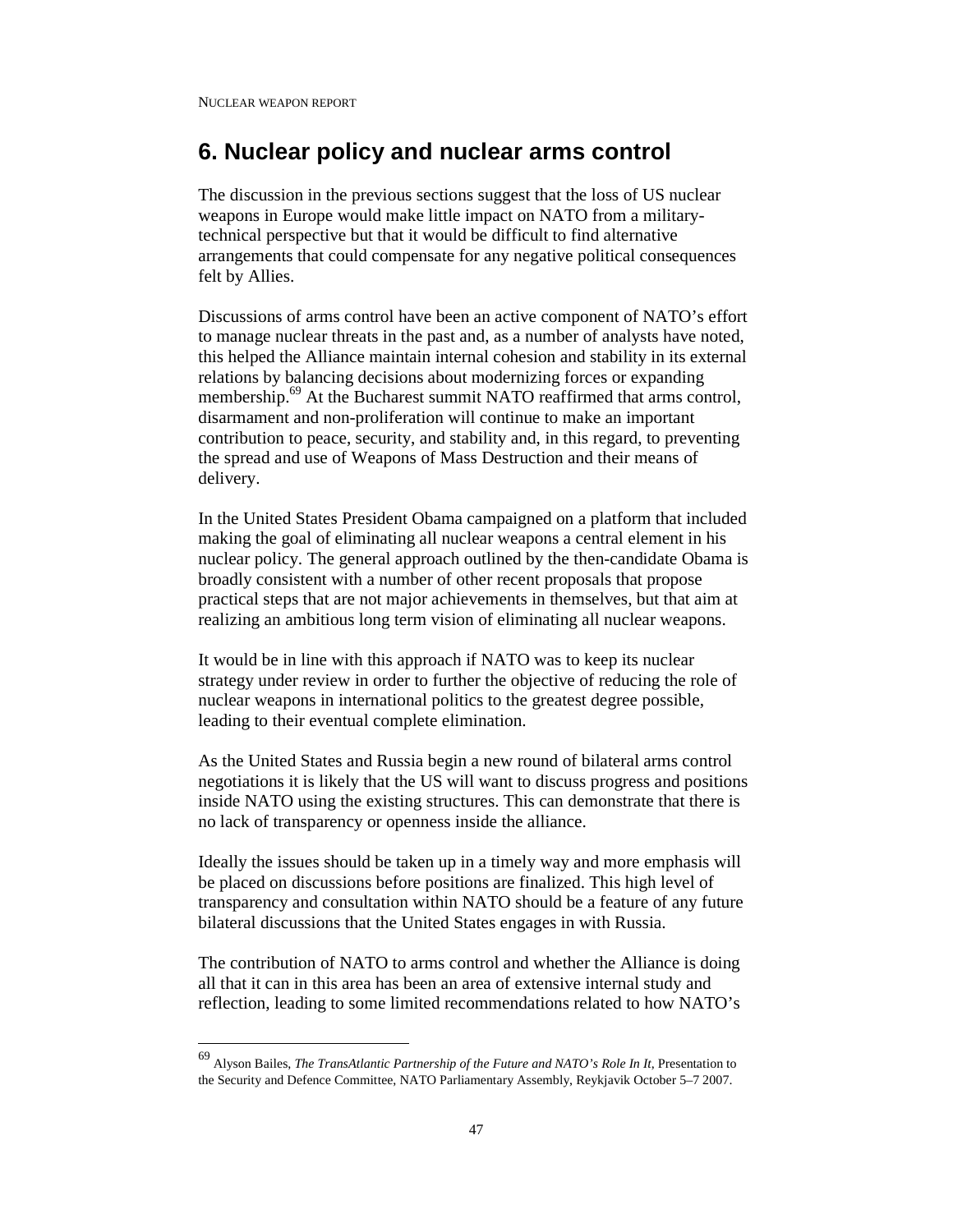-

profile in the field of arms control could be raised. One recent initiative has been to seek new opportunities to promote dialogue on the role of arms control through meetings with the extended range of partners with which NATO now interacts in different forums and formats. The meetings with Mediterranean dialogue partners are an example of NATO taking advantage of one such opportunity for general dialogue.

At the same time, NATO has to take into account that its members are prominent participants in many other forums contributing to international arms control, disarmament and non proliferation efforts. Therefore, it is necessary to avoid duplication or redundancy in efforts, which might cause more confusion rather than leading to progress. NATO itself is not likely to emerge as an actor in arms control discussions, but is more likely continue to evaluate how its actions can contribute to creating a positive environment that could help ensure the success of arms control initiatives.

In looking for specific positive contributions NATO has pledged to lend its support to the implementation of UN Security Council Resolution 1540 in those technical areas where the capacities available in the Alliance can be of practical value. NATO has also examined what contribution could be made to the interdiction of illegal international shipments of sensitive goods and materials.

In summit documents NATO has also underlined that the partnership with Russia was originally conceived as one element intended to foster deeper cooperation in building security and stability in the Euro Atlantic area. The nuclear dimension of the NATO-Russia partnership is one area that has delivered concrete projects of value to both sides.

While the NATO-Russia Council is unlikely to emerge as a significant multilateral forum for arms control, it also has the potential to address a range of issues that will have a bearing on the future success or failure of bilateral nuclear arms control. For example, the future role of the Treaty on Conventional Armed Forces in Europe (CFE Treaty) is an issue that will have a bearing on the willingness of Russia to engage on nuclear issues.<sup>70</sup>

NATO itself has argued that in general the potential of the NATO-Russia Council is not fully realized. More use could be made of the Council to discuss the relationship between plans for missile defence and strategic stability. NATO countries have argued that it is necessary to continue to develop the technologies that enable missile defence systems. However, the incoming US Administration has recognized that the elements of a ballistic missile defence system and the wider system itself should not be deployed before it is technologically mature and rigorously tested.

 $70$  The linkage between the wider basket of issues facing NATO and Russia with nuclear arms reductions is explored in Rose Gottemoeller, 'Eliminating Short-Range Nuclear Weapons Designed to be Forward Deployed', in George P. Shultz, Sidney D. Drell and James E. Goodby eds., *Reykjavik Revisited*, Hoover Institution Press, 2008.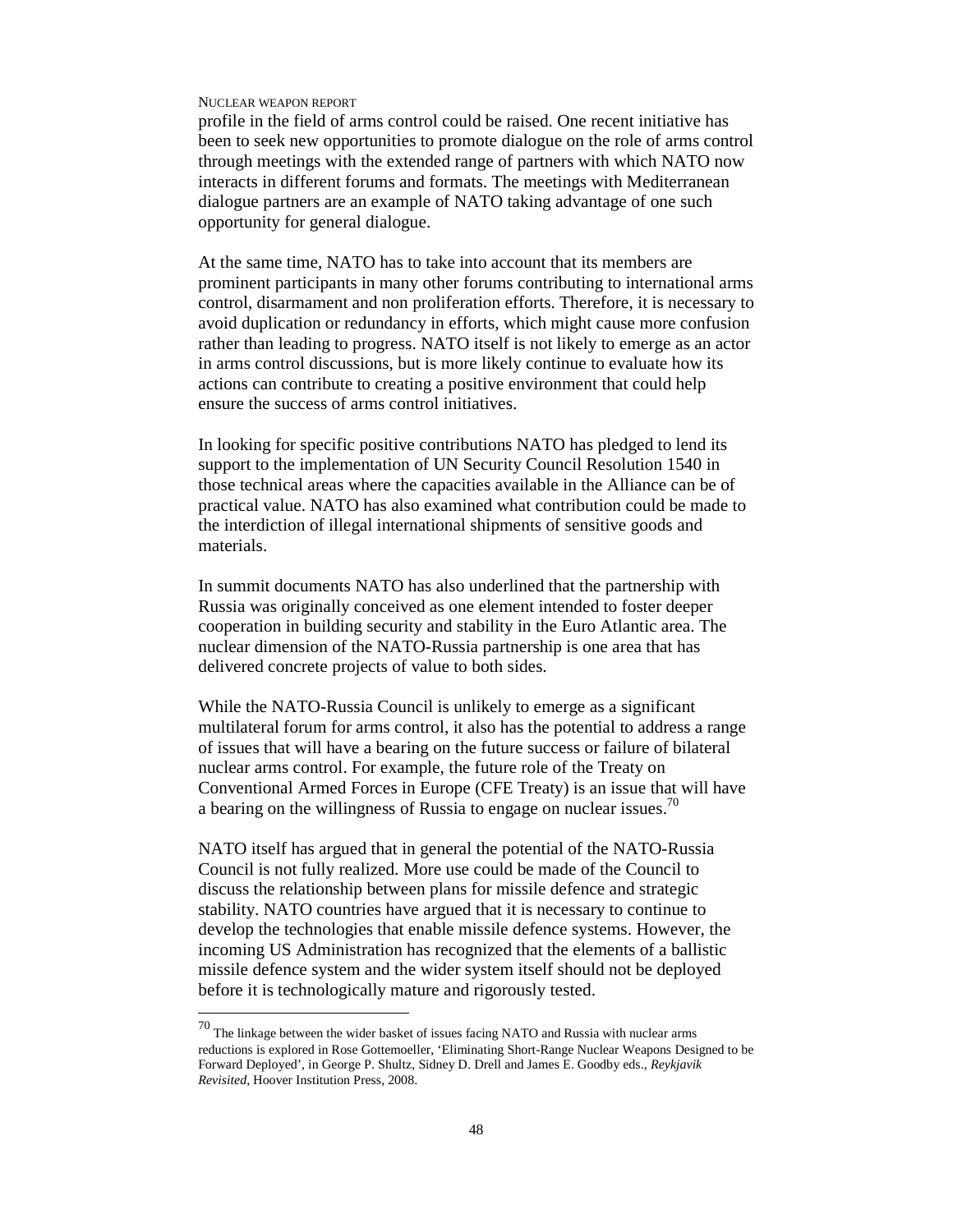-

Russia has voiced serious concerns about plans to replace nuclear warheads on strategic delivery systems with conventional warheads, rather than retiring the delivery systems completely. The Council, or a working level subsidiary body, might be a place where discussions on these and other topics that engage the broader interests of the Euro-Atlantic community could be organized.

It would be valuable to try and engage with Russia to consider the role of short-range delivery systems for nuclear weapons given the new strategic geography of Eurasia. Given that the end of the Warsaw Treaty Organization and dissolution of the Soviet Union changed the strategic and political geography of Eurasia it must also have changed the calculations regarding short-range delivery systems from a Russian perspective. However, it has not proved possible to engage with Russia to discuss how these issues affect strategic thinking in relation to Europe, Asia and the southern rim of Russia.

While the degree of transparency over NATO's nuclear policies and force posture has expanded progressively since the end of the Cold War the same is not true for Russia and little is known about the size or configuration of Russian short-range nuclear forces. Moreover, and more generally, there are concerns that the limited steps to increase the transparency of Russian military planning made after the end of the Cold War are being steadily eroded. Therefore an incremental approach to engaging Russia into discussions about the future role of short-range nuclear forces could begin with voluntary transparency measures such as reporting on the implementation of past initiatives (for example, the 1991–92 Presidential Nuclear Initiatives). As trust is built the process could expand step-by-step to incorporate discussions of current holdings and future modifications to identified stocks.

For Russia the transformation of the statement by NATO that there is no intention, no plan and no reason to deploy nuclear weapons on the territory of new members into a legal obligation might be a reassuring and welcome development. For NATO such a legal commitment might be explored in the context of discussions over whether the basing of nuclear weapons and short range delivery systems for them in Kaliningrad might play a greater role in Russian plans in the context of an evolving missile defence architecture.

Opening a new evaluation of the current role and future prospects for nuclear weapons in Europe and the sharing arrangements for them could also play a useful role in the management of the 2010 NPT Review Conference. The legality of current arrangements has been raised at past Review Conferences and, given that this is now a unique as well as an anomalous arrangement, it would not be surprising if the issue was raised again in 2010.<sup>71</sup>

<sup>71</sup> Arjun Makhijani and Nicole Deller, *NATO and Nuclear Disarmament: An Analysis of the Obligations of the NATO Allies of the United States under the Nuclear Non-Proliferation Treaty and the Comprehensive Test Ban Treaty*, Institute for Energy and Environment Research (IEER), October 2003.